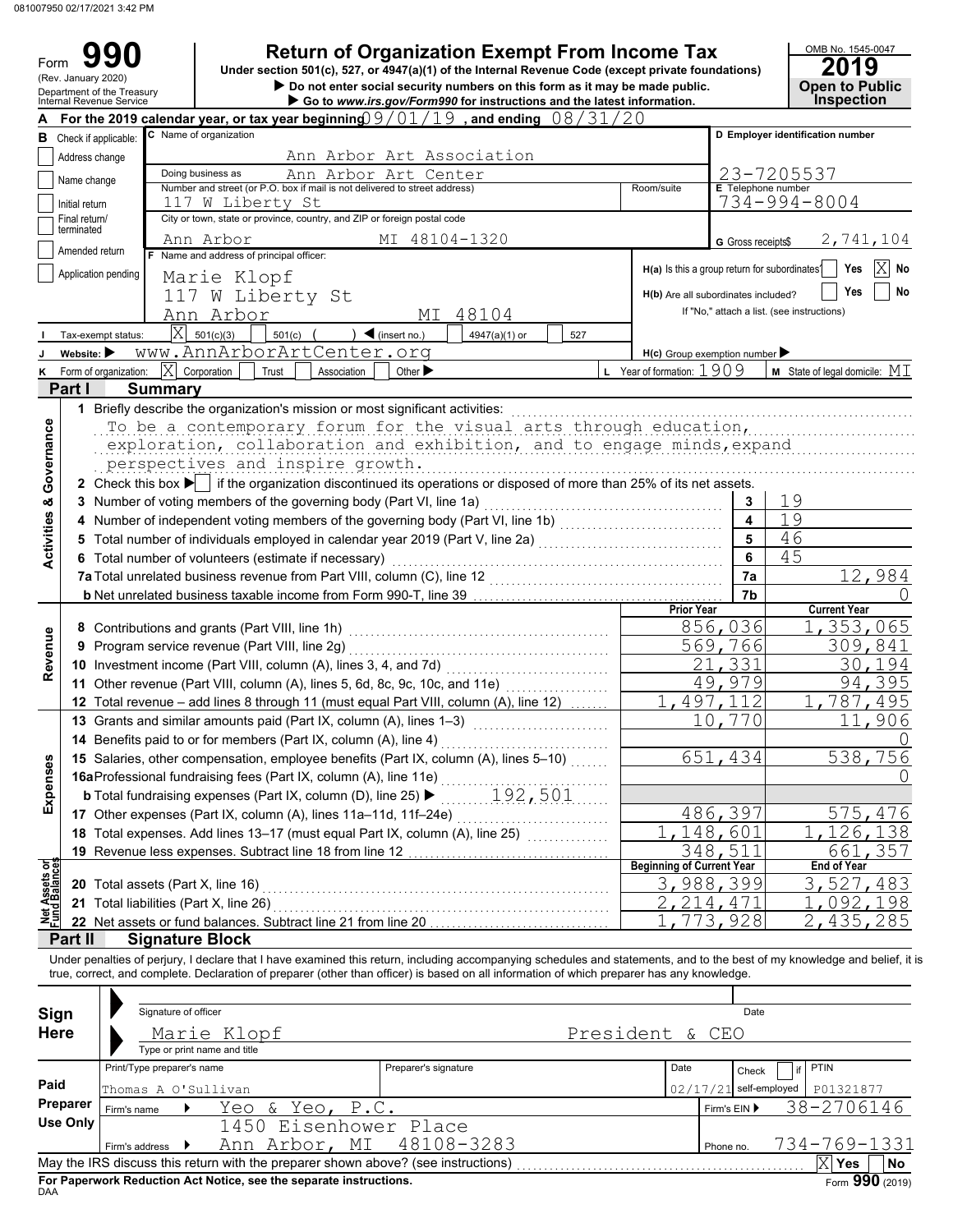|                | Form 990 (2019) Ann Arbor Art Association                                                                                      |                                                                         | 23-7205537  |               | Page 2                  |
|----------------|--------------------------------------------------------------------------------------------------------------------------------|-------------------------------------------------------------------------|-------------|---------------|-------------------------|
| Part III       | <b>Statement of Program Service Accomplishments</b>                                                                            |                                                                         |             |               | $\mathbf{X}$            |
| 1              | Briefly describe the organization's mission:                                                                                   |                                                                         |             |               |                         |
|                | See Schedule O                                                                                                                 |                                                                         |             |               |                         |
|                |                                                                                                                                |                                                                         |             |               |                         |
|                |                                                                                                                                |                                                                         |             |               |                         |
|                |                                                                                                                                |                                                                         |             |               |                         |
| $\mathbf{2}$   | Did the organization undertake any significant program services during the year which were not listed on the                   |                                                                         |             |               |                         |
|                | prior Form 990 or 990-EZ?                                                                                                      |                                                                         |             |               | Yes $\overline{X}$ No   |
|                | If "Yes," describe these new services on Schedule O.                                                                           |                                                                         |             |               |                         |
| 3<br>services? | Did the organization cease conducting, or make significant changes in how it conducts, any program                             |                                                                         |             |               | Yes $\boxed{\times}$ No |
|                | If "Yes," describe these changes on Schedule O.                                                                                |                                                                         |             |               |                         |
| 4              | Describe the organization's program service accomplishments for each of its three largest program services, as measured by     |                                                                         |             |               |                         |
|                | expenses. Section 501(c)(3) and 501(c)(4) organizations are required to report the amount of grants and allocations to others, |                                                                         |             |               |                         |
|                | the total expenses, and revenue, if any, for each program service reported.                                                    |                                                                         |             |               |                         |
|                |                                                                                                                                |                                                                         |             |               |                         |
| 4a (Code:      |                                                                                                                                |                                                                         |             |               |                         |
|                | See Schedule O                                                                                                                 |                                                                         |             |               |                         |
|                |                                                                                                                                |                                                                         |             |               |                         |
|                |                                                                                                                                |                                                                         |             |               |                         |
|                |                                                                                                                                |                                                                         |             |               |                         |
|                |                                                                                                                                |                                                                         |             |               |                         |
|                |                                                                                                                                |                                                                         |             |               |                         |
|                |                                                                                                                                |                                                                         |             |               |                         |
|                |                                                                                                                                |                                                                         |             |               |                         |
|                |                                                                                                                                |                                                                         |             |               |                         |
|                |                                                                                                                                |                                                                         |             |               |                         |
|                |                                                                                                                                |                                                                         |             |               |                         |
|                |                                                                                                                                |                                                                         |             |               |                         |
|                | See Schedule O                                                                                                                 |                                                                         |             |               |                         |
|                |                                                                                                                                |                                                                         |             |               |                         |
|                |                                                                                                                                |                                                                         |             |               |                         |
|                |                                                                                                                                |                                                                         |             |               |                         |
|                |                                                                                                                                |                                                                         |             |               |                         |
|                |                                                                                                                                |                                                                         |             |               |                         |
|                |                                                                                                                                |                                                                         |             |               |                         |
|                |                                                                                                                                |                                                                         |             |               |                         |
|                |                                                                                                                                |                                                                         |             |               |                         |
|                |                                                                                                                                |                                                                         |             |               |                         |
|                |                                                                                                                                |                                                                         |             |               |                         |
| 4c (Code:      |                                                                                                                                | ) (Expenses $\frac{114}{14}$ , $\frac{409}{100}$ including grants of \$ |             | ) (Revenue \$ |                         |
|                | See Schedule O                                                                                                                 |                                                                         |             |               |                         |
|                |                                                                                                                                |                                                                         |             |               |                         |
|                |                                                                                                                                |                                                                         |             |               |                         |
|                |                                                                                                                                |                                                                         |             |               |                         |
|                |                                                                                                                                |                                                                         |             |               |                         |
|                |                                                                                                                                |                                                                         |             |               |                         |
|                |                                                                                                                                |                                                                         |             |               |                         |
|                |                                                                                                                                |                                                                         |             |               |                         |
|                |                                                                                                                                |                                                                         |             |               |                         |
|                |                                                                                                                                |                                                                         |             |               |                         |
|                |                                                                                                                                |                                                                         |             |               |                         |
|                | 4d Other program services (Describe on Schedule O.)                                                                            |                                                                         |             |               |                         |
| (Expenses \$   |                                                                                                                                | including grants of\$                                                   | (Revenue \$ |               |                         |
|                | 4e Total program service expenses ▶                                                                                            | 795,569                                                                 |             |               |                         |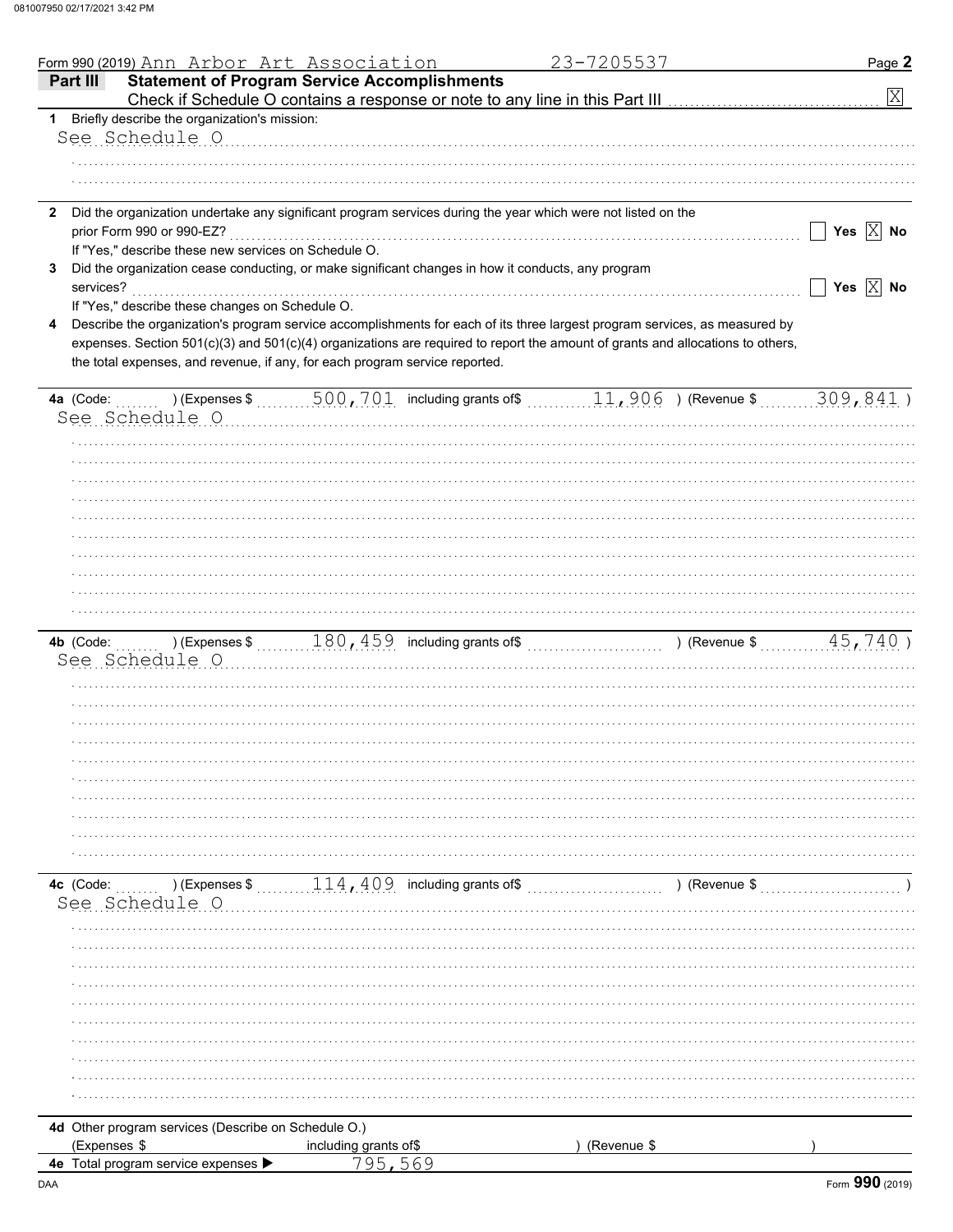|  | Form 990 (2019) Ann Arbor Art Association      | <sup>2</sup> 3-7205537 | Page <b>3</b> |
|--|------------------------------------------------|------------------------|---------------|
|  | <b>Part IV Checklist of Required Schedules</b> |                        |               |

|     |                                                                                                                                                                                                                             |                 | Yes         | No       |
|-----|-----------------------------------------------------------------------------------------------------------------------------------------------------------------------------------------------------------------------------|-----------------|-------------|----------|
| 1   | Is the organization described in section $501(c)(3)$ or $4947(a)(1)$ (other than a private foundation)? If "Yes,"                                                                                                           |                 |             |          |
|     | complete Schedule A                                                                                                                                                                                                         | 1               | Χ           |          |
| 2   | Is the organization required to complete Schedule B, Schedule of Contributors (see instructions)?                                                                                                                           | $\overline{2}$  | $\mathbf X$ |          |
| 3   | Did the organization engage in direct or indirect political campaign activities on behalf of or in opposition to                                                                                                            |                 |             |          |
|     | candidates for public office? If "Yes," complete Schedule C, Part I                                                                                                                                                         | 3               |             | Χ        |
| 4   | Section 501(c)(3) organizations. Did the organization engage in lobbying activities, or have a section 501(h)                                                                                                               |                 |             |          |
|     | election in effect during the tax year? If "Yes," complete Schedule C, Part II                                                                                                                                              | 4               |             | Χ        |
| 5   | Is the organization a section $501(c)(4)$ , $501(c)(5)$ , or $501(c)(6)$ organization that receives membership dues,                                                                                                        |                 |             |          |
|     | assessments, or similar amounts as defined in Revenue Procedure 98-19? If "Yes," complete Schedule C, Part III                                                                                                              | 5               |             | Χ        |
| 6   | Did the organization maintain any donor advised funds or any similar funds or accounts for which donors                                                                                                                     |                 |             |          |
|     | have the right to provide advice on the distribution or investment of amounts in such funds or accounts? If                                                                                                                 |                 |             |          |
|     | "Yes," complete Schedule D, Part I                                                                                                                                                                                          | 6               |             | Χ        |
| 7   | Did the organization receive or hold a conservation easement, including easements to preserve open space,                                                                                                                   |                 |             |          |
|     | the environment, historic land areas, or historic structures? If "Yes," complete Schedule D, Part II<br>Did the organization maintain collections of works of art, historical treasures, or other similar assets? If "Yes," | 7               |             | Χ        |
| 8   | complete Schedule D, Part III                                                                                                                                                                                               | 8               |             | Χ        |
| 9   | Did the organization report an amount in Part X, line 21, for escrow or custodial account liability, serve as a                                                                                                             |                 |             |          |
|     | custodian for amounts not listed in Part X; or provide credit counseling, debt management, credit repair, or                                                                                                                |                 |             |          |
|     | debt negotiation services? If "Yes," complete Schedule D, Part IV                                                                                                                                                           | 9               |             | Χ        |
| 10  | Did the organization, directly or through a related organization, hold assets in donor-restricted endowments                                                                                                                |                 |             |          |
|     | or in quasi endowments? If "Yes," complete Schedule D, Part V                                                                                                                                                               | 10              | Χ           |          |
| 11  | If the organization's answer to any of the following questions is "Yes," then complete Schedule D, Parts VI,                                                                                                                |                 |             |          |
|     | VII, VIII, IX, or X as applicable.                                                                                                                                                                                          |                 |             |          |
| а   | Did the organization report an amount for land, buildings, and equipment in Part X, line 10? If "Yes,"                                                                                                                      |                 |             |          |
|     | complete Schedule D, Part VI                                                                                                                                                                                                | 11a             | Χ           |          |
| b   | Did the organization report an amount for investments—other securities in Part X, line 12, that is 5% or more                                                                                                               |                 |             |          |
|     | of its total assets reported in Part X, line 16? If "Yes," complete Schedule D, Part VII                                                                                                                                    | 11 <sub>b</sub> |             | Χ        |
| c   | Did the organization report an amount for investments—program related in Part X, line 13, that is 5% or more                                                                                                                |                 |             |          |
|     | of its total assets reported in Part X, line 16? If "Yes," complete Schedule D, Part VIII                                                                                                                                   | 11c             |             | Χ        |
| d   | Did the organization report an amount for other assets in Part X, line 15, that is 5% or more of its total assets                                                                                                           |                 |             |          |
|     | reported in Part X, line 16? If "Yes," complete Schedule D, Part IX                                                                                                                                                         | 11d             |             | X        |
| е   | Did the organization report an amount for other liabilities in Part X, line 25? If "Yes," complete Schedule D, Part X                                                                                                       | 11e             |             | X        |
| f   | Did the organization's separate or consolidated financial statements for the tax year include a footnote that addresses                                                                                                     |                 |             |          |
|     | the organization's liability for uncertain tax positions under FIN 48 (ASC 740)? If "Yes," complete Schedule D, Part X                                                                                                      | 11f             |             | Χ        |
|     | 12a Did the organization obtain separate, independent audited financial statements for the tax year? If "Yes," complete                                                                                                     |                 |             |          |
|     | Schedule D, Parts XI and XII.                                                                                                                                                                                               | 12a             | Χ           |          |
|     | <b>b</b> Was the organization included in consolidated, independent audited financial statements for the tax year? If                                                                                                       |                 |             |          |
|     | "Yes," and if the organization answered "No" to line 12a, then completing Schedule D, Parts XI and XII is optional                                                                                                          | 12 <sub>b</sub> |             | X        |
| 13  | Is the organization a school described in section 170(b)(1)(A)(ii)? If "Yes," complete Schedule $E$                                                                                                                         | 13              |             | Χ        |
| 14a | Did the organization maintain an office, employees, or agents outside of the United States?                                                                                                                                 | 14a             |             | Χ        |
| b   | Did the organization have aggregate revenues or expenses of more than \$10,000 from grantmaking,                                                                                                                            |                 |             |          |
|     | fundraising, business, investment, and program service activities outside the United States, or aggregate                                                                                                                   |                 |             |          |
|     | foreign investments valued at \$100,000 or more? If "Yes," complete Schedule F, Parts I and IV                                                                                                                              | 14 <sub>b</sub> |             | <u>X</u> |
| 15  | Did the organization report on Part IX, column (A), line 3, more than \$5,000 of grants or other assistance to or                                                                                                           |                 |             |          |
|     | for any foreign organization? If "Yes," complete Schedule F, Parts II and IV                                                                                                                                                | 15              |             | <u>X</u> |
| 16  | Did the organization report on Part IX, column (A), line 3, more than \$5,000 of aggregate grants or other                                                                                                                  |                 |             |          |
|     | assistance to or for foreign individuals? If "Yes," complete Schedule F, Parts III and IV                                                                                                                                   | 16              |             | Χ        |
| 17  | Did the organization report a total of more than \$15,000 of expenses for professional fundraising services on                                                                                                              |                 |             |          |
|     |                                                                                                                                                                                                                             | 17              |             | Χ        |
| 18  | Did the organization report more than \$15,000 total of fundraising event gross income and contributions on                                                                                                                 |                 |             |          |
|     | Part VIII, lines 1c and 8a? If "Yes," complete Schedule G, Part II                                                                                                                                                          | 18              | Χ           |          |
| 19  | Did the organization report more than \$15,000 of gross income from gaming activities on Part VIII, line 9a?                                                                                                                |                 |             |          |
|     |                                                                                                                                                                                                                             | 19              |             | <u>X</u> |
| 20a | Did the organization operate one or more hospital facilities? If "Yes," complete Schedule H                                                                                                                                 | 20a             |             | Χ        |
| b   |                                                                                                                                                                                                                             | 20 <sub>b</sub> |             |          |
| 21  | Did the organization report more than \$5,000 of grants or other assistance to any domestic organization or                                                                                                                 |                 |             |          |
|     |                                                                                                                                                                                                                             | 21              |             | X        |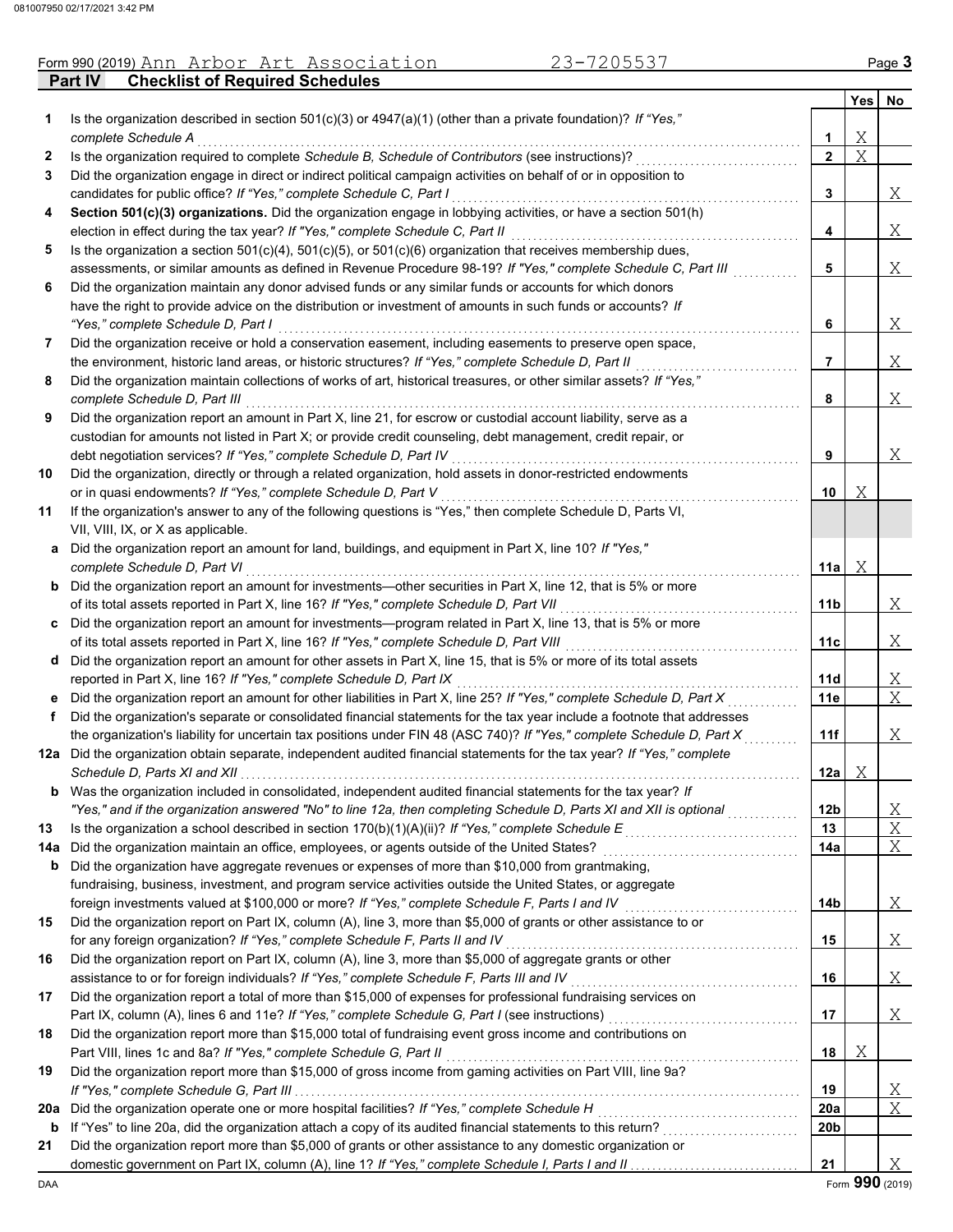|     | 23-7205537<br>Form 990 (2019) Ann Arbor Art Association                                                                                                                                                                    |                |    |                 |            | Page 4                  |
|-----|----------------------------------------------------------------------------------------------------------------------------------------------------------------------------------------------------------------------------|----------------|----|-----------------|------------|-------------------------|
|     | <b>Checklist of Required Schedules (continued)</b><br>Part IV                                                                                                                                                              |                |    |                 |            |                         |
| 22  | Did the organization report more than \$5,000 of grants or other assistance to or for domestic individuals on                                                                                                              |                |    |                 | Yes        | No                      |
|     | Part IX, column (A), line 2? If "Yes," complete Schedule I, Parts I and III                                                                                                                                                |                |    | 22              | Χ          |                         |
| 23  | Did the organization answer "Yes" to Part VII, Section A, line 3, 4, or 5 about compensation of the                                                                                                                        |                |    |                 |            |                         |
|     | organization's current and former officers, directors, trustees, key employees, and highest compensated                                                                                                                    |                |    |                 |            |                         |
|     | employees? If "Yes," complete Schedule J                                                                                                                                                                                   |                |    | 23              |            | X                       |
|     | 24a Did the organization have a tax-exempt bond issue with an outstanding principal amount of more than                                                                                                                    |                |    |                 |            |                         |
|     | \$100,000 as of the last day of the year, that was issued after December 31, 2002? If "Yes," answer lines 24b                                                                                                              |                |    |                 |            |                         |
|     | through 24d and complete Schedule K. If "No," go to line 25a                                                                                                                                                               |                |    | 24a             |            | Χ                       |
| b   | Did the organization invest any proceeds of tax-exempt bonds beyond a temporary period exception?                                                                                                                          |                |    | 24b             |            |                         |
|     | c Did the organization maintain an escrow account other than a refunding escrow at any time during the year                                                                                                                |                |    |                 |            |                         |
|     | to defease any tax-exempt bonds?                                                                                                                                                                                           |                |    | 24c             |            |                         |
|     | d Did the organization act as an "on behalf of" issuer for bonds outstanding at any time during the year?                                                                                                                  |                |    | 24d             |            |                         |
|     | 25a Section 501(c)(3), 501(c)(4), and 501(c)(29) organizations. Did the organization engage in an excess benefit                                                                                                           |                |    |                 |            |                         |
|     | transaction with a disqualified person during the year? If "Yes," complete Schedule L, Part I                                                                                                                              |                |    | 25a             |            | X                       |
| b   | Is the organization aware that it engaged in an excess benefit transaction with a disqualified person in a prior                                                                                                           |                |    |                 |            |                         |
|     | year, and that the transaction has not been reported on any of the organization's prior Forms 990 or 990-EZ?                                                                                                               |                |    |                 |            |                         |
|     | If "Yes," complete Schedule L, Part I                                                                                                                                                                                      |                |    | 25b             |            | X                       |
| 26  | Did the organization report any amount on Part X, line 5 or 22, for receivables from or payables to any current<br>or former officer, director, trustee, key employee, creator or founder, substantial contributor, or 35% |                |    |                 |            |                         |
|     | controlled entity or family member of any of these persons? If "Yes," complete Schedule L, Part II                                                                                                                         |                |    | 26              |            | X                       |
| 27  | Did the organization provide a grant or other assistance to any current or former officer, director, trustee, key                                                                                                          |                |    |                 |            |                         |
|     | employee, creator or founder, substantial contributor or employee thereof, a grant selection committee                                                                                                                     |                |    |                 |            |                         |
|     | member, or to a 35% controlled entity (including an employee thereof) or family member of any of these                                                                                                                     |                |    |                 |            |                         |
|     | persons? If "Yes," complete Schedule L, Part III                                                                                                                                                                           |                |    | 27              |            | Χ                       |
| 28  | Was the organization a party to a business transaction with one of the following parties (see Schedule L, Part                                                                                                             |                |    |                 |            |                         |
|     | IV instructions, for applicable filing thresholds, conditions, and exceptions):                                                                                                                                            |                |    |                 |            |                         |
| а   | A current or former officer, director, trustee, key employee, creator or founder, or substantial contributor? If                                                                                                           |                |    |                 |            |                         |
|     | "Yes," complete Schedule L, Part IV                                                                                                                                                                                        |                |    | 28a             |            | <u>X</u>                |
| b   | A family member of any individual described in line 28a? If "Yes," complete Schedule L, Part IV                                                                                                                            |                |    | 28b             |            | $\overline{X}$          |
| c   | A 35% controlled entity of one or more individuals and/or organizations described in lines 28a or 28b? If                                                                                                                  |                |    |                 |            |                         |
|     | "Yes," complete Schedule L, Part IV                                                                                                                                                                                        |                |    | 28c             |            | <u>X</u>                |
| 29  | Did the organization receive more than \$25,000 in non-cash contributions? If "Yes," complete Schedule M                                                                                                                   |                |    | 29              |            | $\overline{X}$          |
| 30  | Did the organization receive contributions of art, historical treasures, or other similar assets, or qualified                                                                                                             |                |    |                 |            |                         |
|     | conservation contributions? If "Yes," complete Schedule M                                                                                                                                                                  |                |    | 30              |            | $\mathbf{X}_{\perp}$    |
| 31  | Did the organization liquidate, terminate, or dissolve and cease operations? If "Yes," complete Schedule N, Part I                                                                                                         |                |    | 31              |            | $\overline{\mathrm{X}}$ |
| 32  | Did the organization sell, exchange, dispose of, or transfer more than 25% of its net assets? If "Yes,"                                                                                                                    |                |    |                 |            |                         |
|     | complete Schedule N, Part II                                                                                                                                                                                               |                |    | 32              |            | Χ                       |
| 33  | Did the organization own 100% of an entity disregarded as separate from the organization under Regulations                                                                                                                 |                |    |                 |            |                         |
|     | sections 301.7701-2 and 301.7701-3? If "Yes," complete Schedule R, Part I                                                                                                                                                  |                |    | 33              |            | $\mathbf{X}_{\perp}$    |
| 34  | Was the organization related to any tax-exempt or taxable entity? If "Yes," complete Schedule R, Part II, III,                                                                                                             |                |    |                 |            |                         |
|     | or IV, and Part V, line 1                                                                                                                                                                                                  |                |    | 34              |            | <u>X</u>                |
| 35а | Did the organization have a controlled entity within the meaning of section 512(b)(13)?                                                                                                                                    |                |    | 35a             |            | $\overline{X}$          |
| b   | If "Yes" to line 35a, did the organization receive any payment from or engage in any transaction with a                                                                                                                    |                |    |                 |            |                         |
|     | controlled entity within the meaning of section 512(b)(13)? If "Yes," complete Schedule R, Part V, line 2                                                                                                                  |                |    | 35 <sub>b</sub> |            |                         |
| 36  | Section 501(c)(3) organizations. Did the organization make any transfers to an exempt non-charitable                                                                                                                       |                |    |                 |            |                         |
|     | related organization? If "Yes," complete Schedule R, Part V, line 2                                                                                                                                                        |                |    | 36              |            | Χ                       |
| 37  | Did the organization conduct more than 5% of its activities through an entity that is not a related organization                                                                                                           |                |    |                 |            |                         |
|     | and that is treated as a partnership for federal income tax purposes? If "Yes," complete Schedule R, Part VI                                                                                                               |                |    | 37              |            | Χ                       |
| 38  | Did the organization complete Schedule O and provide explanations in Schedule O for Part VI, lines 11b and                                                                                                                 |                |    |                 |            |                         |
|     | 19? Note: All Form 990 filers are required to complete Schedule O.                                                                                                                                                         |                |    | 38              | Χ          |                         |
|     | <b>Statements Regarding Other IRS Filings and Tax Compliance</b><br>Part V<br>Check if Schedule O contains a response or note to any line in this Part V                                                                   |                |    |                 |            |                         |
|     |                                                                                                                                                                                                                            |                |    |                 | <b>Yes</b> | No                      |
| 1a  | Enter the number reported in Box 3 of Form 1096. Enter -0- if not applicable                                                                                                                                               | 1a             | 45 |                 |            |                         |
| b   | Enter the number of Forms W-2G included in line 1a. Enter -0- if not applicable                                                                                                                                            | 1 <sub>b</sub> | 0  |                 |            |                         |
| c   | Did the organization comply with backup withholding rules for reportable payments to vendors and                                                                                                                           |                |    |                 |            |                         |
|     |                                                                                                                                                                                                                            |                |    | 1c              |            |                         |
| DAA |                                                                                                                                                                                                                            |                |    |                 |            | Form 990 (2019)         |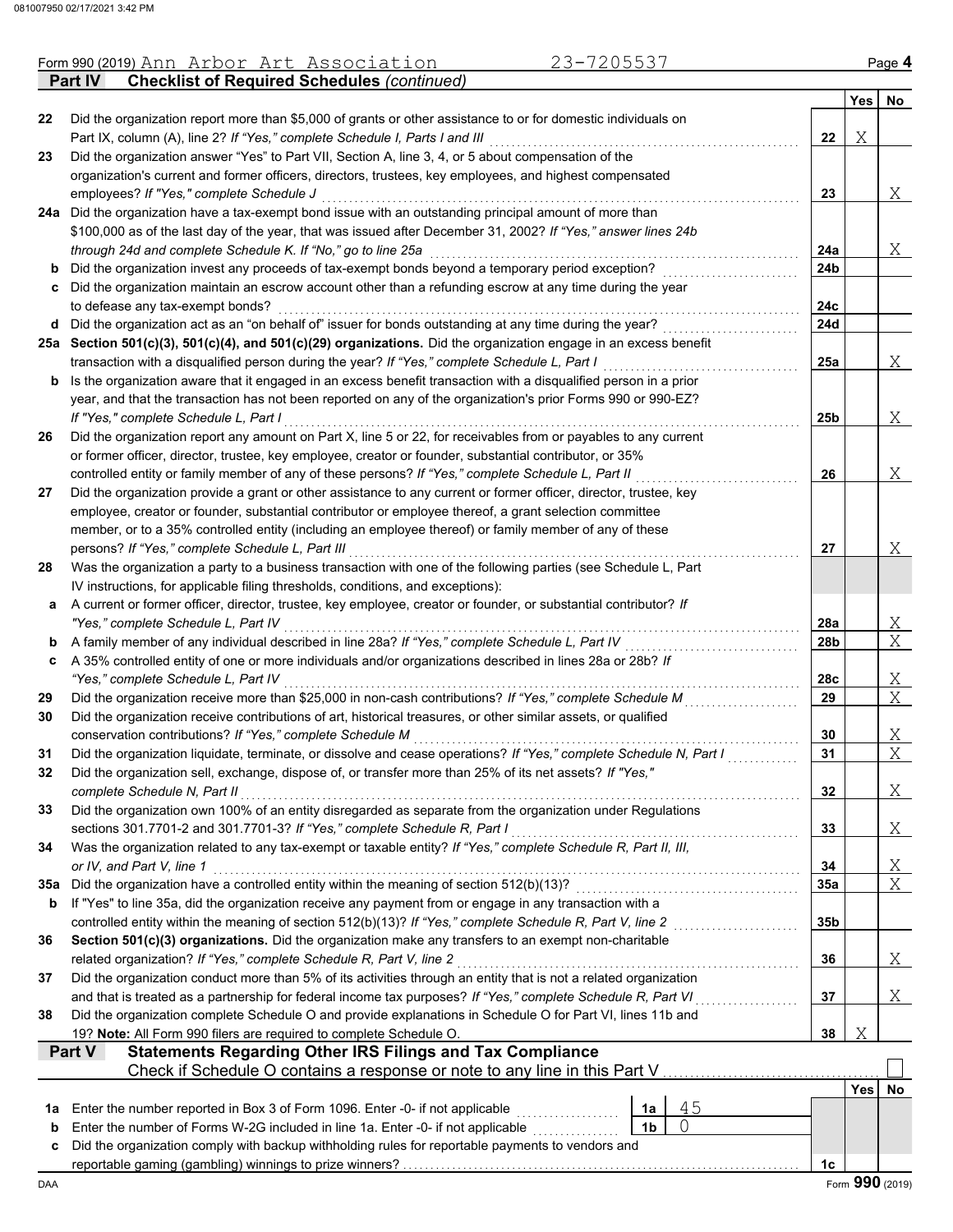|     | Form 990 (2019) Ann Arbor Art Association<br>23-7205537                                                                                            |                 |                |   | Page 5         |  |  |  |  |  |
|-----|----------------------------------------------------------------------------------------------------------------------------------------------------|-----------------|----------------|---|----------------|--|--|--|--|--|
|     | <b>Statements Regarding Other IRS Filings and Tax Compliance (continued)</b><br><b>Part V</b>                                                      |                 |                |   |                |  |  |  |  |  |
|     |                                                                                                                                                    |                 |                |   | Yes No         |  |  |  |  |  |
|     | 2a Enter the number of employees reported on Form W-3, Transmittal of Wage and Tax                                                                 |                 |                |   |                |  |  |  |  |  |
|     | Statements, filed for the calendar year ending with or within the year covered by this return                                                      | 46<br>2a        |                |   |                |  |  |  |  |  |
| b   | If at least one is reported on line 2a, did the organization file all required federal employment tax returns?                                     |                 | 2 <sub>b</sub> | Χ |                |  |  |  |  |  |
|     | Note: If the sum of lines 1a and 2a is greater than 250, you may be required to e-file (see instructions)                                          |                 |                |   |                |  |  |  |  |  |
| За  | Did the organization have unrelated business gross income of \$1,000 or more during the year?                                                      |                 | За             | Χ |                |  |  |  |  |  |
| b   | If "Yes," has it filed a Form 990-T for this year? If "No" to line 3b, provide an explanation on Schedule O                                        |                 | 3 <sub>b</sub> | X |                |  |  |  |  |  |
| 4a  | At any time during the calendar year, did the organization have an interest in, or a signature or other authority over,                            |                 |                |   | Χ              |  |  |  |  |  |
|     | a financial account in a foreign country (such as a bank account, securities account, or other financial account)?                                 |                 |                |   |                |  |  |  |  |  |
| b   | If "Yes," enter the name of the foreign country ▶                                                                                                  |                 |                |   |                |  |  |  |  |  |
|     | See instructions for filing requirements for FinCEN Form 114, Report of Foreign Bank and Financial Accounts (FBAR).                                |                 |                |   |                |  |  |  |  |  |
| 5a  | Was the organization a party to a prohibited tax shelter transaction at any time during the tax year?                                              |                 | 5a             |   | X              |  |  |  |  |  |
| b   | Did any taxable party notify the organization that it was or is a party to a prohibited tax shelter transaction?                                   |                 | 5 <sub>b</sub> |   | $\overline{X}$ |  |  |  |  |  |
| c   | If "Yes" to line 5a or 5b, did the organization file Form 8886-T?                                                                                  |                 | 5c             |   |                |  |  |  |  |  |
| 6a  | Does the organization have annual gross receipts that are normally greater than \$100,000, and did the                                             |                 |                |   |                |  |  |  |  |  |
|     | organization solicit any contributions that were not tax deductible as charitable contributions?                                                   |                 | 6a             |   | Χ              |  |  |  |  |  |
| b   | If "Yes," did the organization include with every solicitation an express statement that such contributions or                                     |                 |                |   |                |  |  |  |  |  |
|     | gifts were not tax deductible?                                                                                                                     |                 | 6b             |   |                |  |  |  |  |  |
| 7   | Organizations that may receive deductible contributions under section 170(c).                                                                      |                 |                |   |                |  |  |  |  |  |
| а   | Did the organization receive a payment in excess of \$75 made partly as a contribution and partly for goods<br>and services provided to the payor? |                 | 7a             | Χ |                |  |  |  |  |  |
|     | If "Yes," did the organization notify the donor of the value of the goods or services provided?                                                    |                 | 7b             | X |                |  |  |  |  |  |
| b   | Did the organization sell, exchange, or otherwise dispose of tangible personal property for which it was                                           |                 |                |   |                |  |  |  |  |  |
| c   | required to file Form 8282?                                                                                                                        |                 | 7c             |   | Χ              |  |  |  |  |  |
| a   | If "Yes," indicate the number of Forms 8282 filed during the year                                                                                  | 7d              |                |   |                |  |  |  |  |  |
| е   | Did the organization receive any funds, directly or indirectly, to pay premiums on a personal benefit contract?                                    |                 | 7е             |   | X              |  |  |  |  |  |
| f   | Did the organization, during the year, pay premiums, directly or indirectly, on a personal benefit contract?                                       |                 | 7f             |   | $\overline{X}$ |  |  |  |  |  |
| g   | If the organization received a contribution of qualified intellectual property, did the organization file Form 8899 as required?                   |                 | 7g             |   |                |  |  |  |  |  |
| h   | If the organization received a contribution of cars, boats, airplanes, or other vehicles, did the organization file a Form 1098-C?                 |                 | 7h             |   |                |  |  |  |  |  |
| 8   | Sponsoring organizations maintaining donor advised funds. Did a donor advised fund maintained by the                                               |                 |                |   |                |  |  |  |  |  |
|     | sponsoring organization have excess business holdings at any time during the year?                                                                 |                 | 8              |   |                |  |  |  |  |  |
| 9   | Sponsoring organizations maintaining donor advised funds.                                                                                          |                 |                |   |                |  |  |  |  |  |
| а   | Did the sponsoring organization make any taxable distributions under section 4966?                                                                 |                 | 9а             |   |                |  |  |  |  |  |
| b   | Did the sponsoring organization make a distribution to a donor, donor advisor, or related person?                                                  |                 | 9b             |   |                |  |  |  |  |  |
| 10  | Section 501(c)(7) organizations. Enter:                                                                                                            |                 |                |   |                |  |  |  |  |  |
|     | Initiation fees and capital contributions included on Part VIII, line 12                                                                           | 10a             |                |   |                |  |  |  |  |  |
| b   | Gross receipts, included on Form 990, Part VIII, line 12, for public use of club facilities                                                        | 10 <sub>b</sub> |                |   |                |  |  |  |  |  |
| 11  | Section 501(c)(12) organizations. Enter:                                                                                                           |                 |                |   |                |  |  |  |  |  |
| a   | Gross income from members or shareholders                                                                                                          | 11a             |                |   |                |  |  |  |  |  |
| b   | Gross income from other sources (Do not net amounts due or paid to other sources                                                                   |                 |                |   |                |  |  |  |  |  |
|     | against amounts due or received from them.)                                                                                                        | 11 <sub>b</sub> |                |   |                |  |  |  |  |  |
| 12a | Section 4947(a)(1) non-exempt charitable trusts. Is the organization filing Form 990 in lieu of Form 1041?                                         |                 | 12a            |   |                |  |  |  |  |  |
| b   | If "Yes," enter the amount of tax-exempt interest received or accrued during the year                                                              | 12b             |                |   |                |  |  |  |  |  |
| 13  | Section 501(c)(29) qualified nonprofit health insurance issuers.                                                                                   |                 |                |   |                |  |  |  |  |  |
| а   | Is the organization licensed to issue qualified health plans in more than one state?                                                               |                 | 13а            |   |                |  |  |  |  |  |
|     | Note: See the instructions for additional information the organization must report on Schedule O.                                                  |                 |                |   |                |  |  |  |  |  |
| b   | Enter the amount of reserves the organization is required to maintain by the states in which                                                       |                 |                |   |                |  |  |  |  |  |
|     | the organization is licensed to issue qualified health plans                                                                                       | 13b             |                |   |                |  |  |  |  |  |
| c   | Enter the amount of reserves on hand                                                                                                               | 13 <sub>c</sub> |                |   |                |  |  |  |  |  |
| 14a | Did the organization receive any payments for indoor tanning services during the tax year?                                                         |                 | 14a            |   | Χ              |  |  |  |  |  |
| b   | If "Yes," has it filed a Form 720 to report these payments? If "No," provide an explanation on Schedule O                                          |                 | 14b            |   |                |  |  |  |  |  |
| 15  | Is the organization subject to the section 4960 tax on payment(s) of more than \$1,000,000 in remuneration or                                      |                 |                |   |                |  |  |  |  |  |
|     | excess parachute payment(s) during the year?                                                                                                       |                 | 15             |   | Χ              |  |  |  |  |  |
|     | If "Yes," see instructions and file Form 4720, Schedule N.                                                                                         |                 |                |   |                |  |  |  |  |  |
| 16  | Is the organization an educational institution subject to the section 4968 excise tax on net investment income?                                    |                 | 16             |   | X              |  |  |  |  |  |
|     | If "Yes," complete Form 4720, Schedule O.                                                                                                          |                 |                |   |                |  |  |  |  |  |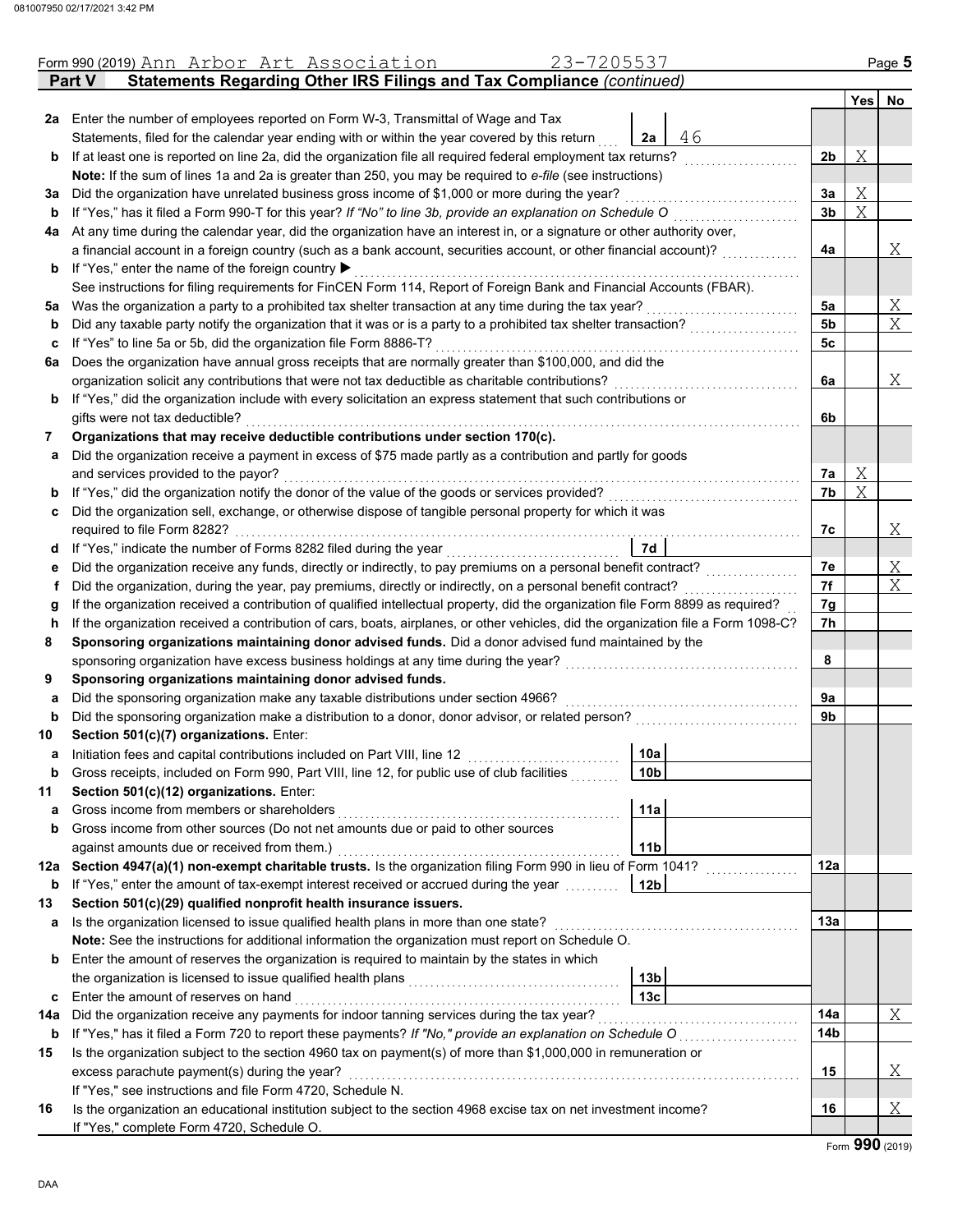|     | 23-7205537<br>Form 990 (2019) Ann Arbor Art Association                                                                              |    |                 |     | Page 6                |  |  |  |  |  |  |
|-----|--------------------------------------------------------------------------------------------------------------------------------------|----|-----------------|-----|-----------------------|--|--|--|--|--|--|
|     | Governance, Management, and Disclosure For each "Yes" response to lines 2 through 7b below, and for a "No"<br><b>Part VI</b>         |    |                 |     |                       |  |  |  |  |  |  |
|     | response to line 8a, 8b, or 10b below, describe the circumstances, processes, or changes on Schedule O. See instructions.            |    |                 |     |                       |  |  |  |  |  |  |
|     |                                                                                                                                      |    |                 |     | Ixl                   |  |  |  |  |  |  |
|     | <b>Section A. Governing Body and Management</b>                                                                                      |    |                 |     |                       |  |  |  |  |  |  |
|     |                                                                                                                                      |    |                 | Yes | No                    |  |  |  |  |  |  |
| 1а  | Enter the number of voting members of the governing body at the end of the tax year<br>1a                                            | 19 |                 |     |                       |  |  |  |  |  |  |
|     | If there are material differences in voting rights among members of the governing body, or                                           |    |                 |     |                       |  |  |  |  |  |  |
|     | if the governing body delegated broad authority to an executive committee or similar                                                 |    |                 |     |                       |  |  |  |  |  |  |
|     | committee, explain on Schedule O.                                                                                                    |    |                 |     |                       |  |  |  |  |  |  |
| b   | Enter the number of voting members included on line 1a, above, who are independent<br>1b                                             | 19 |                 |     |                       |  |  |  |  |  |  |
| 2   | Did any officer, director, trustee, or key employee have a family relationship or a business relationship with                       |    |                 |     |                       |  |  |  |  |  |  |
|     | any other officer, director, trustee, or key employee?                                                                               |    | 2               |     | Χ                     |  |  |  |  |  |  |
| 3   | Did the organization delegate control over management duties customarily performed by or under the direct                            |    |                 |     |                       |  |  |  |  |  |  |
|     | supervision of officers, directors, trustees, or key employees to a management company or other person?                              |    | 3               |     |                       |  |  |  |  |  |  |
| 4   | Did the organization make any significant changes to its governing documents since the prior Form 990 was filed?                     |    | 4               |     | $\frac{X}{X}$         |  |  |  |  |  |  |
| 5   | Did the organization become aware during the year of a significant diversion of the organization's assets?                           |    | 5               |     | $\overline{X}$        |  |  |  |  |  |  |
| 6   | Did the organization have members or stockholders?                                                                                   |    | 6               |     | $\overline{\text{X}}$ |  |  |  |  |  |  |
| 7a  | Did the organization have members, stockholders, or other persons who had the power to elect or appoint                              |    |                 |     |                       |  |  |  |  |  |  |
|     | one or more members of the governing body?                                                                                           |    | 7а              |     | Χ                     |  |  |  |  |  |  |
| b   | Are any governance decisions of the organization reserved to (or subject to approval by) members,                                    |    |                 |     |                       |  |  |  |  |  |  |
|     | stockholders, or persons other than the governing body?                                                                              |    | 7b              |     | Χ                     |  |  |  |  |  |  |
| 8   | Did the organization contemporaneously document the meetings held or written actions undertaken during the year by the following:    |    |                 |     |                       |  |  |  |  |  |  |
|     | The governing body?                                                                                                                  |    |                 | Χ   |                       |  |  |  |  |  |  |
| а   | Each committee with authority to act on behalf of the governing body?                                                                |    | 8а              | X   |                       |  |  |  |  |  |  |
| b   |                                                                                                                                      |    | 8b              |     |                       |  |  |  |  |  |  |
| 9   | Is there any officer, director, trustee, or key employee listed in Part VII, Section A, who cannot be reached at                     |    | 9               |     |                       |  |  |  |  |  |  |
|     | the organization's mailing address? If "Yes," provide the names and addresses on Schedule O                                          |    |                 |     | Χ                     |  |  |  |  |  |  |
|     | Section B. Policies (This Section B requests information about policies not required by the Internal Revenue Code.)                  |    |                 |     |                       |  |  |  |  |  |  |
|     |                                                                                                                                      |    |                 | Yes | No                    |  |  |  |  |  |  |
|     | 10a Did the organization have local chapters, branches, or affiliates?                                                               |    | 10a             |     | Χ                     |  |  |  |  |  |  |
| b   | If "Yes," did the organization have written policies and procedures governing the activities of such chapters,                       |    |                 |     |                       |  |  |  |  |  |  |
|     | affiliates, and branches to ensure their operations are consistent with the organization's exempt purposes?                          |    | 10 <sub>b</sub> |     |                       |  |  |  |  |  |  |
|     | 11a Has the organization provided a complete copy of this Form 990 to all members of its governing body before filing the form?      |    | 11a             | X   |                       |  |  |  |  |  |  |
| b   | Describe in Schedule O the process, if any, used by the organization to review this Form 990.                                        |    |                 |     |                       |  |  |  |  |  |  |
| 12a | Did the organization have a written conflict of interest policy? If "No," go to line 13                                              |    | 12a             | Χ   |                       |  |  |  |  |  |  |
| b   | Were officers, directors, or trustees, and key employees required to disclose annually interests that could give rise to conflicts?  |    | 12 <sub>b</sub> | X   |                       |  |  |  |  |  |  |
| c   | Did the organization regularly and consistently monitor and enforce compliance with the policy? If "Yes,"                            |    |                 |     |                       |  |  |  |  |  |  |
|     | describe in Schedule O how this was done                                                                                             |    | 12c             | Χ   |                       |  |  |  |  |  |  |
| 13  | Did the organization have a written whistleblower policy?                                                                            |    | 13              | X   |                       |  |  |  |  |  |  |
| 14  | Did the organization have a written document retention and destruction policy?                                                       |    | 14              | Χ   |                       |  |  |  |  |  |  |
| 15  | Did the process for determining compensation of the following persons include a review and approval by                               |    |                 |     |                       |  |  |  |  |  |  |
|     | independent persons, comparability data, and contemporaneous substantiation of the deliberation and decision?                        |    |                 |     |                       |  |  |  |  |  |  |
| a   | The organization's CEO, Executive Director, or top management official                                                               |    | 15a             | Χ   |                       |  |  |  |  |  |  |
| b   | Other officers or key employees of the organization                                                                                  |    | 15b             | X   |                       |  |  |  |  |  |  |
|     | If "Yes" to line 15a or 15b, describe the process in Schedule O (see instructions).                                                  |    |                 |     |                       |  |  |  |  |  |  |
|     | 16a Did the organization invest in, contribute assets to, or participate in a joint venture or similar arrangement                   |    |                 |     |                       |  |  |  |  |  |  |
|     | with a taxable entity during the year?                                                                                               |    | 16a             |     | Χ                     |  |  |  |  |  |  |
| b   | If "Yes," did the organization follow a written policy or procedure requiring the organization to evaluate its                       |    |                 |     |                       |  |  |  |  |  |  |
|     | participation in joint venture arrangements under applicable federal tax law, and take steps to safeguard the                        |    |                 |     |                       |  |  |  |  |  |  |
|     |                                                                                                                                      |    | 16b             |     |                       |  |  |  |  |  |  |
|     | <b>Section C. Disclosure</b>                                                                                                         |    |                 |     |                       |  |  |  |  |  |  |
| 17  | List the states with which a copy of this Form 990 is required to be filed $\blacktriangleright$ MI                                  |    |                 |     |                       |  |  |  |  |  |  |
| 18  | Section 6104 requires an organization to make its Forms 1023 (1024 or 1024-A, if applicable), 990, and 990-T (Section 501(c)         |    |                 |     |                       |  |  |  |  |  |  |
|     | (3)s only) available for public inspection. Indicate how you made these available. Check all that apply.                             |    |                 |     |                       |  |  |  |  |  |  |
|     | Another's website $ X $ Upon request<br>$ X $ Own website                                                                            |    |                 |     |                       |  |  |  |  |  |  |
|     | Other (explain on Schedule O)                                                                                                        |    |                 |     |                       |  |  |  |  |  |  |
| 19  | Describe on Schedule O whether (and if so, how) the organization made its governing documents, conflict of interest policy, and      |    |                 |     |                       |  |  |  |  |  |  |
|     | financial statements available to the public during the tax year.                                                                    |    |                 |     |                       |  |  |  |  |  |  |
| 20  | State the name, address, and telephone number of the person who possesses the organization's books and records $\blacktriangleright$ |    |                 |     |                       |  |  |  |  |  |  |
|     | 117 West Liberty Street<br>Marie Klopf                                                                                               |    |                 |     |                       |  |  |  |  |  |  |
|     | Ann Arbor<br><u>MI 48104-1320734-994-8004</u>                                                                                        |    |                 |     |                       |  |  |  |  |  |  |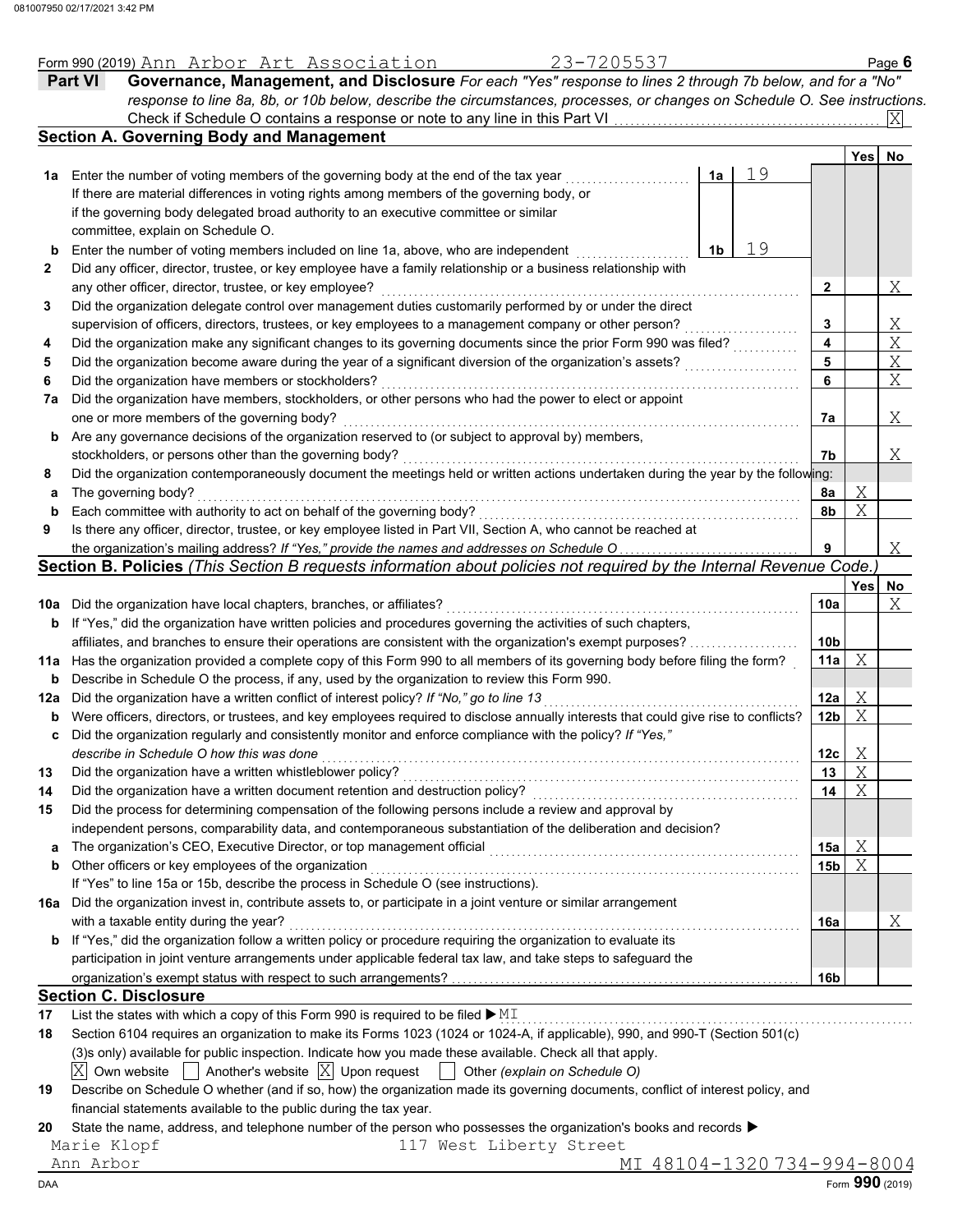| Form 990 (2019) Ann Arbor Art Association                                                                                                                                                                                           | 23-7205537 | Page 7 |  |  |  |  |  |  |  |  |
|-------------------------------------------------------------------------------------------------------------------------------------------------------------------------------------------------------------------------------------|------------|--------|--|--|--|--|--|--|--|--|
| Part VII Compensation of Officers, Directors, Trustees, Key Employees, Highest Compensated Employees, and                                                                                                                           |            |        |  |  |  |  |  |  |  |  |
| <b>Independent Contractors</b>                                                                                                                                                                                                      |            |        |  |  |  |  |  |  |  |  |
| Check if Schedule O contains a response or note to any line in this Part VII                                                                                                                                                        |            |        |  |  |  |  |  |  |  |  |
| Officers, Directors, Trustees, Key Employees, and Highest Compensated Employees<br>Section A.                                                                                                                                       |            |        |  |  |  |  |  |  |  |  |
| 1a Complete this table for all persons required to be listed. Report compensation for the calendar year ending with or within the<br>organization's tax year.                                                                       |            |        |  |  |  |  |  |  |  |  |
| • List all of the organization's current officers, directors, trustees (whether individuals or organizations), regardless of amount of<br>compensation. Enter -0- in columns $(D)$ , $(E)$ , and $(F)$ if no compensation was paid. |            |        |  |  |  |  |  |  |  |  |
|                                                                                                                                                                                                                                     |            |        |  |  |  |  |  |  |  |  |

List all of the organization's **current** key employees, if any. See instructions for definition of "key employee."

List the organization's five **current** highest compensated employees (other than an officer, director, trustee, or key employee) **•**

who received reportable compensation (Box 5 of Form W-2 and/or Box 7 of Form 1099-MISC) of more than \$100,000 from the organization and any related organizations. **•**

• List all of the organization's **former** officers, key employees, and highest compensated employees who received more than<br>00,000 of reportable compensation from the organization and any related erganizations. \$100,000 of reportable compensation from the organization and any related organizations.

List all of the organization's **former directors or trustees** that received, in the capacity as a former director or trustee of the • List all of the organization's **former directors or trustees** that received, in the capacity as a former director organization, more than \$10,000 of reportable compensation from the organization and any related organizat See instructions for the order in which to list the persons above.

Check this box if neither the organization nor any related organization compensated any current officer, director, or trustee.

| (A)<br>Name and title    | (B)<br>Average<br>hours<br>per week<br>(list any               | (C)<br>Position<br>(do not check more than one<br>box, unless person is both an<br>officer and a director/trustee) |                      |             |              |                                  |        | (D)<br>Reportable<br>compensation<br>from the<br>organization | (E)<br>Reportable<br>compensation<br>from related<br>organizations<br>(W-2/1099-MISC) | (F)<br><b>Estimated amount</b><br>of other<br>compensation<br>from the |
|--------------------------|----------------------------------------------------------------|--------------------------------------------------------------------------------------------------------------------|----------------------|-------------|--------------|----------------------------------|--------|---------------------------------------------------------------|---------------------------------------------------------------------------------------|------------------------------------------------------------------------|
|                          | hours for<br>related<br>organizations<br>below<br>dotted line) | Individual trustee<br>or director                                                                                  | nstitutional trustee | Officer     | Key employee | Highest compensated<br> employee | Former | (W-2/1099-MISC)                                               |                                                                                       | organization and<br>related organizations                              |
| (1) JPaul Dixon          |                                                                |                                                                                                                    |                      |             |              |                                  |        |                                                               |                                                                                       |                                                                        |
| Chair                    | 2.00<br>0.00                                                   | X                                                                                                                  |                      | X           |              |                                  |        | 0                                                             | 0                                                                                     | 0                                                                      |
| (2) Peter Baker          |                                                                |                                                                                                                    |                      |             |              |                                  |        |                                                               |                                                                                       |                                                                        |
|                          | 2.00                                                           |                                                                                                                    |                      |             |              |                                  |        |                                                               |                                                                                       |                                                                        |
| Vice Chair               | 0.00                                                           | X                                                                                                                  |                      | X           |              |                                  |        | 0                                                             | 0                                                                                     | $\overline{0}$                                                         |
| (3) Anne Cooper          |                                                                |                                                                                                                    |                      |             |              |                                  |        |                                                               |                                                                                       |                                                                        |
| Vice Chair               | 2.00<br>0.00                                                   | Χ                                                                                                                  |                      | Χ           |              |                                  |        | 0                                                             | 0                                                                                     | 0                                                                      |
| (4) Adam Linkner         |                                                                |                                                                                                                    |                      |             |              |                                  |        |                                                               |                                                                                       |                                                                        |
| Vice Chair               | 2,00<br>0.00                                                   | X                                                                                                                  |                      | Χ           |              |                                  |        | 0                                                             | 0                                                                                     | $\overline{0}$                                                         |
| (5) Doug Gross           | 2.00                                                           |                                                                                                                    |                      |             |              |                                  |        |                                                               |                                                                                       |                                                                        |
| Treasurer                | 0.00                                                           | X                                                                                                                  |                      | $\mathbf X$ |              |                                  |        | 0                                                             | 0                                                                                     | 0                                                                      |
| (6) Nakia Johnson        | 2.00                                                           |                                                                                                                    |                      |             |              |                                  |        |                                                               |                                                                                       |                                                                        |
| Secretary                | 0.00                                                           | Χ                                                                                                                  |                      | X           |              |                                  |        | 0                                                             | 0                                                                                     | 0                                                                      |
| (7) Tom Bray<br>Director | 1.00<br>0.00                                                   | $\mathbf X$                                                                                                        |                      |             |              |                                  |        | 0                                                             | 0                                                                                     | $\Omega$                                                               |
| (8) Marlee Brown         |                                                                |                                                                                                                    |                      |             |              |                                  |        |                                                               |                                                                                       |                                                                        |
| Director                 | 1.00<br>0.00                                                   | Χ                                                                                                                  |                      |             |              |                                  |        | 0                                                             | 0                                                                                     | 0                                                                      |
| (9) Christine Euritt     |                                                                |                                                                                                                    |                      |             |              |                                  |        |                                                               |                                                                                       |                                                                        |
| Director                 | 1.00<br>0.00                                                   | Χ                                                                                                                  |                      |             |              |                                  |        | 0                                                             | 0                                                                                     | 0                                                                      |
| (10) Justin Herrick      |                                                                |                                                                                                                    |                      |             |              |                                  |        |                                                               |                                                                                       |                                                                        |
| Director                 | 1.00<br>0.00                                                   | Χ                                                                                                                  |                      |             |              |                                  |        | 0                                                             | 0                                                                                     | $\Omega$                                                               |
| (11) Chrislan Fuller     | Manuel<br>1.00                                                 |                                                                                                                    |                      |             |              |                                  |        |                                                               |                                                                                       |                                                                        |
| Director                 | 0.00                                                           | X                                                                                                                  |                      |             |              |                                  |        | 0                                                             | 0                                                                                     | $\mathsf{O}\xspace$                                                    |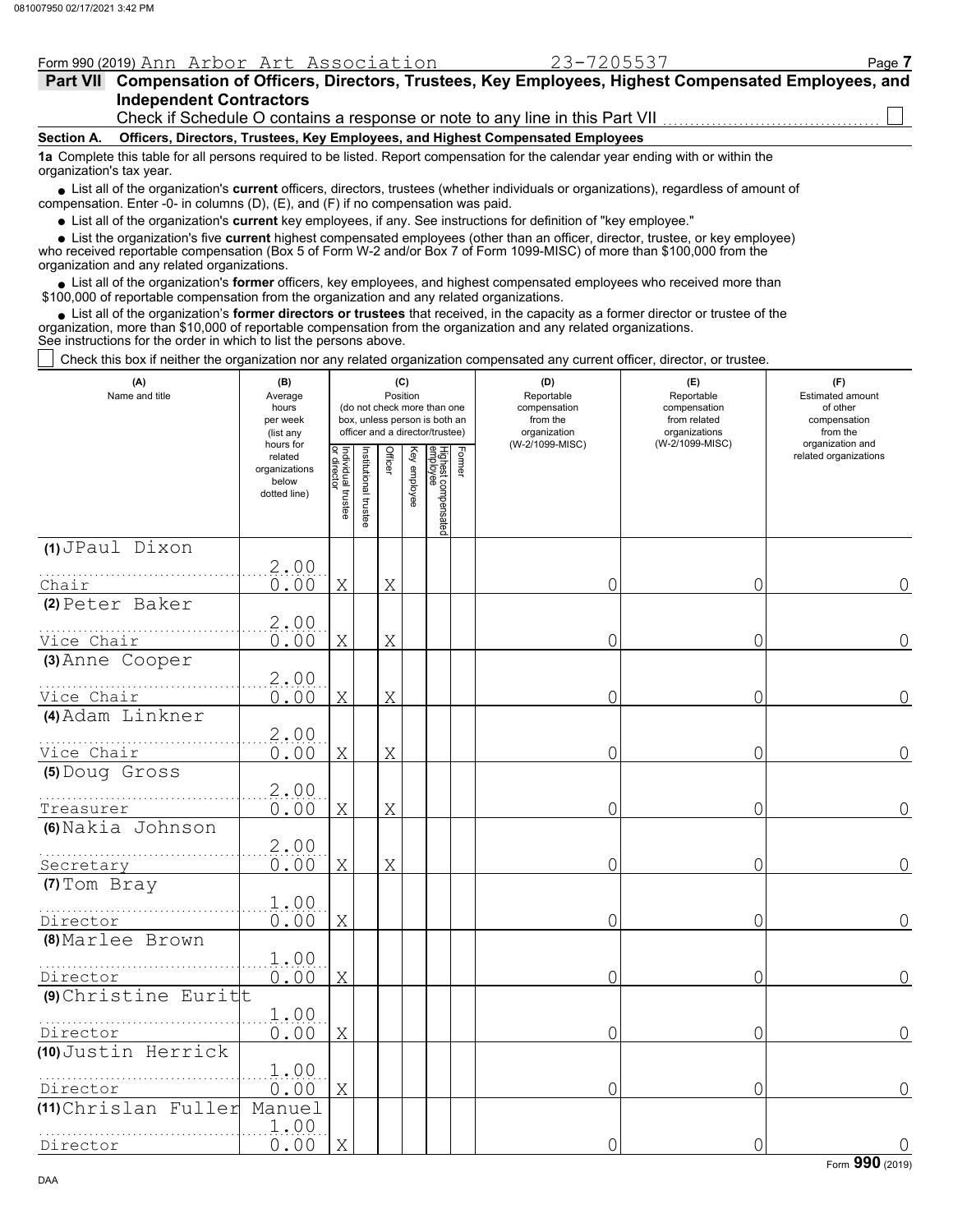| Form 990 (2019) Ann Arbor Art Association<br><b>Part VII</b>                                                                                                                                                                                                                                             |                                                                |                                                                                                                    |                      |         |                                                               |                                                                    |                                                                        | 23-7205537<br>Section A. Officers, Directors, Trustees, Key Employees, and Highest Compensated Employees (continued) |                                | Page 8                                    |
|----------------------------------------------------------------------------------------------------------------------------------------------------------------------------------------------------------------------------------------------------------------------------------------------------------|----------------------------------------------------------------|--------------------------------------------------------------------------------------------------------------------|----------------------|---------|---------------------------------------------------------------|--------------------------------------------------------------------|------------------------------------------------------------------------|----------------------------------------------------------------------------------------------------------------------|--------------------------------|-------------------------------------------|
| (A)<br>Name and title                                                                                                                                                                                                                                                                                    | (B)<br>Average<br>hours<br>per week<br>(list any               | (C)<br>Position<br>(do not check more than one<br>box, unless person is both an<br>officer and a director/trustee) |                      |         | (D)<br>Reportable<br>compensation<br>from the<br>organization | (E)<br>Reportable<br>compensation<br>from related<br>organizations | (F)<br><b>Estimated amount</b><br>of other<br>compensation<br>from the |                                                                                                                      |                                |                                           |
|                                                                                                                                                                                                                                                                                                          | hours for<br>related<br>organizations<br>below<br>dotted line) | Individual trustee<br>or director                                                                                  | nstitutional trustee | Officer | Key employee                                                  | Highest compensated<br>employee                                    | Former                                                                 | (W-2/1099-MISC)                                                                                                      | (W-2/1099-MISC)                | organization and<br>related organizations |
| Jennifer Moore<br>(12)                                                                                                                                                                                                                                                                                   |                                                                |                                                                                                                    |                      |         |                                                               |                                                                    |                                                                        |                                                                                                                      |                                |                                           |
| Officer                                                                                                                                                                                                                                                                                                  | 1.00<br>0.00                                                   | Χ                                                                                                                  |                      |         |                                                               |                                                                    |                                                                        |                                                                                                                      | 0                              | 0                                         |
| (13)<br>Steve Palms                                                                                                                                                                                                                                                                                      |                                                                |                                                                                                                    |                      |         |                                                               |                                                                    |                                                                        |                                                                                                                      |                                |                                           |
| Officer                                                                                                                                                                                                                                                                                                  | 1.00<br>0.00                                                   | Χ                                                                                                                  |                      |         |                                                               |                                                                    |                                                                        |                                                                                                                      | 0                              | $\Omega$                                  |
| (14) Prue Rosenthal                                                                                                                                                                                                                                                                                      |                                                                |                                                                                                                    |                      |         |                                                               |                                                                    |                                                                        |                                                                                                                      |                                |                                           |
|                                                                                                                                                                                                                                                                                                          | 1.00                                                           |                                                                                                                    |                      |         |                                                               |                                                                    |                                                                        |                                                                                                                      |                                |                                           |
| Director<br>Ellie Serras<br>(15)                                                                                                                                                                                                                                                                         | 0.00                                                           | Χ                                                                                                                  |                      |         |                                                               |                                                                    |                                                                        |                                                                                                                      | 0                              | 0                                         |
|                                                                                                                                                                                                                                                                                                          | 1.00                                                           |                                                                                                                    |                      |         |                                                               |                                                                    |                                                                        |                                                                                                                      |                                |                                           |
| Director                                                                                                                                                                                                                                                                                                 | 0.00                                                           | Χ                                                                                                                  |                      |         |                                                               |                                                                    |                                                                        | 0                                                                                                                    | 0                              | $\overline{0}$                            |
| Jim Simpson<br>(16)                                                                                                                                                                                                                                                                                      | 1.00                                                           |                                                                                                                    |                      |         |                                                               |                                                                    |                                                                        |                                                                                                                      |                                |                                           |
| Director                                                                                                                                                                                                                                                                                                 | 0.00                                                           | Χ                                                                                                                  |                      |         |                                                               |                                                                    |                                                                        | 0                                                                                                                    | 0                              | $\overline{0}$                            |
| Robin Suter<br>(17)                                                                                                                                                                                                                                                                                      | 1.00                                                           |                                                                                                                    |                      |         |                                                               |                                                                    |                                                                        |                                                                                                                      |                                |                                           |
| Director                                                                                                                                                                                                                                                                                                 | 0.00                                                           | Χ                                                                                                                  |                      |         |                                                               |                                                                    |                                                                        | 0                                                                                                                    | 0                              | 0                                         |
| Michael Watts<br>(18)                                                                                                                                                                                                                                                                                    |                                                                |                                                                                                                    |                      |         |                                                               |                                                                    |                                                                        |                                                                                                                      |                                |                                           |
| Director                                                                                                                                                                                                                                                                                                 | 1.00<br>0.00                                                   | Χ                                                                                                                  |                      |         |                                                               |                                                                    |                                                                        | 0                                                                                                                    | 0                              | $\Omega$                                  |
| (19) Yujia Zhou                                                                                                                                                                                                                                                                                          |                                                                |                                                                                                                    |                      |         |                                                               |                                                                    |                                                                        |                                                                                                                      |                                |                                           |
|                                                                                                                                                                                                                                                                                                          | 1.00                                                           |                                                                                                                    |                      |         |                                                               |                                                                    |                                                                        |                                                                                                                      |                                |                                           |
| Director<br>1b Subtotal                                                                                                                                                                                                                                                                                  | 0.00                                                           | Χ                                                                                                                  |                      |         |                                                               |                                                                    |                                                                        |                                                                                                                      | 0                              | 0                                         |
| c Total from continuation sheets to Part VII, Section A                                                                                                                                                                                                                                                  |                                                                |                                                                                                                    |                      |         |                                                               |                                                                    |                                                                        | 96,237                                                                                                               |                                | 12,668                                    |
| Total (add lines 1b and 1c)<br>d<br>Total number of individuals (including but not limited to those listed above) who received more than \$100,000 of<br>$\mathbf{2}$                                                                                                                                    |                                                                |                                                                                                                    |                      |         |                                                               |                                                                    |                                                                        | 96,237                                                                                                               |                                | 2,668                                     |
| reportable compensation from the organization $\blacktriangleright$ 0                                                                                                                                                                                                                                    |                                                                |                                                                                                                    |                      |         |                                                               |                                                                    |                                                                        |                                                                                                                      |                                |                                           |
| Did the organization list any former officer, director, trustee, key employee, or highest compensated<br>3<br>employee on line 1a? If "Yes," complete Schedule J for such individual<br>For any individual listed on line 1a, is the sum of reportable compensation and other compensation from the<br>4 |                                                                |                                                                                                                    |                      |         |                                                               |                                                                    |                                                                        |                                                                                                                      |                                | Yes<br>No<br>Χ<br>3                       |
| organization and related organizations greater than \$150,000? If "Yes," complete Schedule J for such<br>individual                                                                                                                                                                                      |                                                                |                                                                                                                    |                      |         |                                                               |                                                                    |                                                                        |                                                                                                                      |                                | Χ<br>4                                    |
| marviauar<br>Did any person listed on line 1a receive or accrue compensation from any unrelated organization or individual<br>5                                                                                                                                                                          |                                                                |                                                                                                                    |                      |         |                                                               |                                                                    |                                                                        |                                                                                                                      |                                | Χ<br>5                                    |
| <b>Section B. Independent Contractors</b>                                                                                                                                                                                                                                                                |                                                                |                                                                                                                    |                      |         |                                                               |                                                                    |                                                                        |                                                                                                                      |                                |                                           |
| Complete this table for your five highest compensated independent contractors that received more than \$100,000 of<br>1<br>compensation from the organization. Report compensation for the calendar year ending with or within the organization's tax year.                                              |                                                                |                                                                                                                    |                      |         |                                                               |                                                                    |                                                                        |                                                                                                                      |                                |                                           |
|                                                                                                                                                                                                                                                                                                          | (A)<br>Name and business address                               |                                                                                                                    |                      |         |                                                               |                                                                    |                                                                        |                                                                                                                      | (B)<br>Description of services | (C)<br>Compensation                       |
|                                                                                                                                                                                                                                                                                                          |                                                                |                                                                                                                    |                      |         |                                                               |                                                                    |                                                                        |                                                                                                                      |                                |                                           |
|                                                                                                                                                                                                                                                                                                          |                                                                |                                                                                                                    |                      |         |                                                               |                                                                    |                                                                        |                                                                                                                      |                                |                                           |
|                                                                                                                                                                                                                                                                                                          |                                                                |                                                                                                                    |                      |         |                                                               |                                                                    |                                                                        |                                                                                                                      |                                |                                           |
|                                                                                                                                                                                                                                                                                                          |                                                                |                                                                                                                    |                      |         |                                                               |                                                                    |                                                                        |                                                                                                                      |                                |                                           |
|                                                                                                                                                                                                                                                                                                          |                                                                |                                                                                                                    |                      |         |                                                               |                                                                    |                                                                        |                                                                                                                      |                                |                                           |
|                                                                                                                                                                                                                                                                                                          |                                                                |                                                                                                                    |                      |         |                                                               |                                                                    |                                                                        |                                                                                                                      |                                |                                           |
|                                                                                                                                                                                                                                                                                                          |                                                                |                                                                                                                    |                      |         |                                                               |                                                                    |                                                                        |                                                                                                                      |                                |                                           |
| Total number of independent contractors (including but not limited to those listed above) who<br>2                                                                                                                                                                                                       |                                                                |                                                                                                                    |                      |         |                                                               |                                                                    |                                                                        |                                                                                                                      |                                |                                           |
| received more than \$100,000 of compensation from the organization ▶                                                                                                                                                                                                                                     |                                                                |                                                                                                                    |                      |         |                                                               |                                                                    |                                                                        |                                                                                                                      |                                |                                           |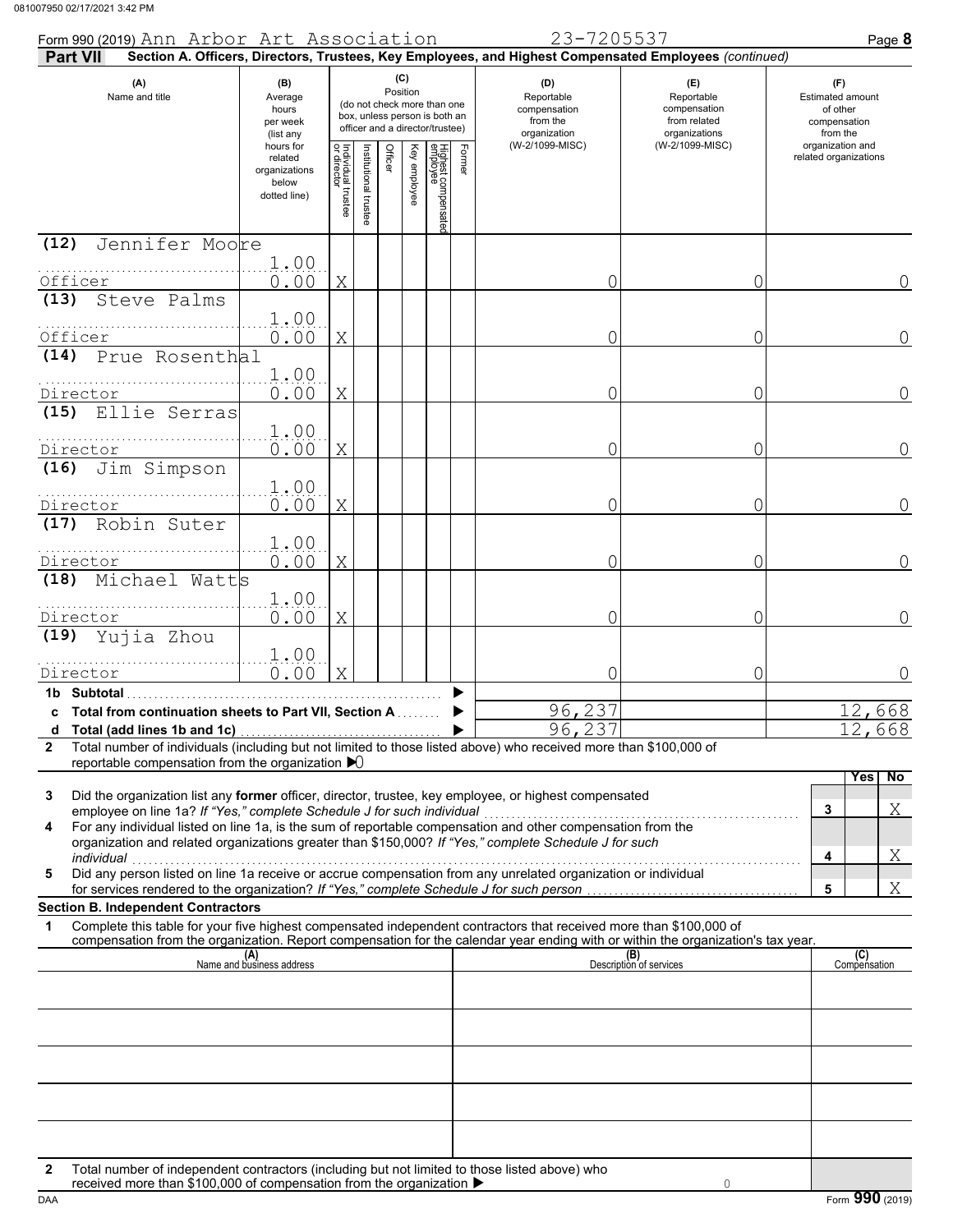**Part VIII Statement of Revenue**

### Check if Schedule O contains a response or note to any line in this Part VIII. **(A) (B) (C) (D)** Total revenue Related or exempt Unrelated Revenue excluded function revenue business revenue from tax under sections 512-514 **Contributions, Gifts, Grants** Grants **and Other Similar Amounts 1a 1a** Federated campaigns . . . . . . . . . . . , Gifts, Gra<br>nilar Amou 6,020 **1b b** Membership dues  $\ldots$  . . . . . . . . . . . . **1c** 32,893 **c** Fundraising events . . . . . . . . . . . . . . . . **1d d** Related organizations <sub>.</sub> . . . . . . . . . . **Contributions,<br>and Other Simi 1e e** Government grants (contributions) . . . . . . . . . . **f** All other contributions, gifts, grants, and similar amounts not included above  $\dots\dots$ **1f** 1,314,152 **1g**  $\frac{1,869}{$ **g** Noncash contributions included in lines 1a-1f . . 1,353,065 ▶ **h Total.** Add lines 1a–1f . . . . . . . . . . . . . . . . . . . . . . . . . . . . . . . . . . . . . **Business Code** Program Service<br>Revenue . . . . . . . . . . . . . . . . . . . . . . . . . . . . . . . . . . . . . . . . . . . . . . . . . . . . . Class Fees 611600 295,040 295,040 **Program Service 2a** . . . . . . . . . . . . . . . . . . . . . . . . . . . . . . . . . . . . . . . . . . . . . . . . . . . . . Exhibition Sales 713990 14,801 14,801 **b c** . . . . . . . . . . . . . . . . . . . . . . . . . . . . . . . . . . . . . . . . . . . . . . . . . . . . . **d** . . . . . . . . . . . . . . . . . . . . . . . . . . . . . . . . . . . . . . . . . . . . . . . . . . . . . **e** . . . . . . . . . . . . . . . . . . . . . . . . . . . . . . . . . . . . . . . . . . . . . . . . . . . . . **f** All other program service revenue . . . . . . . . . . . . . . . . . 309,841 **g Total.** Add lines 2a–2f . . . . . . . . . . . . . . . . . . . . . . . . . . . . . . . . . . . . . **3** Investment income (including dividends, interest, and other similar amounts) ............ ь 19,925 19,925 Income from investment of tax-exempt bond proceeds **4**  $\blacktriangleright$ **5** Royalties .... ▶ (i) Real (ii) Personal 37,077 **6a** Gross rents **6a 6b** 24,093 **b** Less: rental expenses 12,984 **c** Rental inc. or (loss) **6c** 12,984 12,984 **d** Net rental income or (loss) . . . . . . . . . . . . . . . . . . . . . . . . . . . . . . . . . ▶ **7a** Gross amount from (i) Securities (ii) Other sales of assets 857,969 **7a** other than inventory **Other Revenue Other Revenue b** Less: cost or other **7b** 847,700 basis and sales exps. 10,269 **c** Gain or (loss) **7c** 10,269 10,269 **d** Net gain or (loss) . . . . . . . . . . . . . . . . . . . . . . . . . . . . . . . . . . . . . . . . . . . **8a** Gross income from fundraising events (not including \$ . . . . . . . . . . . . . . . . . . . . 32,893 of contributions reported on line 1c). See Part IV, line 18 . . . . . . . . . . . . . . . . . . **8a** 39,500 **8b** 16,158 **b** Less: direct expenses <sub>.</sub> . . . . . . . . . . 23,342 23,342 **c** Net income or (loss) from fundraising events . . . . . . . . . . . . . . ▶ **9a** Gross income from gaming activities. See Part IV, line 19 . . . . . . . . . . . . . . . . . . **9a 9b b** Less: direct expenses  $\ldots$ ▶ Net income or (loss) from gaming activities . . . . . . . . . . . . . . . **c** 10a Gross sales of inventory, less returns and allowances **10a** 111,398 **10b** 65,658 **b** Less:  $\cosh$  of goods  $\sinh$ ▶ 45,740 45,740 Net income or (loss) from sales of inventory . . . . . . . . . . . . . . . **c** cellaneous<br>Revenue Business Code **Miscellaneous** . . . . . . . . . . . . . . . . . . . . . . . . . . . . . . . . . . . . . . . . . . . . . . . . . . . . . Other Income 900099 12,329 12,329 **11a Revenue b** . . . . . . . . . . . . . . . . . . . . . . . . . . . . . . . . . . . . . . . . . . . . . . . . . . . . . **c** . . . . . . . . . . . . . . . . . . . . . . . . . . . . . . . . . . . . . . . . . . . . . . . . . . . . . ă<br>Nă **d** All other revenue . . . . . . . . . . . . . . . . . . . . . . . . . . . . . . . . . . .  $\blacktriangleright$ 12,329 **e Total.** Add lines 11a–11d . . . . . . . . . . . . . . . . . . . . . . . . . . . . . . . . . . 1,787,495 355,581 12,984 65,865 **Total revenue.** See instructions  $\blacktriangleright$ **12**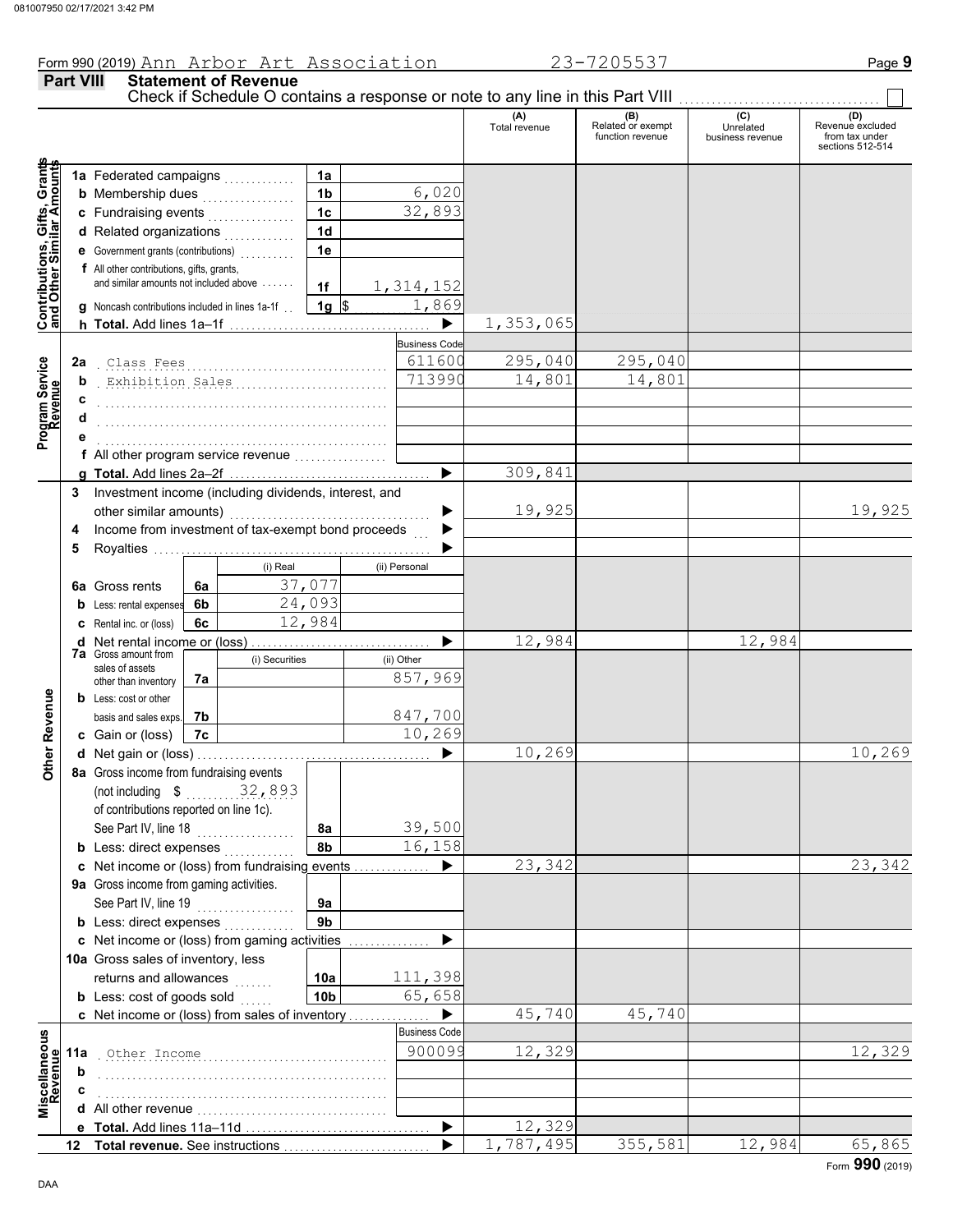# Form 990 (2019) Page **10** Ann Arbor Art Association 23-7205537

|              | Part IX<br><b>Statement of Functional Expenses</b>                                                                                                                                                            |                       |                                    |                                           |                                |
|--------------|---------------------------------------------------------------------------------------------------------------------------------------------------------------------------------------------------------------|-----------------------|------------------------------------|-------------------------------------------|--------------------------------|
|              | Section 501(c)(3) and 501(c)(4) organizations must complete all columns. All other organizations must complete column (A).                                                                                    |                       |                                    |                                           |                                |
|              | Check if Schedule O contains a response or note to any line in this Part IX                                                                                                                                   |                       |                                    |                                           |                                |
|              | Do not include amounts reported on lines 6b,<br>7b, 8b, 9b, and 10b of Part VIII.                                                                                                                             | (A)<br>Total expenses | (B)<br>Program service<br>expenses | (C)<br>Management and<br>general expenses | (D)<br>Fundraising<br>expenses |
| 1.           | Grants and other assistance to domestic organizations                                                                                                                                                         |                       |                                    |                                           |                                |
|              | and domestic governments. See Part IV, line 21                                                                                                                                                                |                       |                                    |                                           |                                |
| $\mathbf{2}$ | Grants and other assistance to domestic                                                                                                                                                                       |                       |                                    |                                           |                                |
|              | individuals. See Part IV, line 22                                                                                                                                                                             | 11,906                | 11,906                             |                                           |                                |
| 3            | Grants and other assistance to foreign                                                                                                                                                                        |                       |                                    |                                           |                                |
|              | organizations, foreign governments, and foreign                                                                                                                                                               |                       |                                    |                                           |                                |
|              | individuals. See Part IV, lines 15 and 16                                                                                                                                                                     |                       |                                    |                                           |                                |
| 4            | Benefits paid to or for members                                                                                                                                                                               |                       |                                    |                                           |                                |
| 5            | Compensation of current officers, directors,                                                                                                                                                                  |                       |                                    |                                           |                                |
|              | trustees, and key employees                                                                                                                                                                                   | 104,610               | 26,152                             | 26,152                                    | 52,306                         |
| 6            | Compensation not included above to disqualified                                                                                                                                                               |                       |                                    |                                           |                                |
|              | persons (as defined under section 4958(f)(1)) and                                                                                                                                                             |                       |                                    |                                           |                                |
|              | persons described in section 4958(c)(3)(B)                                                                                                                                                                    |                       |                                    |                                           |                                |
| 7            | Other salaries and wages                                                                                                                                                                                      | 345,571               | 275,738                            | 33,681                                    | 36,152                         |
| 8            | Pension plan accruals and contributions (include                                                                                                                                                              |                       |                                    |                                           |                                |
|              | section 401(k) and 403(b) employer contributions)                                                                                                                                                             |                       |                                    | 14,737                                    |                                |
| 9            |                                                                                                                                                                                                               | 52,580<br>35,995      | 101<br>35,995                      |                                           | 16,742                         |
| 10           | Payroll taxes                                                                                                                                                                                                 |                       |                                    |                                           |                                |
| 11           | Fees for services (nonemployees):                                                                                                                                                                             |                       |                                    |                                           |                                |
| a            | Management                                                                                                                                                                                                    | ,000                  |                                    | 000                                       |                                |
| b            | Legal                                                                                                                                                                                                         | 36,776                |                                    | 36,776                                    |                                |
| c<br>d       | Lobbying                                                                                                                                                                                                      |                       |                                    |                                           |                                |
| е            | Professional fundraising services. See Part IV, line 17                                                                                                                                                       |                       |                                    |                                           |                                |
| f            | Investment management fees                                                                                                                                                                                    |                       |                                    |                                           |                                |
| g            | Other. (If line 11g amount exceeds 10% of line 25, column                                                                                                                                                     |                       |                                    |                                           |                                |
|              |                                                                                                                                                                                                               | 34,357                | 33,607                             |                                           | 750                            |
| 12           | Advertising and promotion<br>                                                                                                                                                                                 | 27,596                | $\overline{25}$ , 164              | 195                                       | 237                            |
| 13           |                                                                                                                                                                                                               | 26,949                | 11,230                             | 10, 714                                   | 005                            |
| 14           | Information technology<br>                                                                                                                                                                                    |                       |                                    |                                           |                                |
| 15           |                                                                                                                                                                                                               |                       |                                    |                                           |                                |
| 16           |                                                                                                                                                                                                               | 57,588                | 52,894                             | 3,766                                     | 928                            |
|              | 17 Travel                                                                                                                                                                                                     |                       |                                    |                                           |                                |
|              | 18 Payments of travel or entertainment expenses                                                                                                                                                               |                       |                                    |                                           |                                |
|              | for any federal, state, or local public officials                                                                                                                                                             |                       |                                    |                                           |                                |
| 19           | Conferences, conventions, and meetings                                                                                                                                                                        |                       |                                    |                                           |                                |
| 20           | Interest                                                                                                                                                                                                      |                       |                                    |                                           |                                |
| 21           |                                                                                                                                                                                                               |                       |                                    |                                           |                                |
| 22           | Depreciation, depletion, and amortization                                                                                                                                                                     | 86,180                | 84,082                             | 470                                       | 1,628                          |
| 23           | Insurance <b>construction</b>                                                                                                                                                                                 | 10, 139               | 1,808                              | 8,331                                     |                                |
| 24           | Other expenses. Itemize expenses not covered                                                                                                                                                                  |                       |                                    |                                           |                                |
|              | above (List miscellaneous expenses on line 24e. If                                                                                                                                                            |                       |                                    |                                           |                                |
|              | line 24e amount exceeds 10% of line 25, column                                                                                                                                                                |                       |                                    |                                           |                                |
|              | (A) amount, list line 24e expenses on Schedule O.)                                                                                                                                                            |                       |                                    |                                           |                                |
| a            | Class Expenses                                                                                                                                                                                                | 37,553                | 137,553                            |                                           |                                |
| b            | Capital Campaign                                                                                                                                                                                              | 76,753                |                                    |                                           | 76,753                         |
| C            | Miscellaneous                                                                                                                                                                                                 | 53,292                | $\overline{51}$ , 046              | $\overline{2,246}$                        |                                |
| d            | Gallery Expenses                                                                                                                                                                                              | , 293                 | $\overline{27,}$ 293               |                                           |                                |
| е            | All other expenses                                                                                                                                                                                            |                       |                                    |                                           |                                |
| 25           | Total functional expenses. Add lines 1 through 24e                                                                                                                                                            | 1,126,138             | 795,569                            | 138,068                                   | 192,501                        |
| 26           | Joint costs. Complete this line only if the<br>organization reported in column (B) joint costs<br>from a combined educational campaign and<br>fundraising solicitation. Check here $\blacktriangleright$   if |                       |                                    |                                           |                                |

following SOP 98-2 (ASC 958-720) . . . . . . . . . .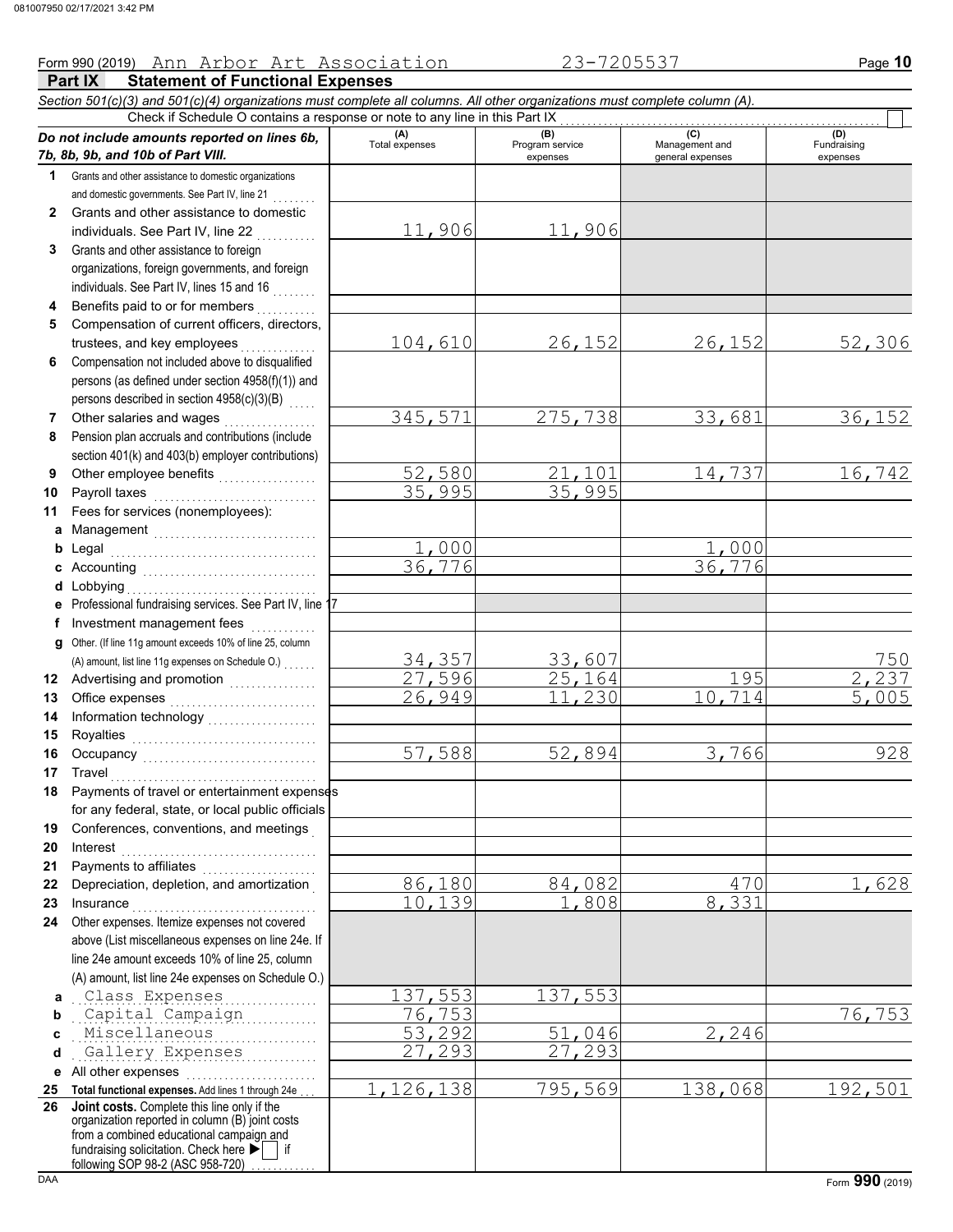### Form 990 (2019) Page **11** Ann Arbor Art Association 23-7205537

|                             | Part X | <b>Balance Sheet</b>                                                                                             |                 |                  |                          |                         |                           |
|-----------------------------|--------|------------------------------------------------------------------------------------------------------------------|-----------------|------------------|--------------------------|-------------------------|---------------------------|
|                             |        | Check if Schedule O contains a response or note to any line in this Part X                                       |                 |                  | (A)<br>Beginning of year |                         | (B)<br>End of year        |
|                             | 1      | Cash-non-interest-bearing                                                                                        |                 |                  | 88,497                   | $\blacktriangleleft$    | 766                       |
|                             | 2      |                                                                                                                  |                 |                  | 102,870                  | $\overline{\mathbf{2}}$ | 237<br>601                |
|                             | 3      |                                                                                                                  |                 |                  | 560,299                  | $\mathbf{3}$            | 593,964                   |
|                             | 4      | Accounts receivable, net                                                                                         |                 |                  | 44,500                   | 4                       |                           |
|                             | 5      | Loans and other receivables from any current or former officer, director,                                        |                 |                  |                          |                         |                           |
|                             |        | trustee, key employee, creator or founder, substantial contributor, or 35%                                       |                 |                  |                          |                         |                           |
|                             |        | controlled entity or family member of any of these persons                                                       |                 |                  |                          | 5                       |                           |
|                             | 6      | Loans and other receivables from other disqualified persons (as defined                                          |                 |                  |                          |                         |                           |
|                             |        | under section 4958(f)(1)), and persons described in section 4958(c)(3)(B)                                        |                 |                  |                          | 6                       |                           |
| Assets                      | 7      |                                                                                                                  |                 |                  |                          | $\overline{7}$          |                           |
|                             | 8      | Inventories for sale or use                                                                                      |                 |                  | 435<br>31                | 8                       | 32,020                    |
|                             | 9      | Prepaid expenses and deferred charges                                                                            |                 |                  | 25,829                   | 9                       | 14,850                    |
|                             |        | 10a Land, buildings, and equipment: cost or other                                                                |                 |                  |                          |                         |                           |
|                             |        | basis. Complete Part VI of Schedule D                                                                            | 10a             | <u>3,120,341</u> |                          |                         |                           |
|                             |        | <b>b</b> Less: accumulated depreciation<br>.                                                                     | 10 <sub>b</sub> | 888,129          | 3,080,061                | 10 <sub>c</sub>         | 2, 232, 212               |
|                             | 11     | Investments-publicly traded securities                                                                           |                 |                  |                          | 11                      |                           |
|                             | 12     |                                                                                                                  |                 |                  |                          | 12                      |                           |
|                             | 13     |                                                                                                                  |                 |                  |                          | 13                      |                           |
|                             | 14     | Intangible assets                                                                                                |                 |                  |                          | 14                      |                           |
|                             | 15     | Other assets. See Part IV, line 11                                                                               |                 |                  | 54,908                   | 15                      | 52,434                    |
|                             | 16     | <b>Total assets.</b> Add lines 1 through 15 (must equal line 33)                                                 |                 |                  | 3,988,399                | 16                      | 3,527,483                 |
|                             | 17     | Accounts payable and accrued expenses [[11] [11] Accounts payable and accrued expenses [[11] Accounts and accrue |                 |                  | 40,215                   | 17                      | 64,787                    |
|                             | 18     | Grants payable                                                                                                   |                 |                  |                          | 18                      |                           |
|                             | 19     | Deferred revenue                                                                                                 | 69,756          | 19               | 137,411                  |                         |                           |
|                             | 20     | Tax-exempt bond liabilities                                                                                      |                 | 20               |                          |                         |                           |
|                             | 21     | Escrow or custodial account liability. Complete Part IV of Schedule D                                            |                 | 21               |                          |                         |                           |
|                             | 22     | Loans and other payables to any current or former officer, director,                                             |                 |                  |                          |                         |                           |
| Liabilities                 |        | trustee, key employee, creator or founder, substantial contributor, or 35%                                       |                 |                  |                          |                         |                           |
|                             |        | controlled entity or family member of any of these persons                                                       |                 |                  |                          | 22                      |                           |
|                             | 23     |                                                                                                                  |                 |                  | 2,104,500                | 23                      | 890,000                   |
|                             | 24     | Unsecured notes and loans payable to unrelated third parties                                                     |                 | .                |                          | 24                      |                           |
|                             | 25     | Other liabilities (including federal income tax, payables to related third                                       |                 |                  |                          |                         |                           |
|                             |        | parties, and other liabilities not included on lines 17-24). Complete Part X                                     |                 |                  |                          |                         |                           |
|                             |        | of Schedule D                                                                                                    |                 |                  |                          | 25                      |                           |
|                             | 26     |                                                                                                                  |                 |                  | $\overline{2,214,471}$   | 26                      | 1,092,198                 |
|                             |        | Organizations that follow FASB ASC 958, check here $\boxed{\text{X}}$                                            |                 |                  |                          |                         |                           |
|                             |        | and complete lines 27, 28, 32, and 33.                                                                           |                 |                  |                          |                         |                           |
|                             | 27     | Net assets without donor restrictions                                                                            |                 |                  | 1,074,411                | 27                      | 1,643,927                 |
|                             | 28     | Net assets with donor restrictions                                                                               |                 |                  | 699,517                  | 28                      | 791,358                   |
|                             |        | Organizations that do not follow FASB ASC 958, check here ▶                                                      |                 |                  |                          |                         |                           |
|                             |        | and complete lines 29 through 33.                                                                                |                 |                  |                          |                         |                           |
| Net Assets or Fund Balances | 29     | Capital stock or trust principal, or current funds                                                               |                 |                  |                          | 29                      |                           |
|                             | 30     | Paid-in or capital surplus, or land, building, or equipment fund                                                 |                 |                  |                          | 30                      |                           |
|                             | 31     | Retained earnings, endowment, accumulated income, or other funds                                                 |                 | .                |                          | 31                      |                           |
|                             | 32     | Total net assets or fund balances                                                                                |                 |                  | 773,928                  | 32                      | 2,435,285                 |
|                             | 33     |                                                                                                                  |                 |                  | 3,988,399                | 33                      | $\overline{3}$ , 527, 483 |

Form **990** (2019)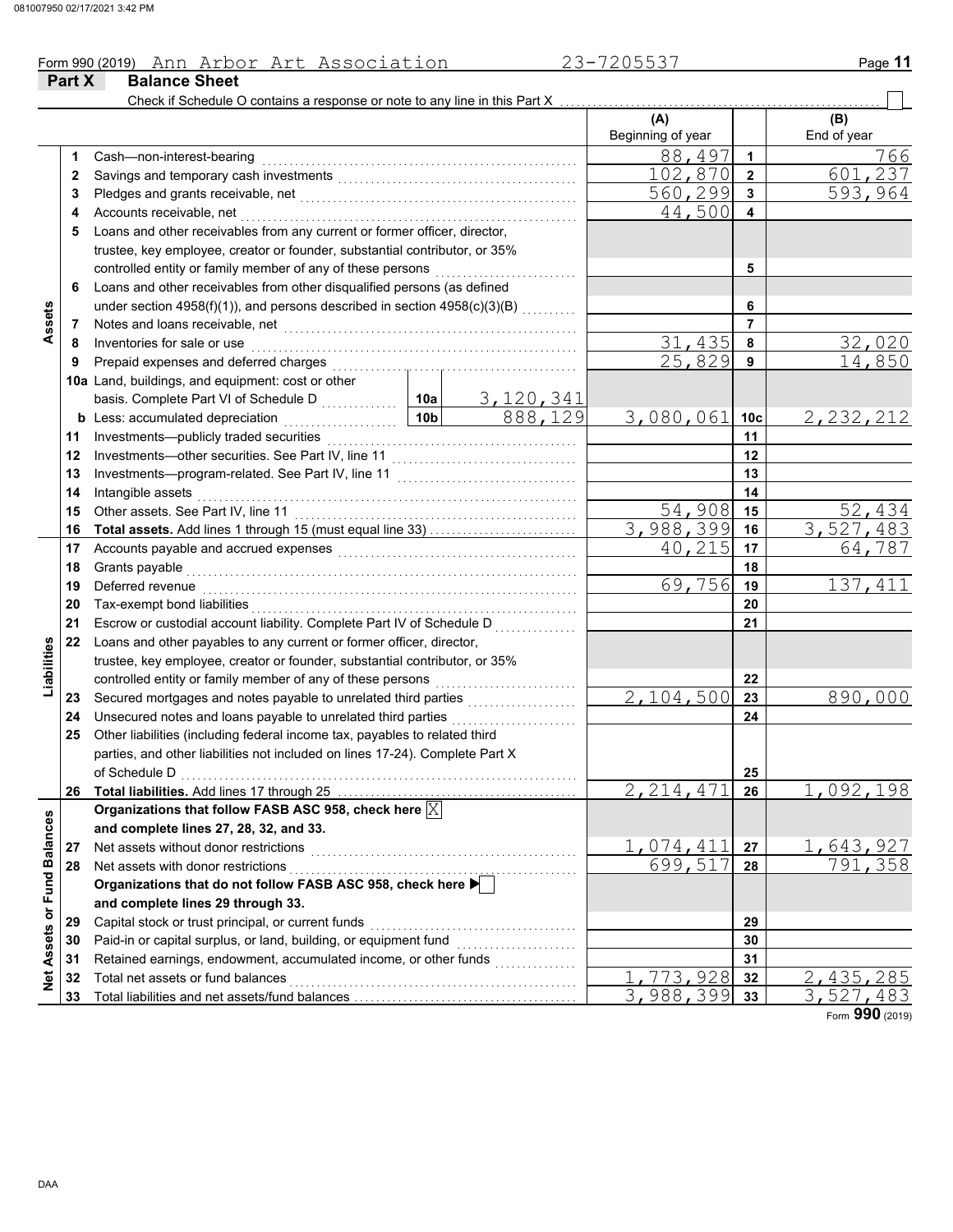| 23-7205537<br>Form 990 (2019) Ann Arbor Art Association<br><b>Reconciliation of Net Assets</b><br>Part XI<br>1     | 1<br>$\overline{2}$<br>3<br>$\overline{\mathbf{4}}$ | 1,787,495<br>1,126,138 |            | Ixl       |  |  |
|--------------------------------------------------------------------------------------------------------------------|-----------------------------------------------------|------------------------|------------|-----------|--|--|
|                                                                                                                    |                                                     |                        |            |           |  |  |
|                                                                                                                    |                                                     |                        |            |           |  |  |
|                                                                                                                    |                                                     |                        |            |           |  |  |
| 2                                                                                                                  |                                                     |                        |            |           |  |  |
| Revenue less expenses. Subtract line 2 from line 1<br>3                                                            |                                                     |                        |            | 661,357   |  |  |
| Net assets or fund balances at beginning of year (must equal Part X, line 32, column (A))<br>4                     |                                                     |                        | 1,773,928  |           |  |  |
| Net unrealized gains (losses) on investments<br>5                                                                  | 5                                                   |                        |            |           |  |  |
| Donated services and use of facilities<br>6                                                                        | 6                                                   |                        |            |           |  |  |
| Investment expenses<br>7                                                                                           | $\overline{7}$                                      |                        |            |           |  |  |
| Prior period adjustments<br>8                                                                                      | 8                                                   |                        |            |           |  |  |
| Other changes in net assets or fund balances (explain on Schedule O)<br>9                                          | 9                                                   |                        |            |           |  |  |
| Net assets or fund balances at end of year. Combine lines 3 through 9 (must equal Part X, line<br>10               |                                                     |                        |            |           |  |  |
| 32, column (B))                                                                                                    | 10                                                  | 2,435,285              |            |           |  |  |
| <b>Financial Statements and Reporting</b><br><b>Part XII</b>                                                       |                                                     |                        |            |           |  |  |
| Check if Schedule O contains a response or note to any line in this Part XII [1111111111111111111111111111111      |                                                     |                        |            |           |  |  |
|                                                                                                                    |                                                     |                        | <b>Yes</b> | <b>No</b> |  |  |
| $ X $ Accrual<br>Accounting method used to prepare the Form 990: $\vert \ \vert$<br>Cash<br>Other<br>1             |                                                     |                        |            |           |  |  |
| If the organization changed its method of accounting from a prior year or checked "Other," explain in              |                                                     |                        |            |           |  |  |
| Schedule O.                                                                                                        |                                                     |                        |            |           |  |  |
| 2a Were the organization's financial statements compiled or reviewed by an independent accountant?                 |                                                     |                        |            |           |  |  |
| If "Yes," check a box below to indicate whether the financial statements for the year were compiled or             |                                                     |                        |            |           |  |  |
| reviewed on a separate basis, consolidated basis, or both:                                                         |                                                     |                        |            |           |  |  |
| Separate basis<br><b>Consolidated basis</b><br>Both consolidated and separate basis                                |                                                     |                        |            |           |  |  |
| b Were the organization's financial statements audited by an independent accountant?                               |                                                     | 2 <sub>b</sub>         | Χ          |           |  |  |
| If "Yes," check a box below to indicate whether the financial statements for the year were audited on a            |                                                     |                        |            |           |  |  |
| separate basis, consolidated basis, or both:                                                                       |                                                     |                        |            |           |  |  |
| $ X $ Separate basis<br>  Consolidated basis<br>Both consolidated and separate basis                               |                                                     |                        |            |           |  |  |
| c If "Yes" to line 2a or 2b, does the organization have a committee that assumes responsibility for oversight of   |                                                     |                        |            |           |  |  |
| the audit, review, or compilation of its financial statements and selection of an independent accountant?          |                                                     | 2c                     | Χ          |           |  |  |
| If the organization changed either its oversight process or selection process during the tax year, explain on      |                                                     |                        |            |           |  |  |
| Schedule O.                                                                                                        |                                                     |                        |            |           |  |  |
| 3a As a result of a federal award, was the organization required to undergo an audit or audits as set forth in the |                                                     |                        |            |           |  |  |
| Single Audit Act and OMB Circular A-133?                                                                           |                                                     | За                     |            | Χ         |  |  |
| b If "Yes," did the organization undergo the required audit or audits? If the organization did not undergo the     |                                                     |                        |            |           |  |  |
| required audit or audits, explain why on Schedule O and describe any steps taken to undergo such audits            |                                                     | 3 <sub>b</sub>         | <b>000</b> |           |  |  |

Form **990** (2019)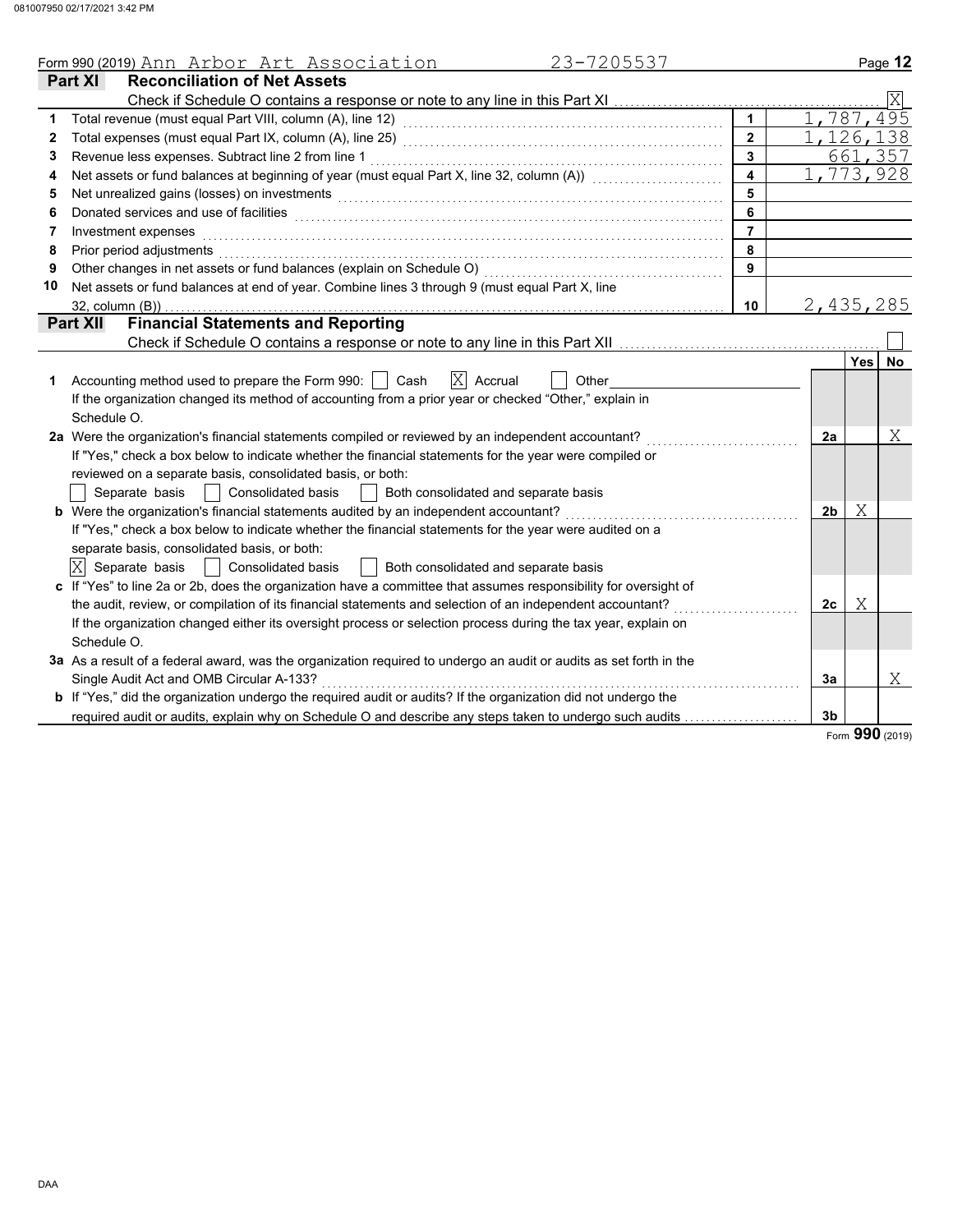|              | Form 990 (2019) Ann Arbor Art Association                                                                                                                                                                                                                                                                                                                                                                               |                                                                |                                   |                      |         |                 |                                                                                                 |        |                                                               | 23-7205537                                                                                             |                                |                                                                    |   | Page 8                                                          |
|--------------|-------------------------------------------------------------------------------------------------------------------------------------------------------------------------------------------------------------------------------------------------------------------------------------------------------------------------------------------------------------------------------------------------------------------------|----------------------------------------------------------------|-----------------------------------|----------------------|---------|-----------------|-------------------------------------------------------------------------------------------------|--------|---------------------------------------------------------------|--------------------------------------------------------------------------------------------------------|--------------------------------|--------------------------------------------------------------------|---|-----------------------------------------------------------------|
|              | <b>Part VII</b>                                                                                                                                                                                                                                                                                                                                                                                                         |                                                                |                                   |                      |         |                 |                                                                                                 |        |                                                               | Section A. Officers, Directors, Trustees, Key Employees, and Highest Compensated Employees (continued) |                                |                                                                    |   |                                                                 |
|              | (A)<br>Name and title                                                                                                                                                                                                                                                                                                                                                                                                   | (B)<br>Average<br>hours<br>per week<br>(list any               |                                   |                      |         | (C)<br>Position | (do not check more than one<br>box, unless person is both an<br>officer and a director/trustee) |        | (D)<br>Reportable<br>compensation<br>from the<br>organization |                                                                                                        |                                | (E)<br>Reportable<br>compensation<br>from related<br>organizations |   | (F)<br>Estimated amount<br>of other<br>compensation<br>from the |
|              |                                                                                                                                                                                                                                                                                                                                                                                                                         | hours for<br>related<br>organizations<br>below<br>dotted line) | Individual trustee<br>or director | nstitutional trustee | Officer | Key employee    | Highest compensatec<br>employee                                                                 | Former |                                                               | (W-2/1099-MISC)                                                                                        |                                | (W-2/1099-MISC)                                                    |   | organization and<br>related organizations                       |
| (20)         | Marie Klopf                                                                                                                                                                                                                                                                                                                                                                                                             |                                                                |                                   |                      |         |                 |                                                                                                 |        |                                                               |                                                                                                        |                                |                                                                    |   |                                                                 |
|              | President & CEO                                                                                                                                                                                                                                                                                                                                                                                                         | 40.00<br>0.00                                                  |                                   |                      | X       |                 |                                                                                                 |        |                                                               | 96,237                                                                                                 |                                |                                                                    | 0 | 12,668                                                          |
|              |                                                                                                                                                                                                                                                                                                                                                                                                                         |                                                                |                                   |                      |         |                 |                                                                                                 |        |                                                               |                                                                                                        |                                |                                                                    |   |                                                                 |
|              |                                                                                                                                                                                                                                                                                                                                                                                                                         |                                                                |                                   |                      |         |                 |                                                                                                 |        |                                                               |                                                                                                        |                                |                                                                    |   |                                                                 |
|              |                                                                                                                                                                                                                                                                                                                                                                                                                         |                                                                |                                   |                      |         |                 |                                                                                                 |        |                                                               |                                                                                                        |                                |                                                                    |   |                                                                 |
|              |                                                                                                                                                                                                                                                                                                                                                                                                                         |                                                                |                                   |                      |         |                 |                                                                                                 |        |                                                               |                                                                                                        |                                |                                                                    |   |                                                                 |
|              |                                                                                                                                                                                                                                                                                                                                                                                                                         |                                                                |                                   |                      |         |                 |                                                                                                 |        |                                                               |                                                                                                        |                                |                                                                    |   |                                                                 |
|              |                                                                                                                                                                                                                                                                                                                                                                                                                         |                                                                |                                   |                      |         |                 |                                                                                                 |        |                                                               |                                                                                                        |                                |                                                                    |   |                                                                 |
|              |                                                                                                                                                                                                                                                                                                                                                                                                                         |                                                                |                                   |                      |         |                 |                                                                                                 |        |                                                               |                                                                                                        |                                |                                                                    |   |                                                                 |
|              |                                                                                                                                                                                                                                                                                                                                                                                                                         |                                                                |                                   |                      |         |                 |                                                                                                 |        |                                                               |                                                                                                        |                                |                                                                    |   |                                                                 |
|              |                                                                                                                                                                                                                                                                                                                                                                                                                         |                                                                |                                   |                      |         |                 |                                                                                                 |        |                                                               |                                                                                                        |                                |                                                                    |   |                                                                 |
| $\mathbf{2}$ | 1b Subtotal<br>c Total from continuation sheets to Part VII, Section A<br>Total number of individuals (including but not limited to those listed above) who received more than \$100,000 of                                                                                                                                                                                                                             |                                                                |                                   |                      |         |                 |                                                                                                 |        |                                                               | 96,237                                                                                                 |                                |                                                                    |   | 12,668                                                          |
|              | reportable compensation from the organization ▶                                                                                                                                                                                                                                                                                                                                                                         |                                                                |                                   |                      |         |                 |                                                                                                 |        |                                                               |                                                                                                        |                                |                                                                    |   | Yes<br>No                                                       |
| 3<br>4<br>5  | Did the organization list any former officer, director, trustee, key employee, or highest compensated<br>employee on line 1a? If "Yes," complete Schedule J for such individual<br>organization and related organizations greater than \$150,000? If "Yes," complete Schedule J for such<br>individual<br>Did any person listed on line 1a receive or accrue compensation from any unrelated organization or individual |                                                                |                                   |                      |         |                 |                                                                                                 |        |                                                               |                                                                                                        |                                |                                                                    |   | 3<br>4                                                          |
|              | for services rendered to the organization? If "Yes," complete Schedule J for such person.<br><b>Section B. Independent Contractors</b>                                                                                                                                                                                                                                                                                  |                                                                |                                   |                      |         |                 |                                                                                                 |        |                                                               |                                                                                                        |                                |                                                                    |   | 5                                                               |
| 1            | Complete this table for your five highest compensated independent contractors that received more than \$100,000 of<br>compensation from the organization. Report compensation for the calendar year ending with or within the organization's tax year.                                                                                                                                                                  |                                                                |                                   |                      |         |                 |                                                                                                 |        |                                                               |                                                                                                        |                                |                                                                    |   |                                                                 |
|              |                                                                                                                                                                                                                                                                                                                                                                                                                         | (A)<br>Name and business address                               |                                   |                      |         |                 |                                                                                                 |        |                                                               |                                                                                                        | (B)<br>Description of services |                                                                    |   | (C)<br>Compensation                                             |
|              |                                                                                                                                                                                                                                                                                                                                                                                                                         |                                                                |                                   |                      |         |                 |                                                                                                 |        |                                                               |                                                                                                        |                                |                                                                    |   |                                                                 |
|              |                                                                                                                                                                                                                                                                                                                                                                                                                         |                                                                |                                   |                      |         |                 |                                                                                                 |        |                                                               |                                                                                                        |                                |                                                                    |   |                                                                 |
|              |                                                                                                                                                                                                                                                                                                                                                                                                                         |                                                                |                                   |                      |         |                 |                                                                                                 |        |                                                               |                                                                                                        |                                |                                                                    |   |                                                                 |
|              |                                                                                                                                                                                                                                                                                                                                                                                                                         |                                                                |                                   |                      |         |                 |                                                                                                 |        |                                                               |                                                                                                        |                                |                                                                    |   |                                                                 |
|              |                                                                                                                                                                                                                                                                                                                                                                                                                         |                                                                |                                   |                      |         |                 |                                                                                                 |        |                                                               |                                                                                                        |                                |                                                                    |   |                                                                 |
|              |                                                                                                                                                                                                                                                                                                                                                                                                                         |                                                                |                                   |                      |         |                 |                                                                                                 |        |                                                               |                                                                                                        |                                |                                                                    |   |                                                                 |
| $\mathbf{2}$ | Total number of independent contractors (including but not limited to those listed above) who<br>received more than \$100,000 of compensation from the organization ▶                                                                                                                                                                                                                                                   |                                                                |                                   |                      |         |                 |                                                                                                 |        |                                                               |                                                                                                        |                                |                                                                    |   |                                                                 |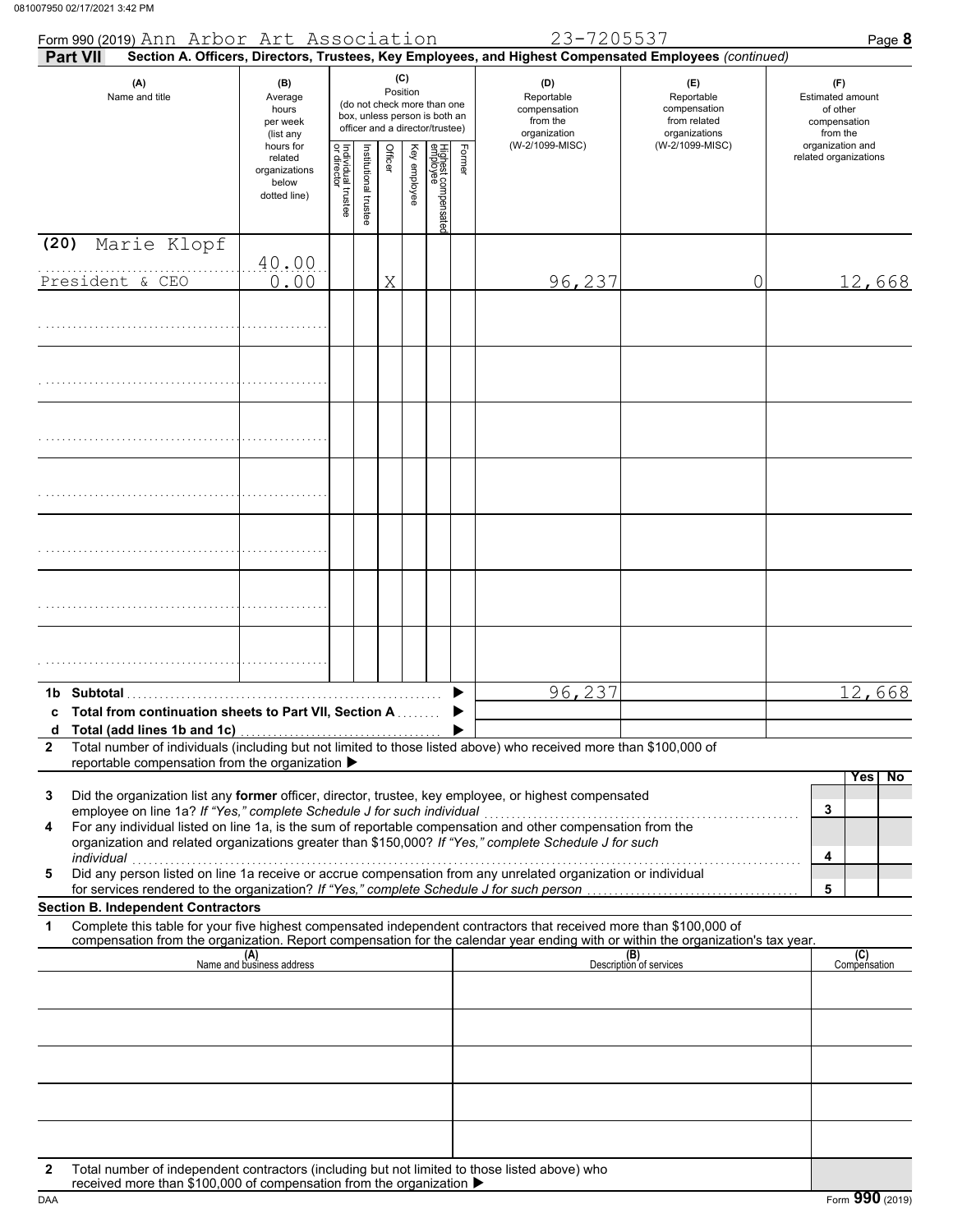# **SCHEDULE A Public Charity Status and Public Support**

| 2019                  |
|-----------------------|
| <b>Open to Public</b> |

| <b>Public Charity Status and Public Support</b><br><b>SCHEDULE A</b> |           |                            |  |                                                                                                                      |                                                                                                                                                                                                                                                           | OMB No. 1545-0047        |                          |                        |            |                                       |
|----------------------------------------------------------------------|-----------|----------------------------|--|----------------------------------------------------------------------------------------------------------------------|-----------------------------------------------------------------------------------------------------------------------------------------------------------------------------------------------------------------------------------------------------------|--------------------------|--------------------------|------------------------|------------|---------------------------------------|
|                                                                      |           | (Form 990 or 990-EZ)       |  | Complete if the organization is a section 501(c)(3) organization or a section 4947(a)(1) nonexempt charitable trust. | 9                                                                                                                                                                                                                                                         |                          |                          |                        |            |                                       |
|                                                                      |           | Department of the Treasury |  |                                                                                                                      |                                                                                                                                                                                                                                                           |                          |                          |                        |            |                                       |
|                                                                      |           | Internal Revenue Service   |  |                                                                                                                      | <b>Open to Public</b><br><b>Inspection</b>                                                                                                                                                                                                                |                          |                          |                        |            |                                       |
|                                                                      |           | Name of the organization   |  |                                                                                                                      | Go to www.irs.gov/Form990 for instructions and the latest information.                                                                                                                                                                                    |                          |                          |                        |            | <b>Employer identification number</b> |
|                                                                      |           |                            |  |                                                                                                                      | Ann Arbor Art Association                                                                                                                                                                                                                                 |                          |                          |                        | 23-7205537 |                                       |
|                                                                      | Part I    |                            |  |                                                                                                                      | Reason for Public Charity Status (All organizations must complete this part.) See instructions.                                                                                                                                                           |                          |                          |                        |            |                                       |
|                                                                      |           |                            |  |                                                                                                                      | The organization is not a private foundation because it is: (For lines 1 through 12, check only one box.)                                                                                                                                                 |                          |                          |                        |            |                                       |
| 1                                                                    |           |                            |  |                                                                                                                      | A church, convention of churches, or association of churches described in section 170(b)(1)(A)(i).                                                                                                                                                        |                          |                          |                        |            |                                       |
| 2                                                                    |           |                            |  |                                                                                                                      | A school described in section 170(b)(1)(A)(ii). (Attach Schedule E (Form 990 or 990-EZ).)                                                                                                                                                                 |                          |                          |                        |            |                                       |
| 3                                                                    |           |                            |  |                                                                                                                      | A hospital or a cooperative hospital service organization described in section 170(b)(1)(A)(iii).                                                                                                                                                         |                          |                          |                        |            |                                       |
| 4                                                                    |           |                            |  |                                                                                                                      | A medical research organization operated in conjunction with a hospital described in section 170(b)(1)(A)(iii). Enter the hospital's name,                                                                                                                |                          |                          |                        |            |                                       |
|                                                                      |           | city, and state:           |  |                                                                                                                      |                                                                                                                                                                                                                                                           |                          |                          |                        |            |                                       |
| 5                                                                    |           |                            |  |                                                                                                                      | An organization operated for the benefit of a college or university owned or operated by a governmental unit described in                                                                                                                                 |                          |                          |                        |            |                                       |
| 6                                                                    |           |                            |  | section 170(b)(1)(A)(iv). (Complete Part II.)                                                                        | A federal, state, or local government or governmental unit described in section 170(b)(1)(A)(v).                                                                                                                                                          |                          |                          |                        |            |                                       |
| 7                                                                    |           |                            |  |                                                                                                                      | An organization that normally receives a substantial part of its support from a governmental unit or from the general public                                                                                                                              |                          |                          |                        |            |                                       |
|                                                                      |           |                            |  | described in section 170(b)(1)(A)(vi). (Complete Part II.)                                                           |                                                                                                                                                                                                                                                           |                          |                          |                        |            |                                       |
| 8                                                                    |           |                            |  |                                                                                                                      | A community trust described in section 170(b)(1)(A)(vi). (Complete Part II.)                                                                                                                                                                              |                          |                          |                        |            |                                       |
| 9                                                                    |           |                            |  |                                                                                                                      | An agricultural research organization described in section 170(b)(1)(A)(ix) operated in conjunction with a land-grant college                                                                                                                             |                          |                          |                        |            |                                       |
|                                                                      |           | university:                |  |                                                                                                                      | or university or a non-land-grant college of agriculture (see instructions). Enter the name, city, and state of the college or                                                                                                                            |                          |                          |                        |            |                                       |
| 10                                                                   | $\vert$ X |                            |  |                                                                                                                      | An organization that normally receives: (1) more than 33 1/3% of its support from contributions, membership fees, and gross                                                                                                                               |                          |                          |                        |            |                                       |
|                                                                      |           |                            |  |                                                                                                                      | receipts from activities related to its exempt functions—subject to certain exceptions, and (2) no more than 33 1/3% of its                                                                                                                               |                          |                          |                        |            |                                       |
|                                                                      |           |                            |  |                                                                                                                      | support from gross investment income and unrelated business taxable income (less section 511 tax) from businesses<br>acquired by the organization after June 30, 1975. See section 509(a)(2). (Complete Part III.)                                        |                          |                          |                        |            |                                       |
| 11                                                                   |           |                            |  |                                                                                                                      | An organization organized and operated exclusively to test for public safety. See section 509(a)(4).                                                                                                                                                      |                          |                          |                        |            |                                       |
| 12                                                                   |           |                            |  |                                                                                                                      | An organization organized and operated exclusively for the benefit of, to perform the functions of, or to carry out the purposes                                                                                                                          |                          |                          |                        |            |                                       |
|                                                                      |           |                            |  |                                                                                                                      | of one or more publicly supported organizations described in section 509(a)(1) or section 509(a)(2). See section 509(a)(3).                                                                                                                               |                          |                          |                        |            |                                       |
|                                                                      |           |                            |  |                                                                                                                      | Check the box in lines 12a through 12d that describes the type of supporting organization and complete lines 12e, 12f, and 12g.                                                                                                                           |                          |                          |                        |            |                                       |
|                                                                      | a         |                            |  |                                                                                                                      | Type I. A supporting organization operated, supervised, or controlled by its supported organization(s), typically by giving                                                                                                                               |                          |                          |                        |            |                                       |
|                                                                      |           |                            |  |                                                                                                                      | the supported organization(s) the power to regularly appoint or elect a majority of the directors or trustees of the<br>supporting organization. You must complete Part IV, Sections A and B.                                                             |                          |                          |                        |            |                                       |
|                                                                      | b         |                            |  |                                                                                                                      | Type II. A supporting organization supervised or controlled in connection with its supported organization(s), by having                                                                                                                                   |                          |                          |                        |            |                                       |
|                                                                      |           |                            |  |                                                                                                                      | control or management of the supporting organization vested in the same persons that control or manage the supported                                                                                                                                      |                          |                          |                        |            |                                       |
|                                                                      |           |                            |  |                                                                                                                      | organization(s). You must complete Part IV, Sections A and C.                                                                                                                                                                                             |                          |                          |                        |            |                                       |
|                                                                      | c         |                            |  |                                                                                                                      | Type III functionally integrated. A supporting organization operated in connection with, and functionally integrated with,                                                                                                                                |                          |                          |                        |            |                                       |
|                                                                      |           |                            |  |                                                                                                                      | its supported organization(s) (see instructions). You must complete Part IV, Sections A, D, and E.                                                                                                                                                        |                          |                          |                        |            |                                       |
|                                                                      | d         |                            |  |                                                                                                                      | Type III non-functionally integrated. A supporting organization operated in connection with its supported organization(s)<br>that is not functionally integrated. The organization generally must satisfy a distribution requirement and an attentiveness |                          |                          |                        |            |                                       |
|                                                                      |           |                            |  |                                                                                                                      | requirement (see instructions). You must complete Part IV, Sections A and D, and Part V.                                                                                                                                                                  |                          |                          |                        |            |                                       |
|                                                                      | е         |                            |  |                                                                                                                      | Check this box if the organization received a written determination from the IRS that it is a Type I, Type II, Type III                                                                                                                                   |                          |                          |                        |            |                                       |
|                                                                      |           |                            |  |                                                                                                                      | functionally integrated, or Type III non-functionally integrated supporting organization.                                                                                                                                                                 |                          |                          |                        |            |                                       |
|                                                                      | f<br>g    |                            |  | Enter the number of supported organizations                                                                          | Provide the following information about the supported organization(s).                                                                                                                                                                                    |                          |                          |                        |            |                                       |
|                                                                      |           | (i) Name of supported      |  | (ii) EIN                                                                                                             | (iii) Type of organization                                                                                                                                                                                                                                | (iv) Is the organization |                          | (v) Amount of monetary |            | (vi) Amount of                        |
|                                                                      |           | organization               |  |                                                                                                                      | (described on lines 1-10                                                                                                                                                                                                                                  |                          | listed in your governing | support (see           |            | other support (see                    |
|                                                                      |           |                            |  |                                                                                                                      | above (see instructions))                                                                                                                                                                                                                                 | document?                |                          | instructions)          |            | instructions)                         |
|                                                                      |           |                            |  |                                                                                                                      |                                                                                                                                                                                                                                                           | Yes                      | No                       |                        |            |                                       |
| (A)                                                                  |           |                            |  |                                                                                                                      |                                                                                                                                                                                                                                                           |                          |                          |                        |            |                                       |
| (B)                                                                  |           |                            |  |                                                                                                                      |                                                                                                                                                                                                                                                           |                          |                          |                        |            |                                       |
|                                                                      |           |                            |  |                                                                                                                      |                                                                                                                                                                                                                                                           |                          |                          |                        |            |                                       |
| (C)                                                                  |           |                            |  |                                                                                                                      |                                                                                                                                                                                                                                                           |                          |                          |                        |            |                                       |
|                                                                      |           |                            |  |                                                                                                                      |                                                                                                                                                                                                                                                           |                          |                          |                        |            |                                       |
| (D)                                                                  |           |                            |  |                                                                                                                      |                                                                                                                                                                                                                                                           |                          |                          |                        |            |                                       |
|                                                                      |           |                            |  |                                                                                                                      |                                                                                                                                                                                                                                                           |                          |                          |                        |            |                                       |
| (E)                                                                  |           |                            |  |                                                                                                                      |                                                                                                                                                                                                                                                           |                          |                          |                        |            |                                       |
|                                                                      |           |                            |  |                                                                                                                      |                                                                                                                                                                                                                                                           |                          |                          |                        |            |                                       |
|                                                                      |           |                            |  |                                                                                                                      |                                                                                                                                                                                                                                                           |                          |                          |                        |            |                                       |
| <b>Total</b>                                                         |           |                            |  |                                                                                                                      |                                                                                                                                                                                                                                                           |                          |                          |                        |            |                                       |

**For Paperwork Reduction Act Notice, see the Instructions for Form 990 or 990-EZ.**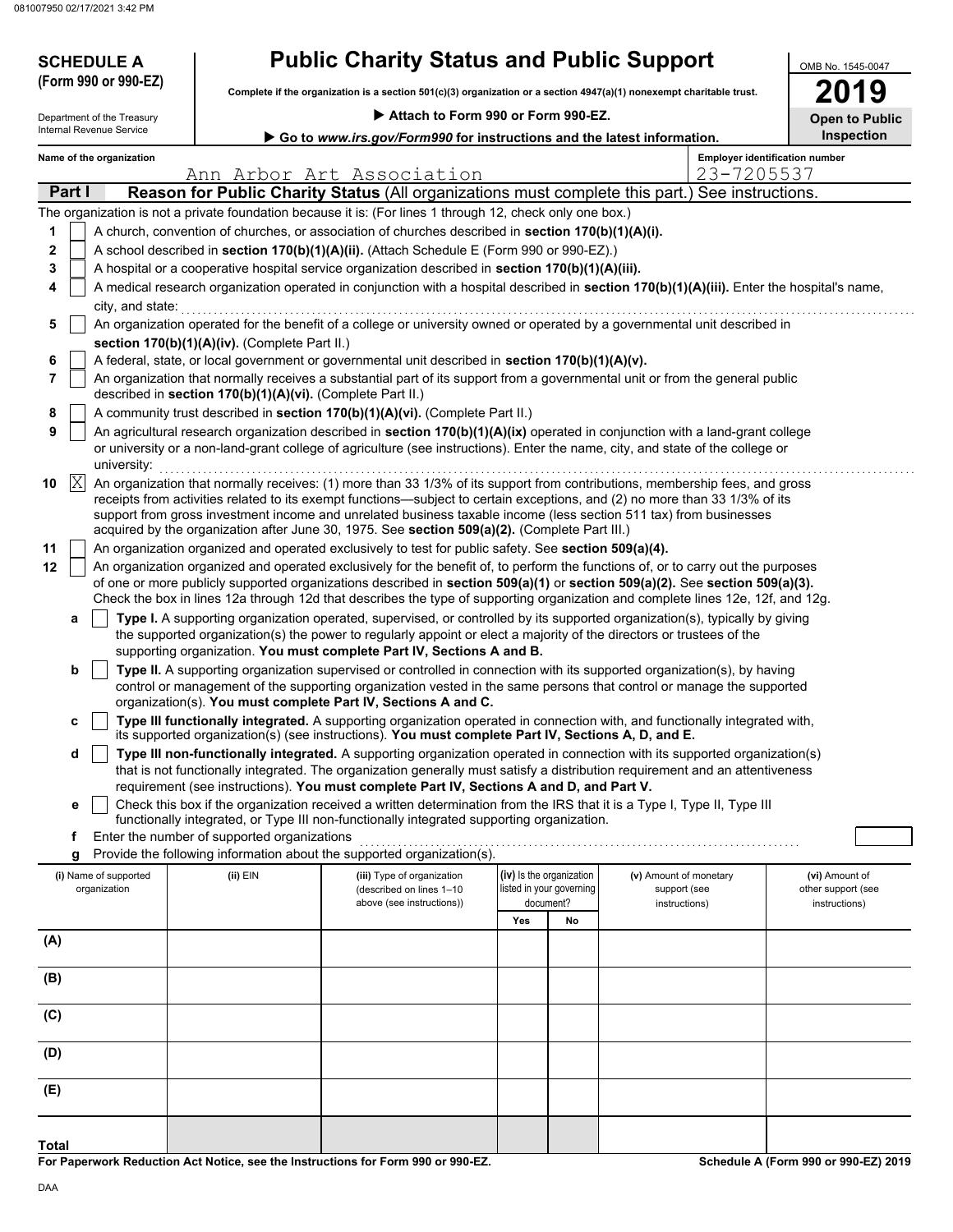|           |                                                                                                                                                                                   |          |          |                           |            | 23-7205537 |           |
|-----------|-----------------------------------------------------------------------------------------------------------------------------------------------------------------------------------|----------|----------|---------------------------|------------|------------|-----------|
|           | Schedule A (Form 990 or 990-EZ) 2019<br>Support Schedule for Organizations Described in Sections 170(b)(1)(A)(iv) and 170(b)(1)(A)(vi)<br>Part II                                 |          |          | Ann Arbor Art Association |            |            | Page 2    |
|           | (Complete only if you checked the box on line 5, 7, or 8 of Part I or if the organization failed to qualify under                                                                 |          |          |                           |            |            |           |
|           | Part III. If the organization fails to qualify under the tests listed below, please complete Part III.)                                                                           |          |          |                           |            |            |           |
|           | <b>Section A. Public Support</b>                                                                                                                                                  |          |          |                           |            |            |           |
|           | Calendar year (or fiscal year beginning in)                                                                                                                                       | (a) 2015 | (b) 2016 | $(c)$ 2017                | $(d)$ 2018 | (e) 2019   | (f) Total |
| 1         | Gifts, grants, contributions, and<br>membership fees received. (Do not<br>include any "unusual grants.")                                                                          |          |          |                           |            |            |           |
| 2         | Tax revenues levied for the<br>organization's benefit and either paid<br>to or expended on its behalf                                                                             |          |          |                           |            |            |           |
| 3         | The value of services or facilities<br>furnished by a governmental unit to the<br>organization without charge                                                                     |          |          |                           |            |            |           |
| 4         | Total. Add lines 1 through 3                                                                                                                                                      |          |          |                           |            |            |           |
| 5         | The portion of total contributions by                                                                                                                                             |          |          |                           |            |            |           |
|           | each person (other than a<br>governmental unit or publicly<br>supported organization) included on<br>line 1 that exceeds 2% of the amount<br>shown on line 11, column (f)         |          |          |                           |            |            |           |
| 6         | Public support. Subtract line 5 from line 4                                                                                                                                       |          |          |                           |            |            |           |
|           | <b>Section B. Total Support</b>                                                                                                                                                   |          |          |                           |            |            |           |
|           | Calendar year (or fiscal year beginning in)                                                                                                                                       | (a) 2015 | (b) 2016 | $(c)$ 2017                | $(d)$ 2018 | (e) 2019   | (f) Total |
| 7         | Amounts from line 4                                                                                                                                                               |          |          |                           |            |            |           |
| 8         | Gross income from interest, dividends,<br>payments received on securities loans,<br>rents, royalties, and income from<br>similar sources                                          |          |          |                           |            |            |           |
| 9         | Net income from unrelated business<br>activities, whether or not the business<br>is regularly carried on                                                                          |          |          |                           |            |            |           |
| 10        | Other income. Do not include gain or<br>loss from the sale of capital assets<br>(Explain in Part VI.)                                                                             |          |          |                           |            |            |           |
| 11        | Total support. Add lines 7 through 10                                                                                                                                             |          |          |                           |            |            |           |
| 12        | Gross receipts from related activities, etc. (see instructions)                                                                                                                   |          |          |                           |            | 12         |           |
| 13        | First five years. If the Form 990 is for the organization's first, second, third, fourth, or fifth tax year as a section $501(c)(3)$                                              |          |          |                           |            |            |           |
|           | organization, check this box and stop here<br><b>Section C. Computation of Public Support Percentage</b>                                                                          |          |          |                           |            |            |           |
|           |                                                                                                                                                                                   |          |          |                           |            |            | $\%$      |
| 14        | Public support percentage for 2019 (line 6, column (f) divided by line 11, column (f)) [[[[[[[[[[[[[[[[[[[[[[<br>Public support percentage from 2018 Schedule A, Part II, line 14 |          |          |                           |            | 14<br>15   | %         |
| 15<br>16а | 33 1/3% support test-2019. If the organization did not check the box on line 13, and line 14 is 33 1/3% or more, check this                                                       |          |          |                           |            |            |           |
|           | box and stop here. The organization qualifies as a publicly supported organization                                                                                                |          |          |                           |            |            |           |
| b         | 33 1/3% support test-2018. If the organization did not check a box on line 13 or 16a, and line 15 is 33 1/3% or more, check                                                       |          |          |                           |            |            |           |
|           | this box and stop here. The organization qualifies as a publicly supported organization                                                                                           |          |          |                           |            |            |           |
|           | 17a 10%-facts-and-circumstances test-2019. If the organization did not check a box on line 13, 16a, or 16b, and line 14 is                                                        |          |          |                           |            |            |           |
|           | 10% or more, and if the organization meets the "facts-and-circumstances" test, check this box and stop here. Explain in                                                           |          |          |                           |            |            |           |
|           | Part VI how the organization meets the "facts-and-circumstances" test. The organization qualifies as a publicly supported                                                         |          |          |                           |            |            |           |
|           | organization                                                                                                                                                                      |          |          |                           |            |            |           |
| b         | 10%-facts-and-circumstances test-2018. If the organization did not check a box on line 13, 16a, 16b, or 17a, and line                                                             |          |          |                           |            |            |           |
|           | 15 is 10% or more, and if the organization meets the "facts-and-circumstances" test, check this box and stop here.                                                                |          |          |                           |            |            |           |
|           | Explain in Part VI how the organization meets the "facts-and-circumstances" test. The organization qualifies as a publicly                                                        |          |          |                           |            |            |           |

| supported organization |  |  |                                                                                                                              |  |
|------------------------|--|--|------------------------------------------------------------------------------------------------------------------------------|--|
|                        |  |  |                                                                                                                              |  |
| instructions           |  |  |                                                                                                                              |  |
|                        |  |  | <b>Private foundation.</b> If the organization did not check a box on line 13, 16a, 16b, 17a, or 17b, check this box and see |  |

**Schedule A (Form 990 or 990-EZ) 2019**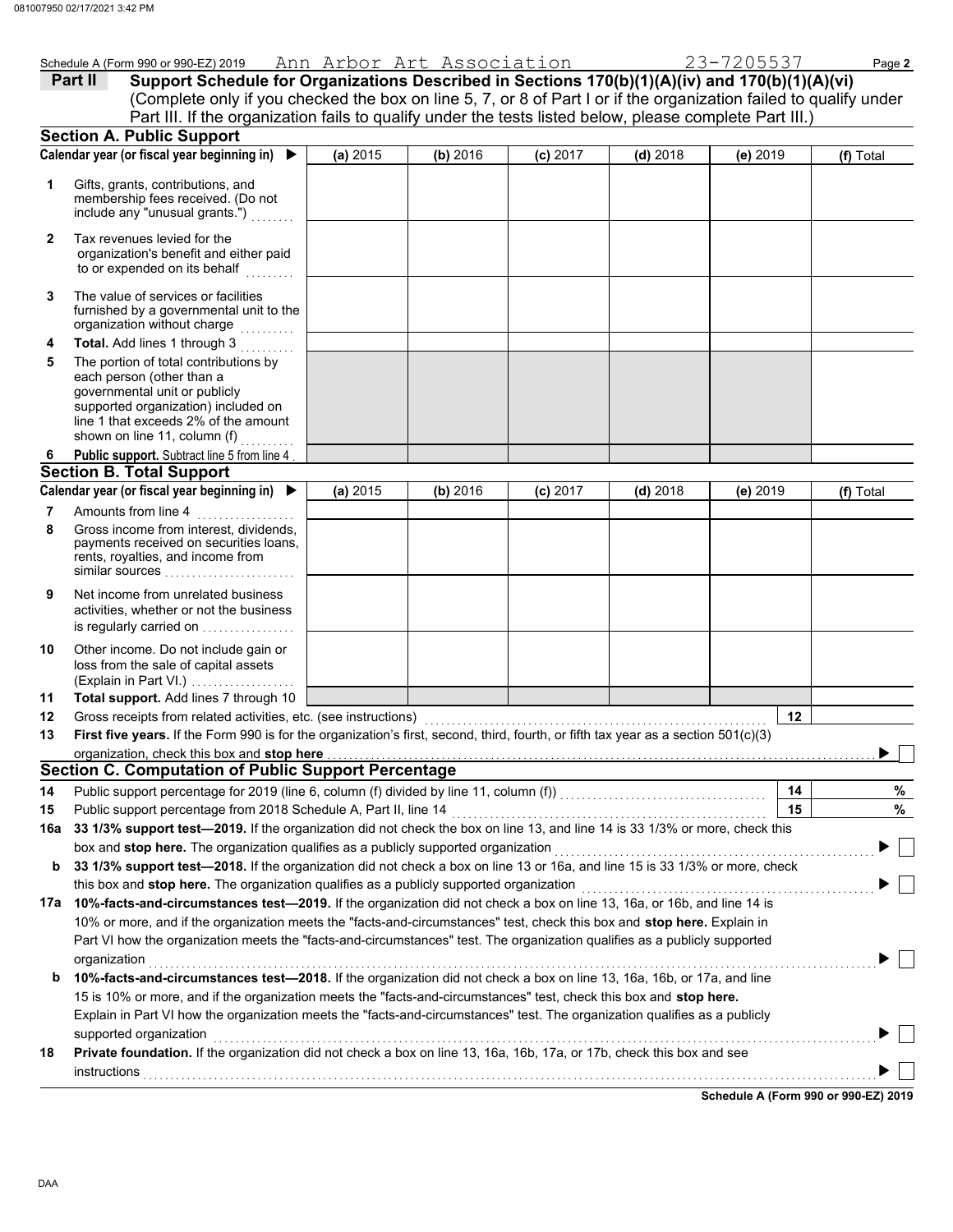Schedule A (Form 990 or 990-EZ) 2019 Page **3** Ann Arbor Art Association 23-7205537 **Part III Support Schedule for Organizations Described in Section 509(a)(2)** (Complete only if you checked the box on line 10 of Part I or if the organization failed to qualify under Part II. If the organization fails to qualify under the tests listed below, please complete Part II.) **Section A. Public Support Calendar year (or fiscal year beginning in)**  ▶ **(a)** 2015 **(b)** 2016 **(c)** 2017 **(d)** 2018 **(e)** 2019 **(f)** Total Gifts, grants, contributions, and membership fees **1** received. (Do not include any "unusual grants.") 347,961 1,133,448 715,636 856,036 1,353,065 4,406,146 **2** Gross receipts from admissions, merchandise sold or services performed, or facilities furnished in any activity that is related to the 791,451 773,908 770,898 725,363 421,239 3,482,859 organization's tax-exempt purpose ........ **3** Gross receipts from activities that are not an unrelated trade or business under section 513 52,311 28,485 32,376 13,973 12,329 139,474 **4** Tax revenues levied for the organization's benefit and either paid to or expended on its behalf **5** The value of services or facilities furnished by a governmental unit to the organization without charge ........... **Total.** Add lines 1 through 5 . . . . . . . . . **6** 1,191,723 1,935,841 1,518,910 1,595,372 1,786,633 8,028,479 **7a** Amounts included on lines 1, 2, and 3 received from disqualified persons 765,000 161,575 390,000 880,097 2,196,672 **b** Amounts included on lines 2 and 3 received from other than disqualified persons that exceed the greater of \$5,000 or 1% of the amount on line 13 for the year **c** Add lines 7a and 7b 765,000 161,575 390,000 880,097 2,196,672 **8 Public support.** (Subtract line 7c from  $line 6.)$ 5,831,807 **Section B. Total Support Calendar year (or fiscal year beginning in) (a)** 2015 **(b)** 2016 **(c)** 2017 **(d)** 2018 **(e)** 2019 **(f)** Total Amounts from line 6 . . . . . . . . . . . . . . . . . . **9** 1,191,723 1,935,841 1,518,910 1,595,372 1,786,633 8,028,479 **10a** Gross income from interest, dividends, payments received on securities loans, rents, royalties, and income from similar sources . 53,941 38,486 23,997 21,331 19,925 157,680 **b** Unrelated business taxable income (less section 511 taxes) from businesses acquired after June 30, 1975 . . . . . . . . **c** Add lines 10a and 10b . . . . . . . . . . . . . . . . 53,941 38,486 23,997 21,331 19,925 157,680 **11** Net income from unrelated business activities not included in line 10b, whether or not the business is regularly carried on ... 14,042 9,794 35,326 59,162 **12** Other income. Do not include gain or loss from the sale of capital assets (Explain in Part VI.) . . . . . . . . . . . . . . . **13 Total support.** (Add lines 9, 10c, 11, and 12.) . . . . . . . . . . . . . . . . . . . . . . . . . . . . . . . 1,245,664 1,988,369 1,552,701 1,616,703 1,841,884 8,245,321 **14 First five years.** If the Form 990 is for the organization's first, second, third, fourth, or fifth tax year as a section 501(c)(3) organization, check this box and stop here ь **Section C. Computation of Public Support Percentage 15** Public support percentage for 2019 (line 8, column (f), divided by line 13, column (f)) . . . . . . . . . . . . . . . . . . . . . . . . . . . . . . . . . . . . . **15** % 70.73

## Public support percentage from 2018 Schedule A, Part III, line 15 **Section D. Computation of Investment Income Percentage**

**18** 17 Investment income percentage for 2019 (line 10c, column (f), divided by line 13, column (f)) Investment income percentage from 2018 Schedule A, Part III, line 17 ..................

## 17 is not more than 33 1/3%, check this box and **stop here.** The organization qualifies as a publicly supported organization . . . . . . . . . . . . . . . **19a 33 1/3% support tests—2019.** If the organization did not check the box on line 14, and line 15 is more than 33 1/3%, and line **18**

**b** 33 1/3% support tests—2018. If the organization did not check a box on line 14 or line 19a, and line 16 is more than 33 1/3%, and line 18 is not more than 33 1/3%, check this box and **stop here.** The organization qualifies as a publicly supported organization ........

**20 Private foundation.** If the organization did not check a box on line 14, 19a, or 19b, check this box and see instructions .................

**16**

**17**

% 79.95

% 2 % 2

 $\blacktriangleright$   $\mathbb{X}$ 

**16**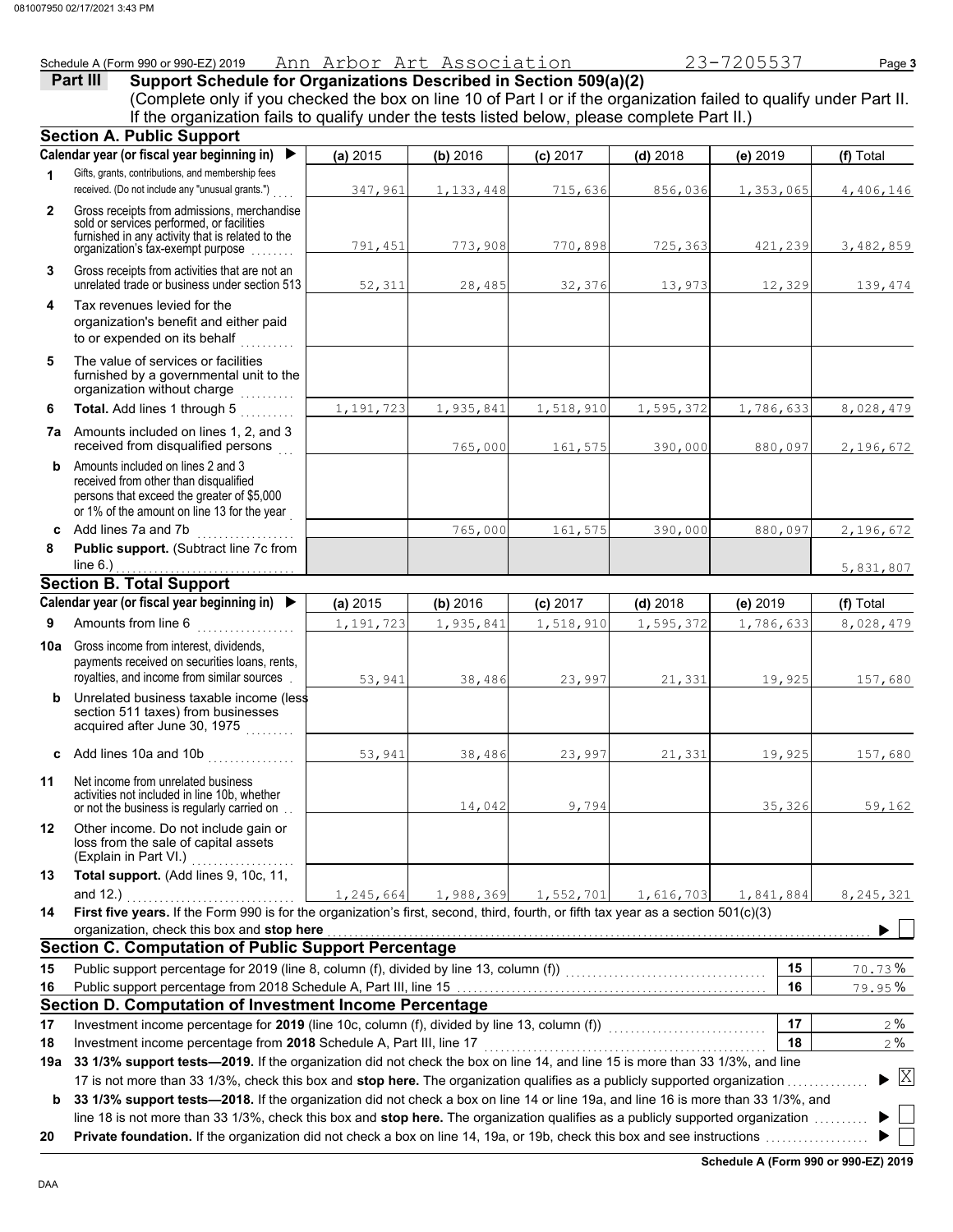# Schedule A (Form 990 or 990-EZ) 2019 Page **4** Ann Arbor Art Association 23-7205537

|              | $\frac{1}{2}$ contracts and $\frac{1}{2}$ and $\frac{1}{2}$ and $\frac{1}{2}$ and $\frac{1}{2}$ and $\frac{1}{2}$ and $\frac{1}{2}$ and $\frac{1}{2}$ and $\frac{1}{2}$ and $\frac{1}{2}$ and $\frac{1}{2}$ and $\frac{1}{2}$ and $\frac{1}{2}$ and $\frac{1}{2}$ and $\frac{1}{2}$ and<br>ANNI ALDOL ALC ASSOCIACION<br>Part IV |                 |            | raye 4           |
|--------------|----------------------------------------------------------------------------------------------------------------------------------------------------------------------------------------------------------------------------------------------------------------------------------------------------------------------------------|-----------------|------------|------------------|
|              | <b>Supporting Organizations</b>                                                                                                                                                                                                                                                                                                  |                 |            |                  |
|              | (Complete only if you checked a box in line 12 on Part I. If you checked 12a of Part I, complete Sections A                                                                                                                                                                                                                      |                 |            |                  |
|              | and B. If you checked 12b of Part I, complete Sections A and C. If you checked 12c of Part I, complete                                                                                                                                                                                                                           |                 |            |                  |
|              | Sections A, D, and E. If you checked 12d of Part I, complete Sections A and D, and complete Part V.)                                                                                                                                                                                                                             |                 |            |                  |
|              | <b>Section A. All Supporting Organizations</b>                                                                                                                                                                                                                                                                                   |                 |            |                  |
|              |                                                                                                                                                                                                                                                                                                                                  |                 | <b>Yes</b> | No               |
| 1            | Are all of the organization's supported organizations listed by name in the organization's governing                                                                                                                                                                                                                             |                 |            |                  |
|              | documents? If "No," describe in Part VI how the supported organizations are designated. If designated by                                                                                                                                                                                                                         |                 |            |                  |
|              | class or purpose, describe the designation. If historic and continuing relationship, explain.                                                                                                                                                                                                                                    | 1               |            |                  |
| $\mathbf{2}$ | Did the organization have any supported organization that does not have an IRS determination of status                                                                                                                                                                                                                           |                 |            |                  |
|              | under section 509(a)(1) or (2)? If "Yes," explain in Part VI how the organization determined that the supported                                                                                                                                                                                                                  |                 |            |                  |
|              | organization was described in section 509(a)(1) or (2).                                                                                                                                                                                                                                                                          | $\mathbf{2}$    |            |                  |
| За           | Did the organization have a supported organization described in section 501(c)(4), (5), or (6)? If "Yes," answer                                                                                                                                                                                                                 |                 |            |                  |
|              | $(b)$ and $(c)$ below.                                                                                                                                                                                                                                                                                                           | 3a              |            |                  |
| b            | Did the organization confirm that each supported organization qualified under section 501(c)(4), (5), or (6) and                                                                                                                                                                                                                 |                 |            |                  |
|              | satisfied the public support tests under section $509(a)(2)?$ If "Yes," describe in Part VI when and how the                                                                                                                                                                                                                     |                 |            |                  |
|              | organization made the determination.                                                                                                                                                                                                                                                                                             | 3b              |            |                  |
| c            | Did the organization ensure that all support to such organizations was used exclusively for section 170(c)(2)(B)                                                                                                                                                                                                                 |                 |            |                  |
|              | purposes? If "Yes," explain in Part VI what controls the organization put in place to ensure such use.                                                                                                                                                                                                                           | 3c              |            |                  |
| 4a           | Was any supported organization not organized in the United States ("foreign supported organization")? If                                                                                                                                                                                                                         |                 |            |                  |
|              | "Yes," and if you checked 12a or 12b in Part I, answer (b) and (c) below.                                                                                                                                                                                                                                                        | 4a              |            |                  |
| b            | Did the organization have ultimate control and discretion in deciding whether to make grants to the foreign                                                                                                                                                                                                                      |                 |            |                  |
|              | supported organization? If "Yes," describe in Part VI how the organization had such control and discretion                                                                                                                                                                                                                       |                 |            |                  |
|              | despite being controlled or supervised by or in connection with its supported organizations.                                                                                                                                                                                                                                     | 4b              |            |                  |
| c            | Did the organization support any foreign supported organization that does not have an IRS determination                                                                                                                                                                                                                          |                 |            |                  |
|              | under sections 501(c)(3) and 509(a)(1) or (2)? If "Yes," explain in Part VI what controls the organization used                                                                                                                                                                                                                  |                 |            |                  |
|              | to ensure that all support to the foreign supported organization was used exclusively for section 170(c)(2)(B)                                                                                                                                                                                                                   |                 |            |                  |
|              | purposes.                                                                                                                                                                                                                                                                                                                        | 4с              |            |                  |
| 5a           | Did the organization add, substitute, or remove any supported organizations during the tax year? If "Yes,"                                                                                                                                                                                                                       |                 |            |                  |
|              | answer (b) and (c) below (if applicable). Also, provide detail in Part VI, including (i) the names and EIN                                                                                                                                                                                                                       |                 |            |                  |
|              | numbers of the supported organizations added, substituted, or removed; (ii) the reasons for each such action;                                                                                                                                                                                                                    |                 |            |                  |
|              | (iii) the authority under the organization's organizing document authorizing such action; and (iv) how the action                                                                                                                                                                                                                |                 |            |                  |
|              | was accomplished (such as by amendment to the organizing document).                                                                                                                                                                                                                                                              |                 |            |                  |
|              |                                                                                                                                                                                                                                                                                                                                  | 5a              |            |                  |
| b            | Type I or Type II only. Was any added or substituted supported organization part of a class already                                                                                                                                                                                                                              |                 |            |                  |
|              | designated in the organization's organizing document?                                                                                                                                                                                                                                                                            | 5b              |            |                  |
| c            | Substitutions only. Was the substitution the result of an event beyond the organization's control?                                                                                                                                                                                                                               | 5c              |            |                  |
| 6            | Did the organization provide support (whether in the form of grants or the provision of services or facilities) to                                                                                                                                                                                                               |                 |            |                  |
|              | anyone other than (i) its supported organizations, (ii) individuals that are part of the charitable class benefited                                                                                                                                                                                                              |                 |            |                  |
|              | by one or more of its supported organizations, or (iii) other supporting organizations that also support or                                                                                                                                                                                                                      |                 |            |                  |
|              | benefit one or more of the filing organization's supported organizations? If "Yes," provide detail in Part VI.                                                                                                                                                                                                                   | 6               |            |                  |
| 7            | Did the organization provide a grant, loan, compensation, or other similar payment to a substantial contributor                                                                                                                                                                                                                  |                 |            |                  |
|              | (as defined in section $4958(c)(3)(C)$ ), a family member of a substantial contributor, or a 35% controlled entity                                                                                                                                                                                                               |                 |            |                  |
|              | with regard to a substantial contributor? If "Yes," complete Part I of Schedule L (Form 990 or 990-EZ).                                                                                                                                                                                                                          | 7               |            |                  |
| 8            | Did the organization make a loan to a disqualified person (as defined in section 4958) not described in line 7?                                                                                                                                                                                                                  |                 |            |                  |
|              | If "Yes," complete Part I of Schedule L (Form 990 or 990-EZ).                                                                                                                                                                                                                                                                    | 8               |            |                  |
| 9a           | Was the organization controlled directly or indirectly at any time during the tax year by one or more                                                                                                                                                                                                                            |                 |            |                  |
|              | disqualified persons as defined in section 4946 (other than foundation managers and organizations described                                                                                                                                                                                                                      |                 |            |                  |
|              | in section 509(a)(1) or (2))? If "Yes," provide detail in Part VI.                                                                                                                                                                                                                                                               | 9a              |            |                  |
| b            | Did one or more disqualified persons (as defined in line 9a) hold a controlling interest in any entity in which                                                                                                                                                                                                                  |                 |            |                  |
|              | the supporting organization had an interest? If "Yes," provide detail in Part VI.                                                                                                                                                                                                                                                | 9b              |            |                  |
| c            | Did a disqualified person (as defined in line 9a) have an ownership interest in, or derive any personal benefit                                                                                                                                                                                                                  |                 |            |                  |
|              | from, assets in which the supporting organization also had an interest? If "Yes," provide detail in Part VI.                                                                                                                                                                                                                     | 9с              |            |                  |
| 10a          | Was the organization subject to the excess business holdings rules of section 4943 because of section                                                                                                                                                                                                                            |                 |            |                  |
|              | 4943(f) (regarding certain Type II supporting organizations, and all Type III non-functionally integrated                                                                                                                                                                                                                        |                 |            |                  |
|              | supporting organizations)? If "Yes," answer 10b below.                                                                                                                                                                                                                                                                           | 10a             |            |                  |
| b            | Did the organization have any excess business holdings in the tax year? (Use Schedule C, Form 4720, to                                                                                                                                                                                                                           |                 |            |                  |
|              | determine whether the organization had excess business holdings.)                                                                                                                                                                                                                                                                | 10 <sub>b</sub> |            |                  |
|              |                                                                                                                                                                                                                                                                                                                                  |                 |            | $0.005$ $-21.00$ |

**Schedule A (Form 990 or 990-EZ) 2019**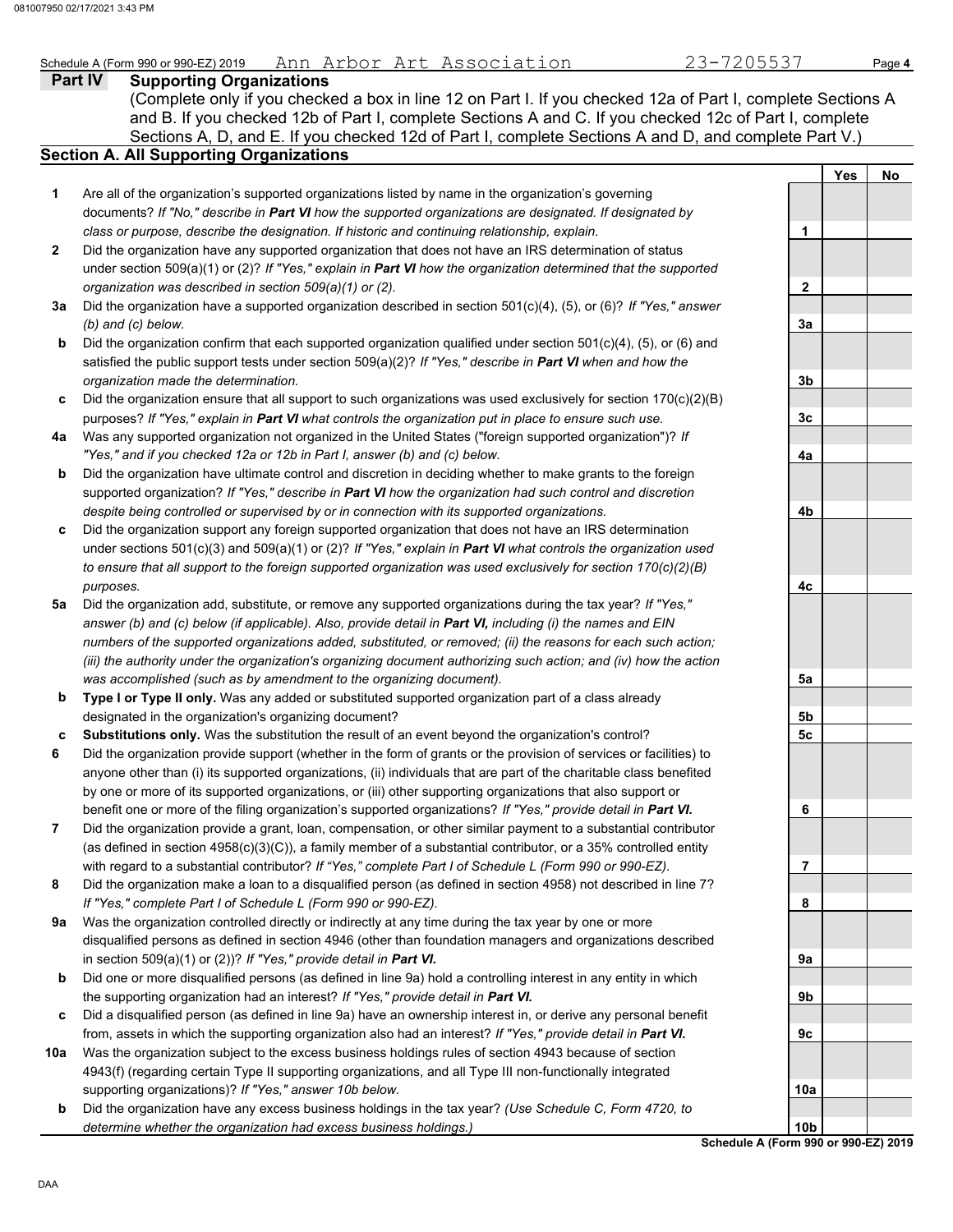|              | 23-7205537<br><u>Ann Arbor Art Association</u><br>Schedule A (Form 990 or 990-EZ) 2019                                                                                                                                    |     |            | Page 5 |
|--------------|---------------------------------------------------------------------------------------------------------------------------------------------------------------------------------------------------------------------------|-----|------------|--------|
|              | <b>Supporting Organizations (continued)</b><br><b>Part IV</b>                                                                                                                                                             |     |            |        |
|              |                                                                                                                                                                                                                           |     | Yes        | No     |
| 11           | Has the organization accepted a gift or contribution from any of the following persons?                                                                                                                                   |     |            |        |
| a            | A person who directly or indirectly controls, either alone or together with persons described in (b) and (c)                                                                                                              |     |            |        |
|              | below, the governing body of a supported organization?                                                                                                                                                                    | 11a |            |        |
| b            | A family member of a person described in (a) above?                                                                                                                                                                       | 11b |            |        |
|              | c A 35% controlled entity of a person described in (a) or (b) above? If "Yes" to a, b, or c, provide detail in Part VI.<br><b>Section B. Type I Supporting Organizations</b>                                              | 11c |            |        |
|              |                                                                                                                                                                                                                           |     | <b>Yes</b> |        |
|              |                                                                                                                                                                                                                           |     |            | No     |
| 1            | Did the directors, trustees, or membership of one or more supported organizations have the power to<br>regularly appoint or elect at least a majority of the organization's directors or trustees at all times during the |     |            |        |
|              |                                                                                                                                                                                                                           |     |            |        |
|              | tax year? If "No," describe in Part VI how the supported organization(s) effectively operated, supervised, or                                                                                                             |     |            |        |
|              | controlled the organization's activities. If the organization had more than one supported organization,                                                                                                                   |     |            |        |
|              | describe how the powers to appoint and/or remove directors or trustees were allocated among the supported                                                                                                                 |     |            |        |
| $\mathbf{2}$ | organizations and what conditions or restrictions, if any, applied to such powers during the tax year.                                                                                                                    | 1   |            |        |
|              | Did the organization operate for the benefit of any supported organization other than the supported                                                                                                                       |     |            |        |
|              | organization(s) that operated, supervised, or controlled the supporting organization? If "Yes," explain in Part                                                                                                           |     |            |        |
|              | VI how providing such benefit carried out the purposes of the supported organization(s) that operated,<br>supervised, or controlled the supporting organization.                                                          | 2   |            |        |
|              | <b>Section C. Type II Supporting Organizations</b>                                                                                                                                                                        |     |            |        |
|              |                                                                                                                                                                                                                           |     | Yes        | No     |
| 1            | Were a majority of the organization's directors or trustees during the tax year also a majority of the directors                                                                                                          |     |            |        |
|              | or trustees of each of the organization's supported organization(s)? If "No," describe in Part VI how control                                                                                                             |     |            |        |
|              | or management of the supporting organization was vested in the same persons that controlled or managed                                                                                                                    |     |            |        |
|              | the supported organization(s).                                                                                                                                                                                            | 1   |            |        |
|              | <b>Section D. All Type III Supporting Organizations</b>                                                                                                                                                                   |     |            |        |
|              |                                                                                                                                                                                                                           |     | Yes        | No     |
| 1            | Did the organization provide to each of its supported organizations, by the last day of the fifth month of the                                                                                                            |     |            |        |
|              | organization's tax year, (i) a written notice describing the type and amount of support provided during the prior tax                                                                                                     |     |            |        |
|              | year, (ii) a copy of the Form 990 that was most recently filed as of the date of notification, and (iii) copies of the                                                                                                    |     |            |        |
|              | organization's governing documents in effect on the date of notification, to the extent not previously provided?                                                                                                          | 1   |            |        |
| $\mathbf{2}$ | Were any of the organization's officers, directors, or trustees either (i) appointed or elected by the supported                                                                                                          |     |            |        |
|              | organization(s) or (ii) serving on the governing body of a supported organization? If "No," explain in Part VI how                                                                                                        |     |            |        |
|              | the organization maintained a close and continuous working relationship with the supported organization(s).                                                                                                               | 2   |            |        |
| 3            | By reason of the relationship described in (2), did the organization's supported organizations have a                                                                                                                     |     |            |        |
|              | significant voice in the organization's investment policies and in directing the use of the organization's                                                                                                                |     |            |        |
|              | income or assets at all times during the tax year? If "Yes," describe in Part VI the role the organization's                                                                                                              |     |            |        |
|              | supported organizations played in this regard.                                                                                                                                                                            | 3   |            |        |
|              | Section E. Type III Functionally-Integrated Supporting Organizations                                                                                                                                                      |     |            |        |
| 1            | Check the box next to the method that the organization used to satisfy the Integral Part Test during the year (see instructions).                                                                                         |     |            |        |
| а            | The organization satisfied the Activities Test. Complete line 2 below.                                                                                                                                                    |     |            |        |
| $\mathbf b$  | The organization is the parent of each of its supported organizations. Complete line 3 below.                                                                                                                             |     |            |        |
| c            | The organization supported a governmental entity. Describe in Part VI how you supported a government entity (see instructions).                                                                                           |     |            |        |
|              |                                                                                                                                                                                                                           |     |            |        |
|              | 2 Activities Test. Answer (a) and (b) below.                                                                                                                                                                              |     | Yes        | No     |
| а            | Did substantially all of the organization's activities during the tax year directly further the exempt purposes of                                                                                                        |     |            |        |
|              | the supported organization(s) to which the organization was responsive? If "Yes," then in Part VI identify                                                                                                                |     |            |        |
|              | those supported organizations and explain how these activities directly furthered their exempt purposes,                                                                                                                  |     |            |        |
|              | how the organization was responsive to those supported organizations, and how the organization determined                                                                                                                 |     |            |        |

- **b** Did the activities described in (a) constitute activities that, but for the organization's involvement, one or more *that these activities constituted substantially all of its activities.* of the organization's supported organization(s) would have been engaged in? *If "Yes," explain in Part VI the reasons for the organization's position that its supported organization(s) would have engaged in these activities but for the organization's involvement.*
- **3** Parent of Supported Organizations. *Answer (a) and (b) below.*
- **a** Did the organization have the power to regularly appoint or elect a majority of the officers, directors, or trustees of each of the supported organizations? *Provide details in Part VI.*
- **b** Did the organization exercise a substantial degree of direction over the policies, programs, and activities of each of its supported organizations? *If "Yes," describe in Part VI the role played by the organization in this regard.*

DAA **Schedule A (Form 990 or 990-EZ) 2019 3b**

**3a**

**2a**

**2b**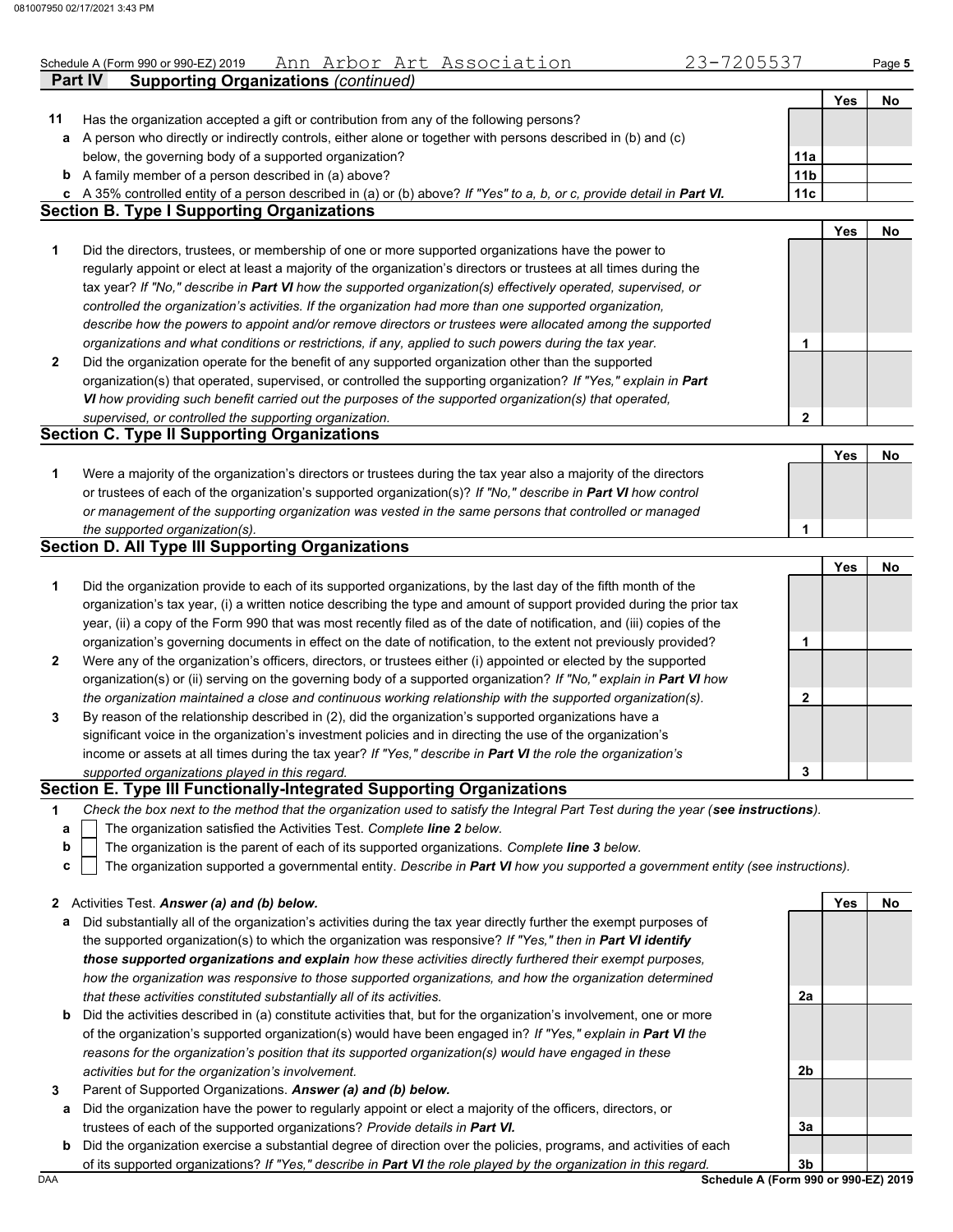| Schedule A (Form 990 or 990-EZ) 2019 Ann Arbor Art Association                                                                                   |                | 23-7205537     | Page 6                         |
|--------------------------------------------------------------------------------------------------------------------------------------------------|----------------|----------------|--------------------------------|
| Type III Non-Functionally Integrated 509(a)(3) Supporting Organizations<br><b>Part V</b>                                                         |                |                |                                |
| Check here if the organization satisfied the Integral Part Test as a qualifying trust on Nov. 20, 1970 (explain in Part VI). See<br>$\mathbf{1}$ |                |                |                                |
| instructions. All other Type III non-functionally integrated supporting organizations must complete Sections A through E.                        |                |                |                                |
| <b>Section A - Adjusted Net Income</b>                                                                                                           |                | (A) Prior Year | (B) Current Year               |
|                                                                                                                                                  |                |                | (optional)                     |
| Net short-term capital gain<br>1                                                                                                                 | 1              |                |                                |
| $\mathbf{2}$<br>Recoveries of prior-year distributions                                                                                           | $\mathbf{2}$   |                |                                |
| Other gross income (see instructions)<br>3                                                                                                       | 3              |                |                                |
| Add lines 1 through 3.<br>4                                                                                                                      | 4              |                |                                |
| Depreciation and depletion<br>5                                                                                                                  | 5              |                |                                |
| Portion of operating expenses paid or incurred for production or<br>6                                                                            |                |                |                                |
| collection of gross income or for management, conservation, or                                                                                   |                |                |                                |
| maintenance of property held for production of income (see instructions)                                                                         | 6              |                |                                |
| 7<br>Other expenses (see instructions)                                                                                                           | 7              |                |                                |
| Adjusted Net Income (subtract lines 5, 6, and 7 from line 4)<br>8                                                                                | 8              |                |                                |
| <b>Section B - Minimum Asset Amount</b>                                                                                                          |                | (A) Prior Year | (B) Current Year<br>(optional) |
| Aggregate fair market value of all non-exempt-use assets (see<br>1.                                                                              |                |                |                                |
| instructions for short tax year or assets held for part of year):                                                                                |                |                |                                |
| a Average monthly value of securities                                                                                                            | 1a             |                |                                |
| <b>b</b> Average monthly cash balances                                                                                                           | 1 <sub>b</sub> |                |                                |
| <b>c</b> Fair market value of other non-exempt-use assets                                                                                        | 1c             |                |                                |
| <b>d Total</b> (add lines 1a, 1b, and 1c)                                                                                                        | 1d             |                |                                |
| <b>Discount</b> claimed for blockage or other<br>е                                                                                               |                |                |                                |
| factors (explain in detail in <b>Part VI)</b> :                                                                                                  |                |                |                                |
| Acquisition indebtedness applicable to non-exempt-use assets<br>$\mathbf{2}$                                                                     | $\mathbf{2}$   |                |                                |
| 3<br>Subtract line 2 from line 1d.                                                                                                               | 3              |                |                                |
| Cash deemed held for exempt use. Enter 1-1/2% of line 3 (for greater amount,<br>4                                                                |                |                |                                |
| see instructions).                                                                                                                               | 4              |                |                                |
| 5<br>Net value of non-exempt-use assets (subtract line 4 from line 3)                                                                            | 5              |                |                                |
| 6<br>Multiply line 5 by 035.                                                                                                                     | 6              |                |                                |
| 7<br>Recoveries of prior-year distributions                                                                                                      | $\overline{7}$ |                |                                |
| 8<br>Minimum Asset Amount (add line 7 to line 6)                                                                                                 | 8              |                |                                |
| <b>Section C - Distributable Amount</b>                                                                                                          |                |                | <b>Current Year</b>            |
| Adjusted net income for prior year (from Section A, line 8, Column A)<br>1                                                                       | 1              |                |                                |
| $\mathbf{2}$<br>Enter 85% of line 1.                                                                                                             | $\mathbf{2}$   |                |                                |
| 3<br>Minimum asset amount for prior year (from Section B, line 8, Column A)                                                                      | 3              |                |                                |
| 4<br>Enter greater of line 2 or line 3.                                                                                                          | 4              |                |                                |
| 5<br>Income tax imposed in prior year                                                                                                            | 5              |                |                                |
| <b>Distributable Amount.</b> Subtract line 5 from line 4, unless subject to<br>6                                                                 |                |                |                                |
| emergency temporary reduction (see instructions).                                                                                                | 6              |                |                                |

**7** Check here if the current year is the organization's first as a non-functionally integrated Type III supporting organization (see instructions).

**Schedule A (Form 990 or 990-EZ) 2019**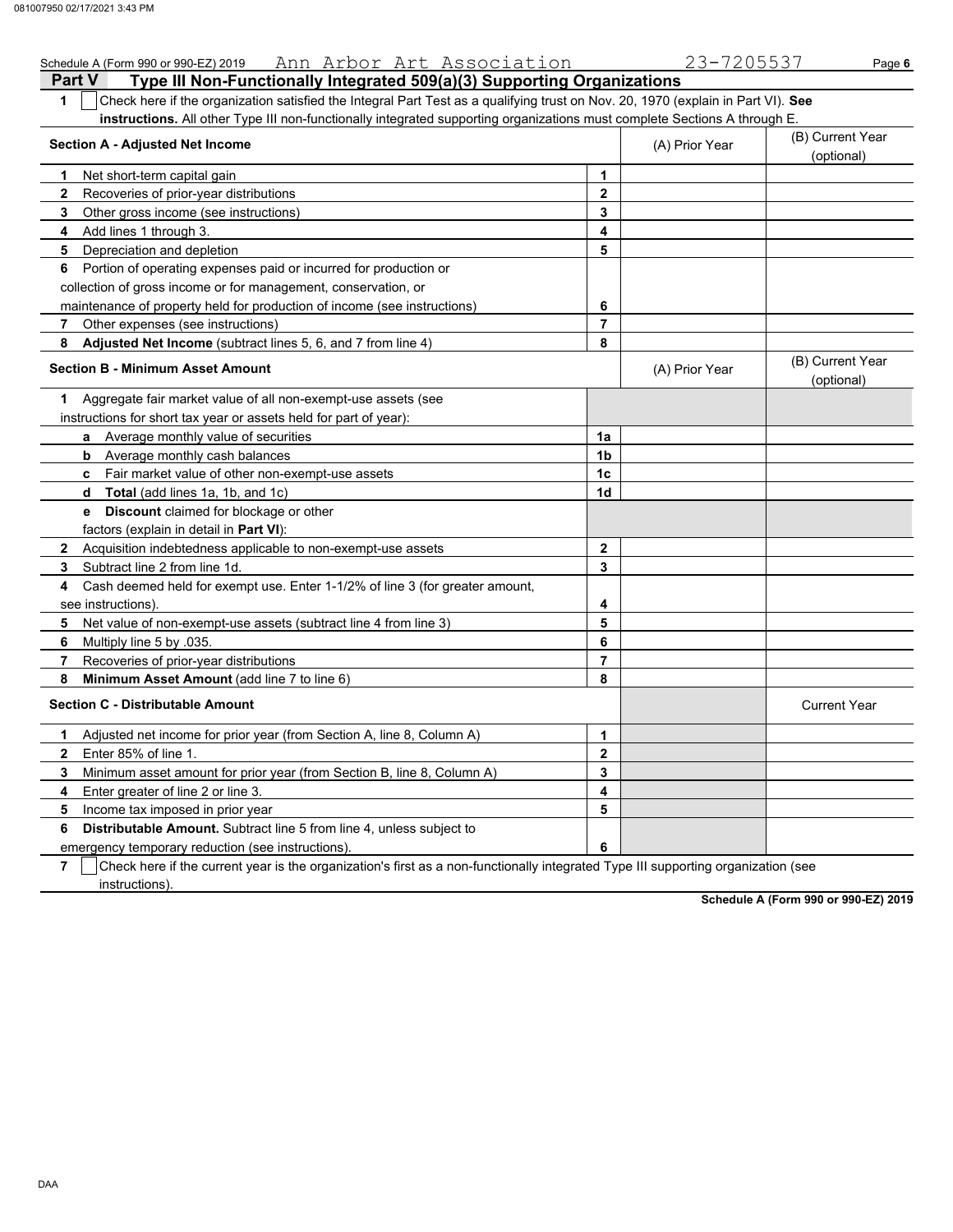|              | Ann Arbor Art Association<br>Schedule A (Form 990 or 990-EZ) 2019                                                           |                                    | 23-7205537                                    | Page 7                                                  |
|--------------|-----------------------------------------------------------------------------------------------------------------------------|------------------------------------|-----------------------------------------------|---------------------------------------------------------|
| Part V       | Type III Non-Functionally Integrated 509(a)(3) Supporting Organizations (continued)                                         |                                    |                                               |                                                         |
|              | <b>Section D - Distributions</b>                                                                                            |                                    |                                               | <b>Current Year</b>                                     |
| 1            | Amounts paid to supported organizations to accomplish exempt purposes                                                       |                                    |                                               |                                                         |
| $\mathbf{2}$ | Amounts paid to perform activity that directly furthers exempt purposes of supported                                        |                                    |                                               |                                                         |
|              | organizations, in excess of income from activity                                                                            |                                    |                                               |                                                         |
| 3            | Administrative expenses paid to accomplish exempt purposes of supported organizations                                       |                                    |                                               |                                                         |
| 4            | Amounts paid to acquire exempt-use assets                                                                                   |                                    |                                               |                                                         |
| 5            | Qualified set-aside amounts (prior IRS approval required)                                                                   |                                    |                                               |                                                         |
| 6            | Other distributions (describe in Part VI). See instructions.                                                                |                                    |                                               |                                                         |
| 7            | Total annual distributions. Add lines 1 through 6.                                                                          |                                    |                                               |                                                         |
| 8            | Distributions to attentive supported organizations to which the organization is responsive                                  |                                    |                                               |                                                         |
|              | (provide details in Part VI). See instructions.                                                                             |                                    |                                               |                                                         |
| 9            | Distributable amount for 2019 from Section C, line 6                                                                        |                                    |                                               |                                                         |
| 10           | Line 8 amount divided by line 9 amount                                                                                      |                                    |                                               |                                                         |
|              | <b>Section E - Distribution Allocations (see instructions)</b>                                                              | (i)<br><b>Excess Distributions</b> | (ii)<br><b>Underdistributions</b><br>Pre-2019 | (iii)<br><b>Distributable</b><br><b>Amount for 2019</b> |
| 1            | Distributable amount for 2019 from Section C, line 6                                                                        |                                    |                                               |                                                         |
| $\mathbf{2}$ | Underdistributions, if any, for years prior to 2019<br>(reasonable cause required-explain in Part VI). See<br>instructions. |                                    |                                               |                                                         |
| 3            | Excess distributions carryover, if any, to 2019                                                                             |                                    |                                               |                                                         |
|              | a From 2014                                                                                                                 |                                    |                                               |                                                         |
|              | $b$ From 2015                                                                                                               |                                    |                                               |                                                         |
|              | <b>c</b> From 2016                                                                                                          |                                    |                                               |                                                         |
|              | d From 2017                                                                                                                 |                                    |                                               |                                                         |
|              | e From 2018                                                                                                                 |                                    |                                               |                                                         |
|              | f Total of lines 3a through e                                                                                               |                                    |                                               |                                                         |
|              | g Applied to underdistributions of prior years                                                                              |                                    |                                               |                                                         |
|              | h Applied to 2019 distributable amount                                                                                      |                                    |                                               |                                                         |
|              | Carryover from 2014 not applied (see instructions)                                                                          |                                    |                                               |                                                         |
|              | Remainder. Subtract lines 3g, 3h, and 3i from 3f.                                                                           |                                    |                                               |                                                         |
| 4            | Distributions for 2019 from                                                                                                 |                                    |                                               |                                                         |
|              | \$<br>Section D, line 7:                                                                                                    |                                    |                                               |                                                         |
|              | a Applied to underdistributions of prior years                                                                              |                                    |                                               |                                                         |
|              | <b>b</b> Applied to 2019 distributable amount                                                                               |                                    |                                               |                                                         |
|              | c Remainder. Subtract lines 4a and 4b from 4.                                                                               |                                    |                                               |                                                         |
| 5            | Remaining underdistributions for years prior to 2019, if                                                                    |                                    |                                               |                                                         |
|              | any. Subtract lines 3g and 4a from line 2. For result                                                                       |                                    |                                               |                                                         |
|              | greater than zero, explain in Part VI. See instructions.                                                                    |                                    |                                               |                                                         |
| 6            | Remaining underdistributions for 2019. Subtract lines 3h                                                                    |                                    |                                               |                                                         |
|              | and 4b from line 1. For result greater than zero, explain in                                                                |                                    |                                               |                                                         |
|              | Part VI. See instructions.                                                                                                  |                                    |                                               |                                                         |
| 7            | Excess distributions carryover to 2020. Add lines 3j                                                                        |                                    |                                               |                                                         |
|              | and 4c.                                                                                                                     |                                    |                                               |                                                         |
| 8            | Breakdown of line 7:                                                                                                        |                                    |                                               |                                                         |
|              | a Excess from 2015                                                                                                          |                                    |                                               |                                                         |
|              | <b>b</b> Excess from 2016                                                                                                   |                                    |                                               |                                                         |
|              | c Excess from 2017                                                                                                          |                                    |                                               |                                                         |
|              | d Excess from 2018                                                                                                          |                                    |                                               |                                                         |
|              | e Excess from 2019                                                                                                          |                                    |                                               |                                                         |
|              |                                                                                                                             |                                    |                                               |                                                         |

**Schedule A (Form 990 or 990-EZ) 2019**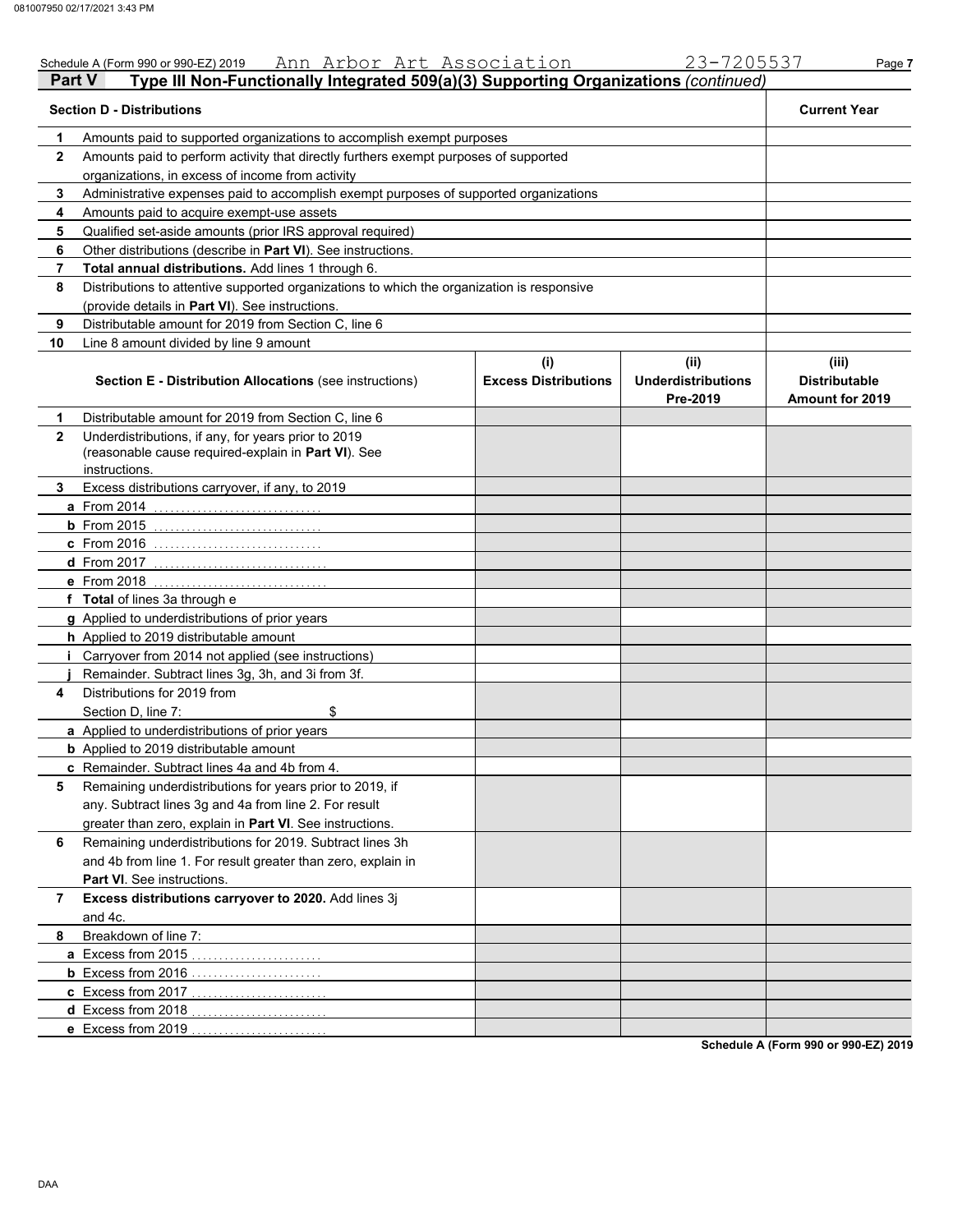|         | Schedule A (Form 990 or 990-EZ) 2019                                                                                                                                                                                                                                                                                                                                                                                                                                                                                                                                                        |  | Ann Arbor Art Association |  | 23-7205537 | Page 8 |
|---------|---------------------------------------------------------------------------------------------------------------------------------------------------------------------------------------------------------------------------------------------------------------------------------------------------------------------------------------------------------------------------------------------------------------------------------------------------------------------------------------------------------------------------------------------------------------------------------------------|--|---------------------------|--|------------|--------|
| Part VI | Supplemental Information. Provide the explanations required by Part II, line 10; Part II, line 17a or 17b; Part<br>III, line 12; Part IV, Section A, lines 1, 2, 3b, 3c, 4b, 4c, 5a, 6, 9a, 9b, 9c, 11a, 11b, and 11c; Part IV, Section<br>B, lines 1 and 2; Part IV, Section C, line 1; Part IV, Section D, lines 2 and 3; Part IV, Section E, lines 1c, 2a, 2b,<br>3a, and 3b; Part V, line 1; Part V, Section B, line 1e; Part V, Section D, lines 5, 6, and 8; and Part V, Section E,<br>lines 2, 5, and 6. Also complete this part for any additional information. (See instructions.) |  |                           |  |            |        |
|         |                                                                                                                                                                                                                                                                                                                                                                                                                                                                                                                                                                                             |  |                           |  |            |        |
|         |                                                                                                                                                                                                                                                                                                                                                                                                                                                                                                                                                                                             |  |                           |  |            |        |
|         |                                                                                                                                                                                                                                                                                                                                                                                                                                                                                                                                                                                             |  |                           |  |            |        |
|         |                                                                                                                                                                                                                                                                                                                                                                                                                                                                                                                                                                                             |  |                           |  |            |        |
|         |                                                                                                                                                                                                                                                                                                                                                                                                                                                                                                                                                                                             |  |                           |  |            |        |
|         |                                                                                                                                                                                                                                                                                                                                                                                                                                                                                                                                                                                             |  |                           |  |            |        |
|         |                                                                                                                                                                                                                                                                                                                                                                                                                                                                                                                                                                                             |  |                           |  |            |        |
|         |                                                                                                                                                                                                                                                                                                                                                                                                                                                                                                                                                                                             |  |                           |  |            |        |
|         |                                                                                                                                                                                                                                                                                                                                                                                                                                                                                                                                                                                             |  |                           |  |            |        |
|         |                                                                                                                                                                                                                                                                                                                                                                                                                                                                                                                                                                                             |  |                           |  |            |        |
|         |                                                                                                                                                                                                                                                                                                                                                                                                                                                                                                                                                                                             |  |                           |  |            |        |
|         |                                                                                                                                                                                                                                                                                                                                                                                                                                                                                                                                                                                             |  |                           |  |            |        |
|         |                                                                                                                                                                                                                                                                                                                                                                                                                                                                                                                                                                                             |  |                           |  |            |        |
|         |                                                                                                                                                                                                                                                                                                                                                                                                                                                                                                                                                                                             |  |                           |  |            |        |
|         |                                                                                                                                                                                                                                                                                                                                                                                                                                                                                                                                                                                             |  |                           |  |            |        |
|         |                                                                                                                                                                                                                                                                                                                                                                                                                                                                                                                                                                                             |  |                           |  |            |        |
|         |                                                                                                                                                                                                                                                                                                                                                                                                                                                                                                                                                                                             |  |                           |  |            |        |
|         |                                                                                                                                                                                                                                                                                                                                                                                                                                                                                                                                                                                             |  |                           |  |            |        |
|         |                                                                                                                                                                                                                                                                                                                                                                                                                                                                                                                                                                                             |  |                           |  |            |        |
|         |                                                                                                                                                                                                                                                                                                                                                                                                                                                                                                                                                                                             |  |                           |  |            |        |
|         |                                                                                                                                                                                                                                                                                                                                                                                                                                                                                                                                                                                             |  |                           |  |            |        |
|         |                                                                                                                                                                                                                                                                                                                                                                                                                                                                                                                                                                                             |  |                           |  |            |        |
|         |                                                                                                                                                                                                                                                                                                                                                                                                                                                                                                                                                                                             |  |                           |  |            |        |
|         |                                                                                                                                                                                                                                                                                                                                                                                                                                                                                                                                                                                             |  |                           |  |            |        |
|         |                                                                                                                                                                                                                                                                                                                                                                                                                                                                                                                                                                                             |  |                           |  |            |        |
|         |                                                                                                                                                                                                                                                                                                                                                                                                                                                                                                                                                                                             |  |                           |  |            |        |
|         |                                                                                                                                                                                                                                                                                                                                                                                                                                                                                                                                                                                             |  |                           |  |            |        |
|         |                                                                                                                                                                                                                                                                                                                                                                                                                                                                                                                                                                                             |  |                           |  |            |        |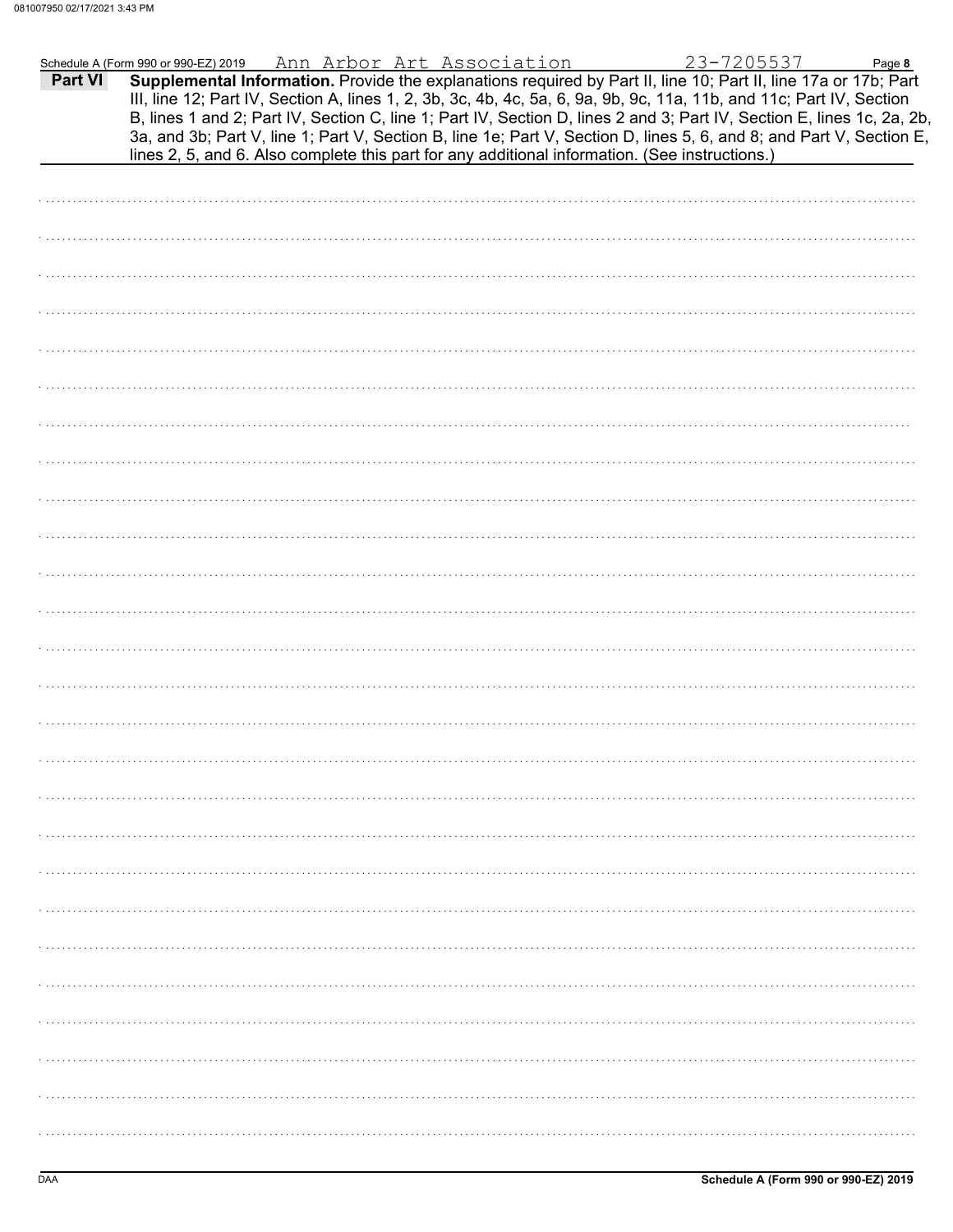Department of the Treasury Internal Revenue Service **Name of the organization**

# **SCHEDULE D Supplemental Financial Statements**

 **Attach to Form 990. (Form 990) Part IV, line 6, 7, 8, 9, 10, 11a, 11b, 11c, 11d, 11e, 11f, 12a, or 12b. Complete if the organization answered "Yes" on Form 990,**

 **Go to** *www.irs.gov/Form990* **for instructions and the latest information.**

**2019** OMB No. 1545-0047 **Open to Public Inspection**

**Employer identification number**

|              | Ann Arbor Art Association                                                                                                                                                                                                                                            |                                                    | 23-7205537                      |
|--------------|----------------------------------------------------------------------------------------------------------------------------------------------------------------------------------------------------------------------------------------------------------------------|----------------------------------------------------|---------------------------------|
| Part I       | Organizations Maintaining Donor Advised Funds or Other Similar Funds or Accounts.                                                                                                                                                                                    |                                                    |                                 |
|              | Complete if the organization answered "Yes" on Form 990, Part IV, line 6.                                                                                                                                                                                            |                                                    |                                 |
|              |                                                                                                                                                                                                                                                                      | (a) Donor advised funds                            | (b) Funds and other accounts    |
| 1            | Total number at end of year                                                                                                                                                                                                                                          |                                                    |                                 |
| 2            |                                                                                                                                                                                                                                                                      |                                                    |                                 |
| З            | Aggregate value of grants from (during year) [11] [11] Aggregate value of grants from (during year)                                                                                                                                                                  |                                                    |                                 |
| 4            | Aggregate value at end of year                                                                                                                                                                                                                                       |                                                    |                                 |
| 5            | Did the organization inform all donors and donor advisors in writing that the assets held in donor advised                                                                                                                                                           |                                                    |                                 |
|              | funds are the organization's property, subject to the organization's exclusive legal control?                                                                                                                                                                        |                                                    | Yes<br>No                       |
| 6            | Did the organization inform all grantees, donors, and donor advisors in writing that grant funds can be used                                                                                                                                                         |                                                    |                                 |
|              | only for charitable purposes and not for the benefit of the donor or donor advisor, or for any other purpose                                                                                                                                                         |                                                    |                                 |
|              | conferring impermissible private benefit?                                                                                                                                                                                                                            |                                                    | <b>Yes</b><br>No.               |
|              | Part II<br><b>Conservation Easements.</b>                                                                                                                                                                                                                            |                                                    |                                 |
|              | Complete if the organization answered "Yes" on Form 990, Part IV, line 7.                                                                                                                                                                                            |                                                    |                                 |
|              | Purpose(s) of conservation easements held by the organization (check all that apply).                                                                                                                                                                                |                                                    |                                 |
|              | Preservation of land for public use (for example, recreation or education                                                                                                                                                                                            | Preservation of a historically important land area |                                 |
|              | Protection of natural habitat                                                                                                                                                                                                                                        | Preservation of a certified historic structure     |                                 |
|              | Preservation of open space                                                                                                                                                                                                                                           |                                                    |                                 |
| 2            | Complete lines 2a through 2d if the organization held a qualified conservation contribution in the form of a conservation                                                                                                                                            |                                                    |                                 |
|              | easement on the last day of the tax year.                                                                                                                                                                                                                            |                                                    | Held at the End of the Tax Year |
| a            | Total number of conservation easements                                                                                                                                                                                                                               |                                                    | 2a                              |
|              |                                                                                                                                                                                                                                                                      |                                                    | 2 <sub>b</sub>                  |
|              | Number of conservation easements on a certified historic structure included in (a)<br>[20]                                                                                                                                                                           |                                                    | 2c                              |
| d            | Number of conservation easements included in (c) acquired after 7/25/06, and not on a                                                                                                                                                                                |                                                    |                                 |
|              | historic structure listed in the National Register                                                                                                                                                                                                                   |                                                    | 2d                              |
| 3            | Number of conservation easements modified, transferred, released, extinguished, or terminated by the organization during the                                                                                                                                         |                                                    |                                 |
|              | tax year $\blacktriangleright$                                                                                                                                                                                                                                       |                                                    |                                 |
|              | Number of states where property subject to conservation easement is located ▶                                                                                                                                                                                        |                                                    |                                 |
| 5            | Does the organization have a written policy regarding the periodic monitoring, inspection, handling of                                                                                                                                                               |                                                    |                                 |
|              | violations, and enforcement of the conservation easements it holds?                                                                                                                                                                                                  |                                                    | Yes<br>No                       |
| 6            | Staff and volunteer hours devoted to monitoring, inspecting, handling of violations, and enforcing conservation easements during the year                                                                                                                            |                                                    |                                 |
|              |                                                                                                                                                                                                                                                                      |                                                    |                                 |
| 7            | Amount of expenses incurred in monitoring, inspecting, handling of violations, and enforcing conservation easements during the year                                                                                                                                  |                                                    |                                 |
|              |                                                                                                                                                                                                                                                                      |                                                    |                                 |
|              | Does each conservation easement reported on line 2(d) above satisfy the requirements of section 170(h)(4)(B)(i)                                                                                                                                                      |                                                    |                                 |
|              |                                                                                                                                                                                                                                                                      |                                                    | $\Box$ Yes $\Box$ No            |
| 9            | In Part XIII, describe how the organization reports conservation easements in its revenue and expense statement and                                                                                                                                                  |                                                    |                                 |
|              | balance sheet, and include, if applicable, the text of the footnote to the organization's financial statements that describes the                                                                                                                                    |                                                    |                                 |
|              | organization's accounting for conservation easements.                                                                                                                                                                                                                |                                                    |                                 |
|              | Organizations Maintaining Collections of Art, Historical Treasures, or Other Similar Assets.<br>Part III<br>Complete if the organization answered "Yes" on Form 990, Part IV, line 8.                                                                                |                                                    |                                 |
|              |                                                                                                                                                                                                                                                                      |                                                    |                                 |
|              | 1a If the organization elected, as permitted under FASB ASC 958, not to report in its revenue statement and balance sheet works<br>of art, historical treasures, or other similar assets held for public exhibition, education, or research in furtherance of public |                                                    |                                 |
|              | service, provide in Part XIII the text of the footnote to its financial statements that describes these items.                                                                                                                                                       |                                                    |                                 |
|              | If the organization elected, as permitted under FASB ASC 958, to report in its revenue statement and balance sheet works of                                                                                                                                          |                                                    |                                 |
|              | art, historical treasures, or other similar assets held for public exhibition, education, or research in furtherance of public service,                                                                                                                              |                                                    |                                 |
|              | provide the following amounts relating to these items:                                                                                                                                                                                                               |                                                    |                                 |
|              |                                                                                                                                                                                                                                                                      |                                                    |                                 |
|              | (i) Revenue included on Form 990, Part VIII, line 1 $\ldots$ $\blacktriangleright$ \$ $\ldots$ $\blacktriangleright$ \$ $\ldots$                                                                                                                                     |                                                    |                                 |
| $\mathbf{z}$ | If the organization received or held works of art, historical treasures, or other similar assets for financial gain, provide the                                                                                                                                     |                                                    |                                 |
|              | following amounts required to be reported under FASB ASC 958 relating to these items:                                                                                                                                                                                |                                                    |                                 |
| a            | Revenue included on Form 990, Part VIII, line 1                                                                                                                                                                                                                      |                                                    |                                 |
|              | Assets included in Form 990, Part X …………………………………………………………………………………… ▶ \$                                                                                                                                                                                            |                                                    |                                 |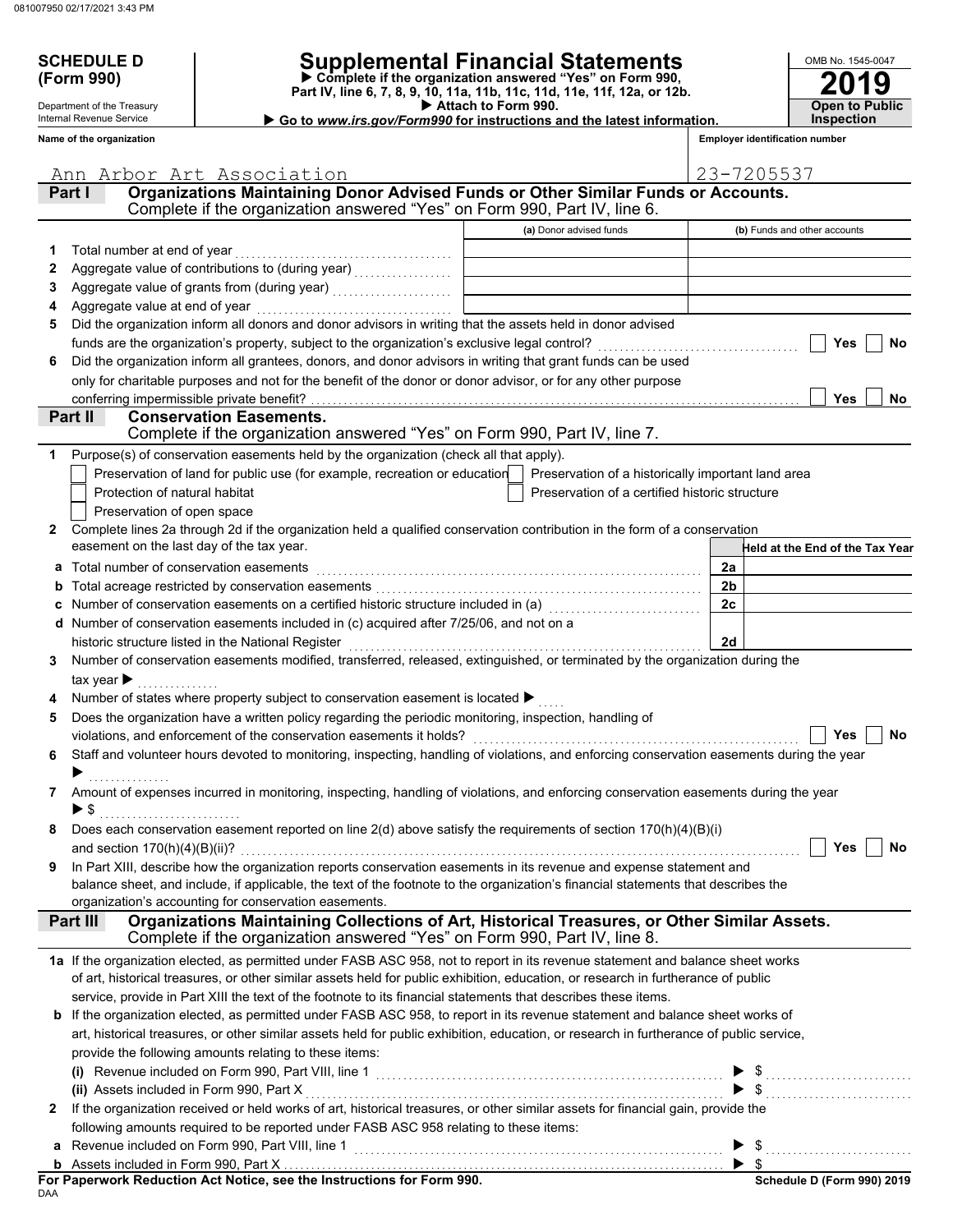|   | Schedule D (Form 990) 2019 Ann Arbor Art Association                                                                                                                                                                           |                         |                          |                    | 23-7205537           | Page 2              |
|---|--------------------------------------------------------------------------------------------------------------------------------------------------------------------------------------------------------------------------------|-------------------------|--------------------------|--------------------|----------------------|---------------------|
|   | Organizations Maintaining Collections of Art, Historical Treasures, or Other Similar Assets (continued)<br>Part III                                                                                                            |                         |                          |                    |                      |                     |
| 3 | Using the organization's acquisition, accession, and other records, check any of the following that make significant use of its<br>collection items (check all that apply):                                                    |                         |                          |                    |                      |                     |
| a | Public exhibition                                                                                                                                                                                                              | d                       | Loan or exchange program |                    |                      |                     |
| b | Scholarly research                                                                                                                                                                                                             | е                       |                          |                    |                      |                     |
| c | Preservation for future generations                                                                                                                                                                                            |                         |                          |                    |                      |                     |
|   | Provide a description of the organization's collections and explain how they further the organization's exempt purpose in Part                                                                                                 |                         |                          |                    |                      |                     |
|   | XIII.                                                                                                                                                                                                                          |                         |                          |                    |                      |                     |
|   |                                                                                                                                                                                                                                |                         |                          |                    |                      |                     |
| 5 | During the year, did the organization solicit or receive donations of art, historical treasures, or other similar                                                                                                              |                         |                          |                    |                      |                     |
|   | assets to be sold to raise funds rather than to be maintained as part of the organization's collection?<br><b>Escrow and Custodial Arrangements.</b>                                                                           |                         |                          |                    |                      | <b>Yes</b><br>No    |
|   | <b>Part IV</b>                                                                                                                                                                                                                 |                         |                          |                    |                      |                     |
|   | Complete if the organization answered "Yes" on Form 990, Part IV, line 9, or reported an amount on Form<br>990, Part X, line 21.                                                                                               |                         |                          |                    |                      |                     |
|   | 1a Is the organization an agent, trustee, custodian or other intermediary for contributions or other assets not                                                                                                                |                         |                          |                    |                      |                     |
|   | included on Form 990, Part X?                                                                                                                                                                                                  |                         |                          |                    |                      | <b>Yes</b><br>No    |
|   | b If "Yes," explain the arrangement in Part XIII and complete the following table:                                                                                                                                             |                         |                          |                    |                      |                     |
|   |                                                                                                                                                                                                                                |                         |                          |                    |                      | Amount              |
|   | c Beginning balance                                                                                                                                                                                                            |                         |                          |                    | 1c                   |                     |
|   | d Additions during the year contact the set of the set of the set of the set of the set of the set of the set of the set of the set of the set of the set of the set of the set of the set of the set of the set of the set of |                         |                          |                    | 1 <sub>d</sub>       |                     |
|   |                                                                                                                                                                                                                                |                         |                          |                    | 1e                   |                     |
|   | Ending balance                                                                                                                                                                                                                 |                         |                          |                    | 1f                   |                     |
|   | 2a Did the organization include an amount on Form 990, Part X, line 21, for escrow or custodial account liability?                                                                                                             |                         |                          |                    |                      | <b>Yes</b><br>No    |
|   |                                                                                                                                                                                                                                |                         |                          |                    |                      |                     |
|   | <b>b</b> If "Yes," explain the arrangement in Part XIII. Check here if the explanation has been provided on Part XIII<br><b>Endowment Funds.</b><br><b>Part V</b>                                                              |                         |                          |                    |                      |                     |
|   | Complete if the organization answered "Yes" on Form 990, Part IV, line 10.                                                                                                                                                     |                         |                          |                    |                      |                     |
|   |                                                                                                                                                                                                                                |                         |                          |                    |                      |                     |
|   |                                                                                                                                                                                                                                | (a) Current year        | (b) Prior year           | (c) Two years back | (d) Three years back | (e) Four years back |
|   | 1a Beginning of year balance                                                                                                                                                                                                   | 54,908                  | 55,432                   | 52,602             | 47,600               |                     |
|   | <b>b</b> Contributions                                                                                                                                                                                                         | 2,200                   | 200                      | 200                | 200                  | 47,600              |
|   | c Net investment earnings, gains, and                                                                                                                                                                                          |                         |                          |                    |                      |                     |
|   | losses                                                                                                                                                                                                                         | $-4,674$                | $-724$                   | 2,630              | 4,802                |                     |
|   | d Grants or scholarships                                                                                                                                                                                                       |                         |                          |                    |                      |                     |
|   | e Other expenditures for facilities and                                                                                                                                                                                        |                         |                          |                    |                      |                     |
|   | programs                                                                                                                                                                                                                       |                         |                          |                    |                      |                     |
|   | f Administrative expenses                                                                                                                                                                                                      |                         |                          |                    |                      |                     |
|   | End of year balance                                                                                                                                                                                                            | $\overline{52, 434}$    | 54,908                   | 55,432             | 52,602               | 47,600              |
|   | Provide the estimated percentage of the current year end balance (line 1g, column (a)) held as:                                                                                                                                |                         |                          |                    |                      |                     |
|   | a Board designated or quasi-endowment $\blacktriangleright$ 20, 47%                                                                                                                                                            |                         |                          |                    |                      |                     |
|   | <b>b</b> Permanent endowment $\triangleright$ 79.53 %                                                                                                                                                                          |                         |                          |                    |                      |                     |
|   | c Term endowment $\blacktriangleright$<br>%                                                                                                                                                                                    |                         |                          |                    |                      |                     |
|   | The percentages on lines 2a, 2b, and 2c should equal 100%.                                                                                                                                                                     |                         |                          |                    |                      |                     |
|   | 3a Are there endowment funds not in the possession of the organization that are held and administered for the                                                                                                                  |                         |                          |                    |                      |                     |
|   |                                                                                                                                                                                                                                |                         |                          |                    |                      | <b>Yes</b>          |
|   | organization by:                                                                                                                                                                                                               |                         |                          |                    |                      | No.                 |
|   | (i) Unrelated organizations                                                                                                                                                                                                    |                         |                          |                    |                      | X<br>3a(i)          |
|   | (ii) Related organizations                                                                                                                                                                                                     |                         |                          |                    |                      | Χ<br>3a(ii)         |
|   | b If "Yes" on line 3a(ii), are the related organizations listed as required on Schedule R? [[[[[[[[[[[[[[[[[[[                                                                                                                 |                         |                          |                    |                      | 3b                  |
|   | Describe in Part XIII the intended uses of the organization's endowment funds.                                                                                                                                                 |                         |                          |                    |                      |                     |
|   | <b>Part VI</b><br>Land, Buildings, and Equipment.                                                                                                                                                                              |                         |                          |                    |                      |                     |
|   | Complete if the organization answered "Yes" on Form 990, Part IV, line 11a. See Form 990, Part X, line 10.                                                                                                                     |                         |                          |                    |                      |                     |
|   | Description of property                                                                                                                                                                                                        | (a) Cost or other basis | (b) Cost or other basis  |                    | (c) Accumulated      | (d) Book value      |
|   |                                                                                                                                                                                                                                | (investment)            | (other)                  |                    | depreciation         |                     |
|   | 1a Land                                                                                                                                                                                                                        |                         |                          | 187,500            |                      | 187,500             |
|   | <b>b</b> Buildings                                                                                                                                                                                                             |                         |                          | 1,554,754          | 190,146              | 1,364,608           |
|   | c Leasehold improvements                                                                                                                                                                                                       |                         |                          |                    |                      |                     |
|   | d Equipment                                                                                                                                                                                                                    |                         |                          | <u> 196,335</u>    | 157,959              | 38,376              |
|   | e Other                                                                                                                                                                                                                        |                         |                          | 1,181,752          | 540,024              | 641,728             |
|   | Total. Add lines 1a through 1e. (Column (d) must equal Form 990, Part X, column (B), line 10c.)                                                                                                                                |                         |                          |                    |                      | 2,232,212           |
|   |                                                                                                                                                                                                                                |                         |                          |                    |                      |                     |

**Schedule D (Form 990) 2019**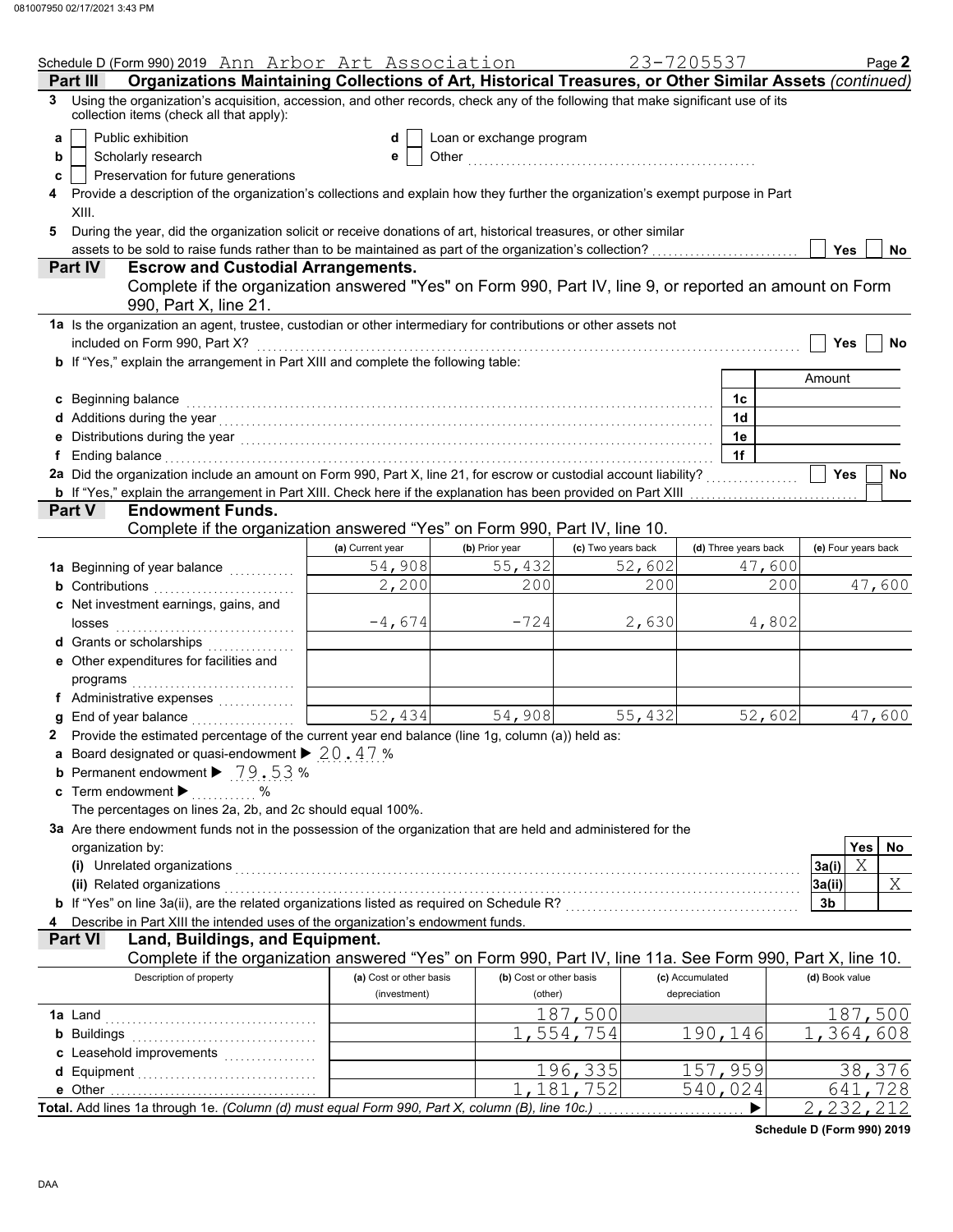|                           | Schedule D (Form 990) 2019 Ann Arbor Art Association                                                       |                | 23-7205537                       | Page 3         |
|---------------------------|------------------------------------------------------------------------------------------------------------|----------------|----------------------------------|----------------|
| <b>Part VII</b>           | <b>Investments - Other Securities.</b>                                                                     |                |                                  |                |
|                           | Complete if the organization answered "Yes" on Form 990, Part IV, line 11b. See Form 990, Part X, line 12. |                |                                  |                |
|                           | (a) Description of security or category                                                                    | (b) Book value | (c) Method of valuation:         |                |
|                           | (including name of security)                                                                               |                | Cost or end-of-year market value |                |
| (1) Financial derivatives |                                                                                                            |                |                                  |                |
|                           | (2) Closely held equity interests                                                                          |                |                                  |                |
| (3) Other                 |                                                                                                            |                |                                  |                |
| (A)                       |                                                                                                            |                |                                  |                |
| (B)                       |                                                                                                            |                |                                  |                |
| (C)                       |                                                                                                            |                |                                  |                |
| (D)                       |                                                                                                            |                |                                  |                |
| (E)                       |                                                                                                            |                |                                  |                |
| (F)                       |                                                                                                            |                |                                  |                |
| (G)                       |                                                                                                            |                |                                  |                |
| (H)                       |                                                                                                            |                |                                  |                |
|                           | Total. (Column (b) must equal Form 990, Part X, col. (B) line 12.)                                         |                |                                  |                |
| <b>Part VIII</b>          | <b>Investments - Program Related.</b>                                                                      |                |                                  |                |
|                           | Complete if the organization answered "Yes" on Form 990, Part IV, line 11c. See Form 990, Part X, line 13. |                |                                  |                |
|                           | (a) Description of investment                                                                              | (b) Book value | (c) Method of valuation:         |                |
|                           |                                                                                                            |                | Cost or end-of-year market value |                |
| (1)                       |                                                                                                            |                |                                  |                |
| (2)                       |                                                                                                            |                |                                  |                |
| (3)                       |                                                                                                            |                |                                  |                |
| (4)                       |                                                                                                            |                |                                  |                |
| (5)                       |                                                                                                            |                |                                  |                |
| (6)                       |                                                                                                            |                |                                  |                |
| (7)                       |                                                                                                            |                |                                  |                |
| (8)                       |                                                                                                            |                |                                  |                |
| (9)                       |                                                                                                            |                |                                  |                |
|                           | Total. (Column (b) must equal Form 990, Part X, col. (B) line 13.)                                         |                |                                  |                |
| Part IX                   | <b>Other Assets.</b>                                                                                       |                |                                  |                |
|                           | Complete if the organization answered "Yes" on Form 990, Part IV, line 11d. See Form 990, Part X, line 15. |                |                                  |                |
|                           | (a) Description                                                                                            |                |                                  | (b) Book value |
| (1)                       |                                                                                                            |                |                                  |                |
| (2)                       |                                                                                                            |                |                                  |                |
| (3)                       |                                                                                                            |                |                                  |                |
| (4)                       |                                                                                                            |                |                                  |                |
| (5)                       |                                                                                                            |                |                                  |                |
| (6)                       |                                                                                                            |                |                                  |                |
| (7)                       |                                                                                                            |                |                                  |                |
| (8)                       |                                                                                                            |                |                                  |                |
| (9)                       |                                                                                                            |                |                                  |                |
|                           | Total. (Column (b) must equal Form 990, Part X, col. (B) line 15.)                                         |                |                                  |                |
| Part X                    | <b>Other Liabilities.</b>                                                                                  |                |                                  |                |
|                           | Complete if the organization answered "Yes" on Form 990, Part IV, line 11e or 11f. See Form 990, Part X,   |                |                                  |                |
|                           | line 25.                                                                                                   |                |                                  |                |
| 1.                        | (a) Description of liability                                                                               |                |                                  | (b) Book value |
| (1)                       | Federal income taxes                                                                                       |                |                                  |                |
| (2)                       |                                                                                                            |                |                                  |                |
| (3)                       |                                                                                                            |                |                                  |                |
| (4)                       |                                                                                                            |                |                                  |                |
| (5)                       |                                                                                                            |                |                                  |                |
| (6)                       |                                                                                                            |                |                                  |                |
| (7)                       |                                                                                                            |                |                                  |                |
|                           |                                                                                                            |                |                                  |                |
| (8)<br>(9)                |                                                                                                            |                |                                  |                |
|                           | Total. (Column (b) must equal Form 990, Part X, col. (B) line 25.)                                         |                | ▶                                |                |
|                           |                                                                                                            |                |                                  |                |

Liability for uncertain tax positions. In Part XIII, provide the text of the footnote to the organization's financial statements that reports the **2.** organization's liability for uncertain tax positions under FASB ASC 740. Check here if the text of the footnote has been provided in Part XIII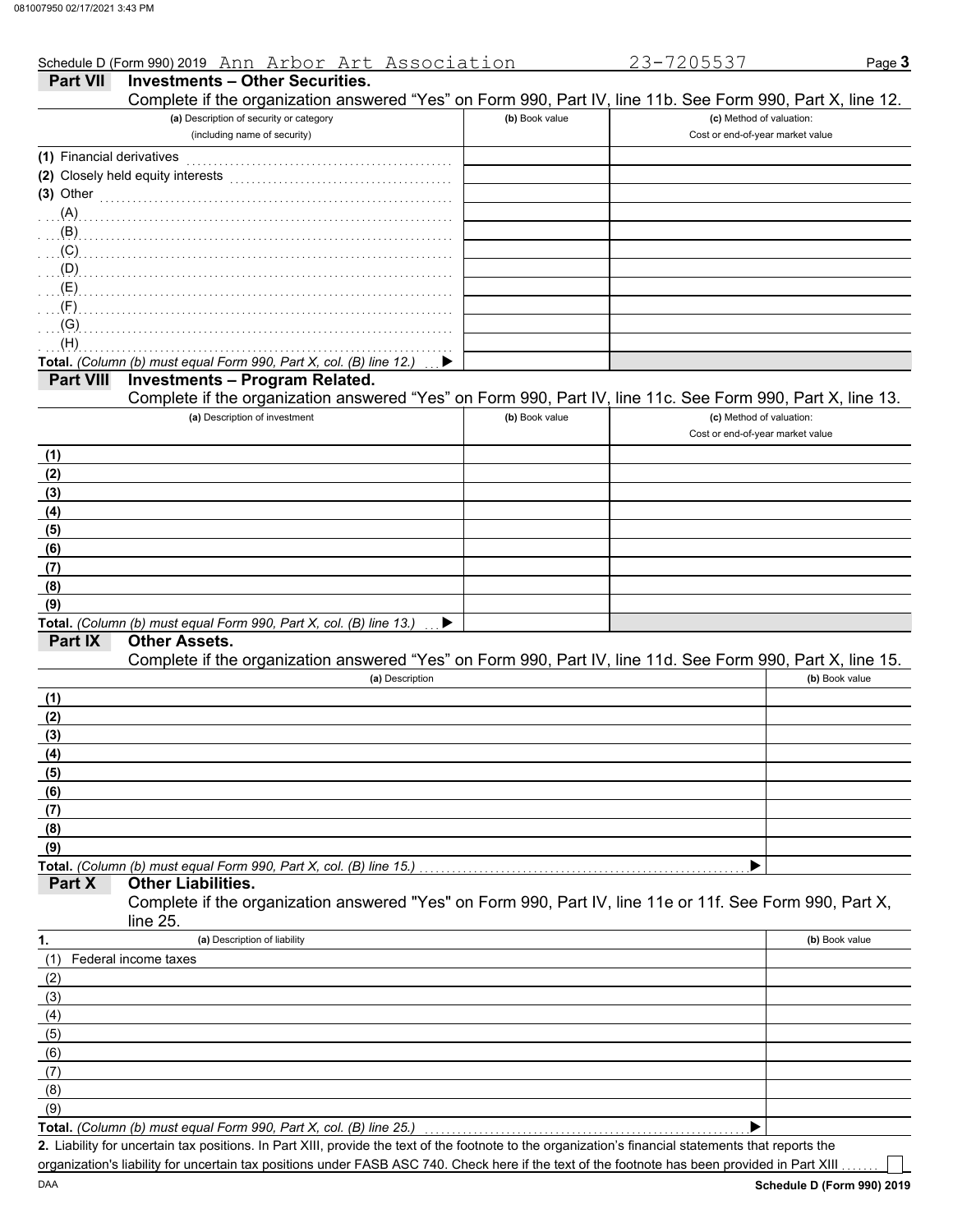|        | Schedule D (Form 990) 2019 Ann Arbor Art Association                                                                                                                                                                                                                                                                                                                                     |                      | 23-7205537 |                | Page 4                        |
|--------|------------------------------------------------------------------------------------------------------------------------------------------------------------------------------------------------------------------------------------------------------------------------------------------------------------------------------------------------------------------------------------------|----------------------|------------|----------------|-------------------------------|
|        | Reconciliation of Revenue per Audited Financial Statements With Revenue per Return.<br><b>Part XI</b>                                                                                                                                                                                                                                                                                    |                      |            |                |                               |
|        | Complete if the organization answered "Yes" on Form 990, Part IV, line 12a.                                                                                                                                                                                                                                                                                                              |                      |            |                |                               |
| 1.     | Total revenue, gains, and other support per audited financial statements                                                                                                                                                                                                                                                                                                                 |                      |            | 1              | 1,819,139                     |
| 2      | Amounts included on line 1 but not on Form 990, Part VIII, line 12:                                                                                                                                                                                                                                                                                                                      |                      |            |                |                               |
| a      |                                                                                                                                                                                                                                                                                                                                                                                          | 2a                   |            |                |                               |
|        |                                                                                                                                                                                                                                                                                                                                                                                          | 2 <sub>b</sub>       |            |                |                               |
|        | c Recoveries of prior year grants [11] Recovering the Recoveries of prior year grants [11] Recoveries of prior                                                                                                                                                                                                                                                                           | 2c                   |            |                |                               |
|        |                                                                                                                                                                                                                                                                                                                                                                                          | 2d                   | 31,644     |                |                               |
| е      | Add lines 2a through 2d [[[[[[[[[[[[[[[[[[[[[[[[[]]]]]]]]]] Add lines 2a through 2d                                                                                                                                                                                                                                                                                                      |                      |            | 2е             | 31,644                        |
| 3      |                                                                                                                                                                                                                                                                                                                                                                                          |                      |            | 3              | 1,787,495                     |
| 4      | Amounts included on Form 990, Part VIII, line 12, but not on line 1:                                                                                                                                                                                                                                                                                                                     |                      |            |                |                               |
|        |                                                                                                                                                                                                                                                                                                                                                                                          | 4а                   |            |                |                               |
|        | <b>b</b> Other (Describe in Part XIII.) <b>CONSIDENT DESCRIPTION DESCRIPTION DESCRIPTION DESCRIPTION DESCRIPTION DESCRIPTION DESCRIPTION DESCRIPTION DESCRIPTION DESCRIPTION DESCRIPTION DESCRIPTION DESCRI</b>                                                                                                                                                                          | 4 <sub>b</sub>       |            |                |                               |
|        | c Add lines 4a and 4b                                                                                                                                                                                                                                                                                                                                                                    |                      |            | 4с<br>5        |                               |
|        |                                                                                                                                                                                                                                                                                                                                                                                          |                      |            |                | 1,787,495                     |
|        | Part XII Reconciliation of Expenses per Audited Financial Statements With Expenses per Return.                                                                                                                                                                                                                                                                                           |                      |            |                |                               |
|        | Complete if the organization answered "Yes" on Form 990, Part IV, line 12a.                                                                                                                                                                                                                                                                                                              |                      |            |                |                               |
|        | Total expenses and losses per audited financial statements                                                                                                                                                                                                                                                                                                                               |                      |            | 1              | 1, 157, 782                   |
| 2      | Amounts included on line 1 but not on Form 990, Part IX, line 25:                                                                                                                                                                                                                                                                                                                        |                      |            |                |                               |
| a      | Donated services and use of facilities [[11] content to the service of the service of facilities [[11] content to the service of the service of the service of the service of the service of the service of the service of the                                                                                                                                                           | 2a<br>2 <sub>b</sub> |            |                |                               |
|        |                                                                                                                                                                                                                                                                                                                                                                                          | 2c                   |            |                |                               |
|        | <b>c</b> Other losses                                                                                                                                                                                                                                                                                                                                                                    | 2d                   | 31,644     |                |                               |
|        |                                                                                                                                                                                                                                                                                                                                                                                          |                      |            |                |                               |
| е      | Add lines 2a through 2d [11, 12] Add lines 2a through 2d [11, 12] Add lines 2a through 2d [11, 12] Add lines 2                                                                                                                                                                                                                                                                           |                      |            | 2e<br>3        | 31,644<br>.126,138            |
| 3<br>4 | Amounts included on Form 990, Part IX, line 25, but not on line 1:                                                                                                                                                                                                                                                                                                                       |                      |            |                |                               |
|        |                                                                                                                                                                                                                                                                                                                                                                                          | 4a                   |            |                |                               |
|        |                                                                                                                                                                                                                                                                                                                                                                                          | 4b                   |            |                |                               |
|        | c Add lines 4a and 4b                                                                                                                                                                                                                                                                                                                                                                    |                      |            | 4с             |                               |
|        |                                                                                                                                                                                                                                                                                                                                                                                          |                      |            | 5              | 1,126,138                     |
|        | Part XIII Supplemental Information.                                                                                                                                                                                                                                                                                                                                                      |                      |            |                |                               |
|        | Provide the descriptions required for Part II, lines 3, 5, and 9; Part III, lines 1a and 4; Part IV, lines 1b and 2b; Part V, line 4; Part X, line<br>2; Part XI, lines 2d and 4b; and Part XII, lines 2d and 4b. Also complete this part to provide any additional information.<br>Part V, Line 4 - Intended Uses for Endowment Funds<br>Support of art and art education in Ann Arbor. |                      |            |                |                               |
|        | Part XI, Line 2d - Revenue Amounts Included in Financials - Other                                                                                                                                                                                                                                                                                                                        |                      |            |                |                               |
|        | Fundraising expense                                                                                                                                                                                                                                                                                                                                                                      |                      |            | $\mathsf{S}$   | 7,551                         |
|        | Rental Expenses                                                                                                                                                                                                                                                                                                                                                                          |                      |            |                | $\ddot{\mathsf{S}}$<br>24,093 |
|        |                                                                                                                                                                                                                                                                                                                                                                                          |                      |            |                |                               |
|        | Part XII, Line 2d - Expense Amounts Included in Financials - Other                                                                                                                                                                                                                                                                                                                       |                      |            |                |                               |
|        | Fundraising expense                                                                                                                                                                                                                                                                                                                                                                      |                      |            | $\mathsf{S}^-$ | 7,551                         |
|        | Rental Expenses                                                                                                                                                                                                                                                                                                                                                                          |                      |            | \$             | 24,093                        |
|        |                                                                                                                                                                                                                                                                                                                                                                                          |                      |            |                |                               |
|        |                                                                                                                                                                                                                                                                                                                                                                                          |                      |            |                |                               |
|        |                                                                                                                                                                                                                                                                                                                                                                                          |                      |            |                |                               |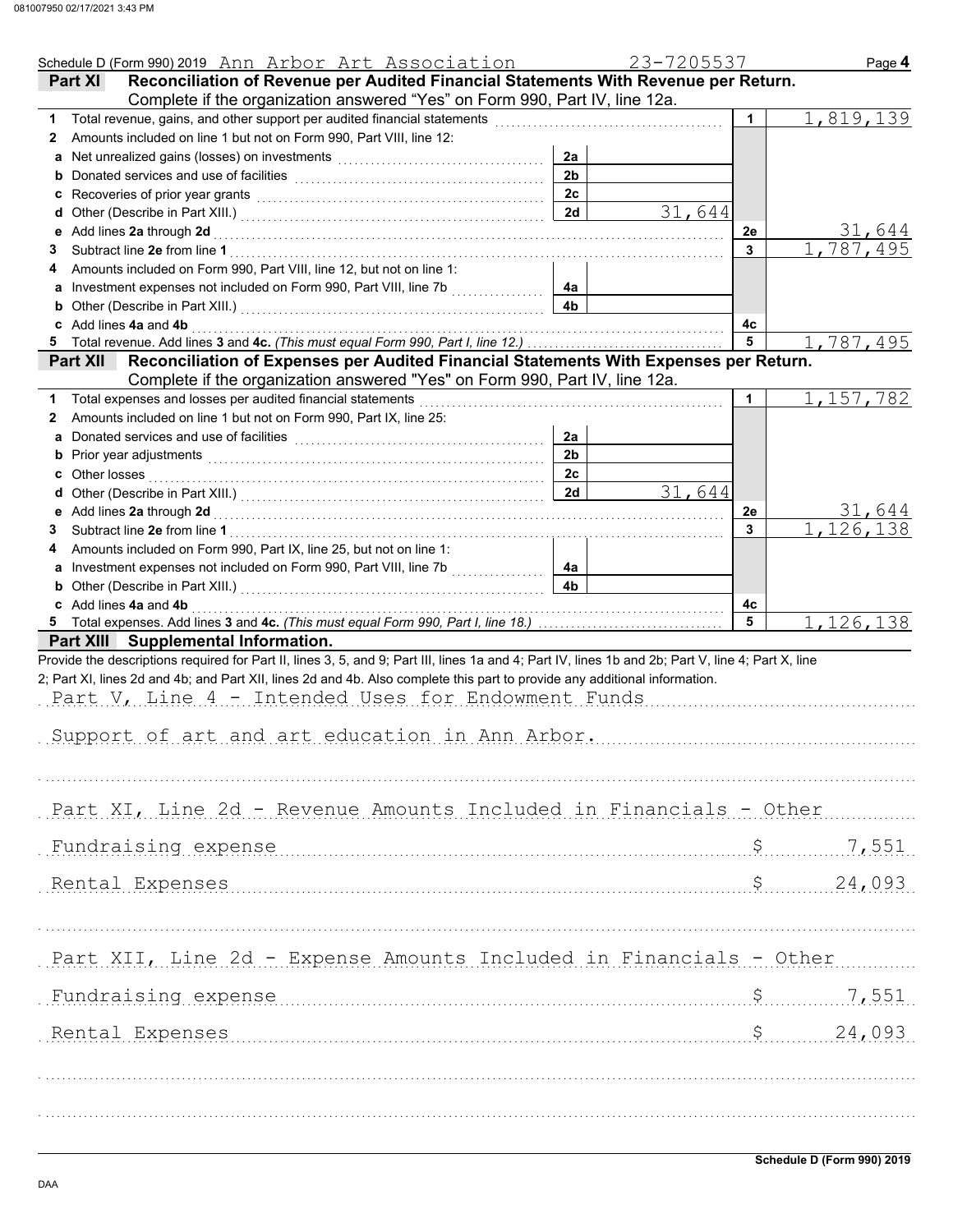|                                                                                                               | 23-7205537 | Page 5 |
|---------------------------------------------------------------------------------------------------------------|------------|--------|
| Schedule D (Form 990) 2019 Ann Arbor Art Association<br><b>Part XIII Supplemental Information</b> (continued) |            |        |
|                                                                                                               |            |        |
|                                                                                                               |            |        |
|                                                                                                               |            |        |
|                                                                                                               |            |        |
|                                                                                                               |            |        |
|                                                                                                               |            |        |
|                                                                                                               |            |        |
|                                                                                                               |            |        |
|                                                                                                               |            |        |
|                                                                                                               |            |        |
|                                                                                                               |            |        |
|                                                                                                               |            |        |
|                                                                                                               |            |        |
|                                                                                                               |            |        |
|                                                                                                               |            |        |
|                                                                                                               |            |        |
|                                                                                                               |            |        |
|                                                                                                               |            |        |
|                                                                                                               |            |        |
|                                                                                                               |            |        |
|                                                                                                               |            |        |
|                                                                                                               |            |        |
|                                                                                                               |            |        |
|                                                                                                               |            |        |
|                                                                                                               |            |        |
|                                                                                                               |            |        |
|                                                                                                               |            |        |
|                                                                                                               |            |        |
|                                                                                                               |            |        |
|                                                                                                               |            |        |
|                                                                                                               |            |        |
|                                                                                                               |            |        |
|                                                                                                               |            |        |
|                                                                                                               |            |        |
|                                                                                                               |            |        |
|                                                                                                               |            |        |
|                                                                                                               |            |        |
|                                                                                                               |            |        |
|                                                                                                               |            |        |
|                                                                                                               |            |        |
|                                                                                                               |            |        |
|                                                                                                               |            |        |
|                                                                                                               |            |        |
|                                                                                                               |            |        |
|                                                                                                               |            |        |
|                                                                                                               |            |        |
|                                                                                                               |            |        |
|                                                                                                               |            |        |
|                                                                                                               |            |        |
|                                                                                                               |            |        |
|                                                                                                               |            |        |
|                                                                                                               |            |        |
|                                                                                                               |            |        |
|                                                                                                               |            |        |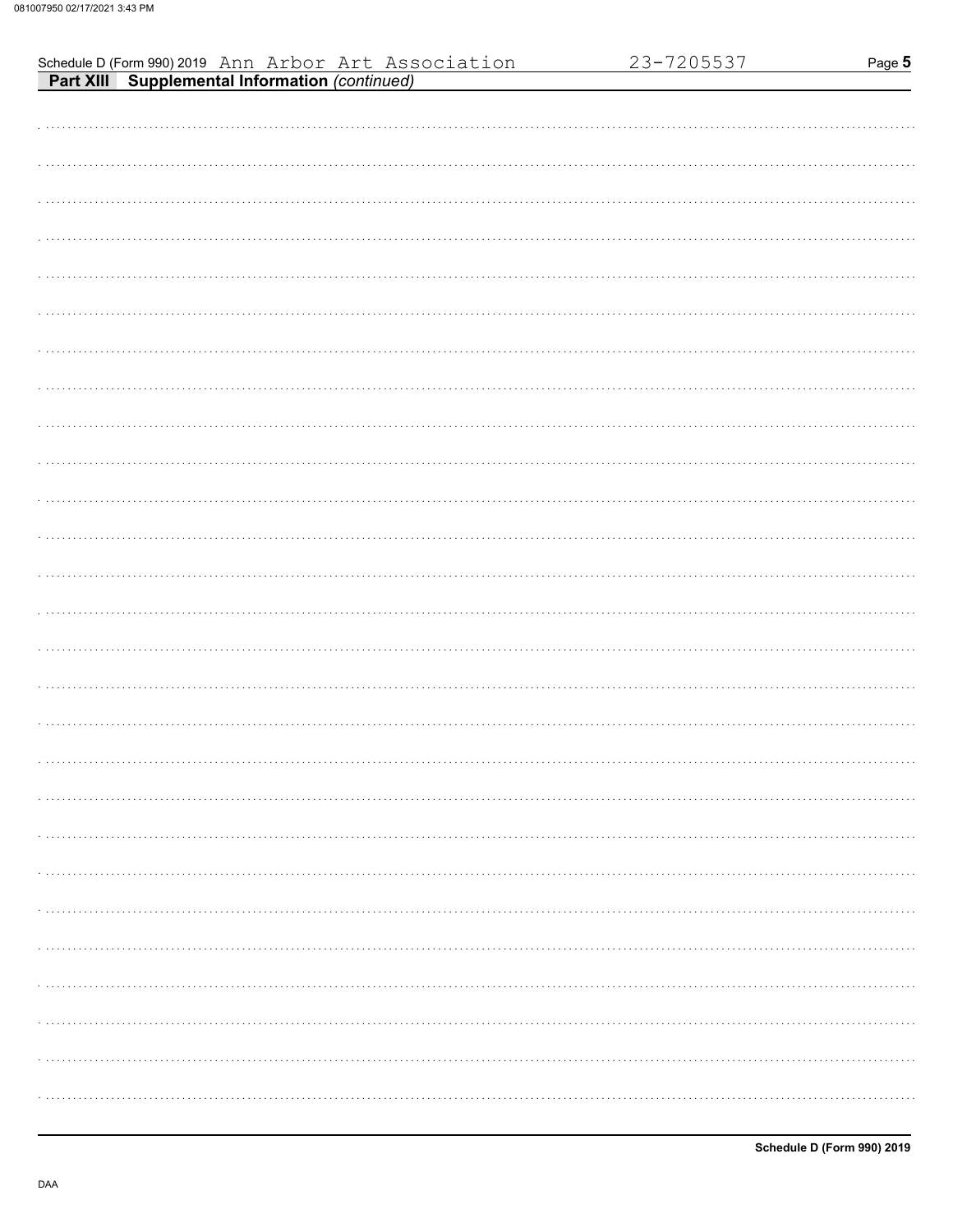| <b>SCHEDULE G</b><br>(Form 990 or 990-EZ)                                                                                                                      | <b>Supplemental Information Regarding Fundraising or Gaming Activities</b><br>Complete if the organization answered "Yes" on Form 990, Part IV, line 17, 18, or 19, or if the                                                                                                                                                                                                                                                                 | OMB No. 1545-0047                  |        |                                                            |                                                                        |                                                                |                                                         |
|----------------------------------------------------------------------------------------------------------------------------------------------------------------|-----------------------------------------------------------------------------------------------------------------------------------------------------------------------------------------------------------------------------------------------------------------------------------------------------------------------------------------------------------------------------------------------------------------------------------------------|------------------------------------|--------|------------------------------------------------------------|------------------------------------------------------------------------|----------------------------------------------------------------|---------------------------------------------------------|
| Department of the Treasury<br>Internal Revenue Service                                                                                                         |                                                                                                                                                                                                                                                                                                                                                                                                                                               | Attach to Form 990 or Form 990-EZ. |        |                                                            | Go to www.irs.gov/Form990 for instructions and the latest information. |                                                                | <b>Open to Public</b><br>Inspection                     |
| Name of the organization                                                                                                                                       |                                                                                                                                                                                                                                                                                                                                                                                                                                               |                                    |        |                                                            |                                                                        | <b>Employer identification number</b>                          |                                                         |
| 23-7205537<br><u>Ann Arbor Art Association</u><br>Fundraising Activities. Complete if the organization answered "Yes" on Form 990, Part IV, line 17.<br>Part I |                                                                                                                                                                                                                                                                                                                                                                                                                                               |                                    |        |                                                            |                                                                        |                                                                |                                                         |
|                                                                                                                                                                | Form 990-EZ filers are not required to complete this part.                                                                                                                                                                                                                                                                                                                                                                                    |                                    |        |                                                            |                                                                        |                                                                |                                                         |
| 1                                                                                                                                                              | Indicate whether the organization raised funds through any of the following activities. Check all that apply.                                                                                                                                                                                                                                                                                                                                 |                                    |        |                                                            |                                                                        |                                                                |                                                         |
| Mail solicitations<br>a                                                                                                                                        |                                                                                                                                                                                                                                                                                                                                                                                                                                               |                                    |        |                                                            | Solicitation of non-government grants                                  |                                                                |                                                         |
| Internet and email solicitations<br>b                                                                                                                          | f                                                                                                                                                                                                                                                                                                                                                                                                                                             |                                    |        |                                                            | Solicitation of government grants                                      |                                                                |                                                         |
| Phone solicitations<br>c                                                                                                                                       |                                                                                                                                                                                                                                                                                                                                                                                                                                               | Special fundraising events         |        |                                                            |                                                                        |                                                                |                                                         |
| In-person solicitations<br>d                                                                                                                                   |                                                                                                                                                                                                                                                                                                                                                                                                                                               |                                    |        |                                                            |                                                                        |                                                                |                                                         |
|                                                                                                                                                                | 2a Did the organization have a written or oral agreement with any individual (including officers, directors, trustees,<br>or key employees listed in Form 990, Part VII) or entity in connection with professional fundraising services?<br><b>b</b> If "Yes," list the 10 highest paid individuals or entities (fundraisers) pursuant to agreements under which the fundraiser is to be<br>compensated at least \$5,000 by the organization. |                                    |        |                                                            |                                                                        |                                                                | No<br>Yes                                               |
|                                                                                                                                                                | (i) Name and address of individual<br>or entity (fundraiser)                                                                                                                                                                                                                                                                                                                                                                                  | (ii) Activity                      |        | (iii) Did fund-<br>raiser have<br>custody or<br>control of | (iv) Gross receipts<br>from activity                                   | (v) Amount paid to<br>(or retained by)<br>fundraiser listed in | (vi) Amount paid to<br>(or retained by)<br>organization |
|                                                                                                                                                                |                                                                                                                                                                                                                                                                                                                                                                                                                                               |                                    | Yes No | ≳ontributions                                              |                                                                        | col. (i)                                                       |                                                         |
| 1                                                                                                                                                              |                                                                                                                                                                                                                                                                                                                                                                                                                                               |                                    |        |                                                            |                                                                        |                                                                |                                                         |
| $\mathbf{2}$                                                                                                                                                   |                                                                                                                                                                                                                                                                                                                                                                                                                                               |                                    |        |                                                            |                                                                        |                                                                |                                                         |
| 3                                                                                                                                                              |                                                                                                                                                                                                                                                                                                                                                                                                                                               |                                    |        |                                                            |                                                                        |                                                                |                                                         |
| 4                                                                                                                                                              |                                                                                                                                                                                                                                                                                                                                                                                                                                               |                                    |        |                                                            |                                                                        |                                                                |                                                         |
| 5                                                                                                                                                              |                                                                                                                                                                                                                                                                                                                                                                                                                                               |                                    |        |                                                            |                                                                        |                                                                |                                                         |
|                                                                                                                                                                |                                                                                                                                                                                                                                                                                                                                                                                                                                               |                                    |        |                                                            |                                                                        |                                                                |                                                         |
| 6                                                                                                                                                              |                                                                                                                                                                                                                                                                                                                                                                                                                                               |                                    |        |                                                            |                                                                        |                                                                |                                                         |
| $\overline{7}$                                                                                                                                                 |                                                                                                                                                                                                                                                                                                                                                                                                                                               |                                    |        |                                                            |                                                                        |                                                                |                                                         |
| 8                                                                                                                                                              |                                                                                                                                                                                                                                                                                                                                                                                                                                               |                                    |        |                                                            |                                                                        |                                                                |                                                         |
| 9                                                                                                                                                              |                                                                                                                                                                                                                                                                                                                                                                                                                                               |                                    |        |                                                            |                                                                        |                                                                |                                                         |
| 10                                                                                                                                                             |                                                                                                                                                                                                                                                                                                                                                                                                                                               |                                    |        |                                                            |                                                                        |                                                                |                                                         |
| Total                                                                                                                                                          |                                                                                                                                                                                                                                                                                                                                                                                                                                               |                                    |        |                                                            |                                                                        |                                                                |                                                         |
| 3<br>registration or licensing.                                                                                                                                | List all states in which the organization is registered or licensed to solicit contributions or has been notified it is exempt from                                                                                                                                                                                                                                                                                                           |                                    |        |                                                            |                                                                        |                                                                |                                                         |
|                                                                                                                                                                |                                                                                                                                                                                                                                                                                                                                                                                                                                               |                                    |        |                                                            |                                                                        |                                                                |                                                         |
|                                                                                                                                                                |                                                                                                                                                                                                                                                                                                                                                                                                                                               |                                    |        |                                                            |                                                                        |                                                                |                                                         |
|                                                                                                                                                                |                                                                                                                                                                                                                                                                                                                                                                                                                                               |                                    |        |                                                            |                                                                        |                                                                |                                                         |
|                                                                                                                                                                |                                                                                                                                                                                                                                                                                                                                                                                                                                               |                                    |        |                                                            |                                                                        |                                                                |                                                         |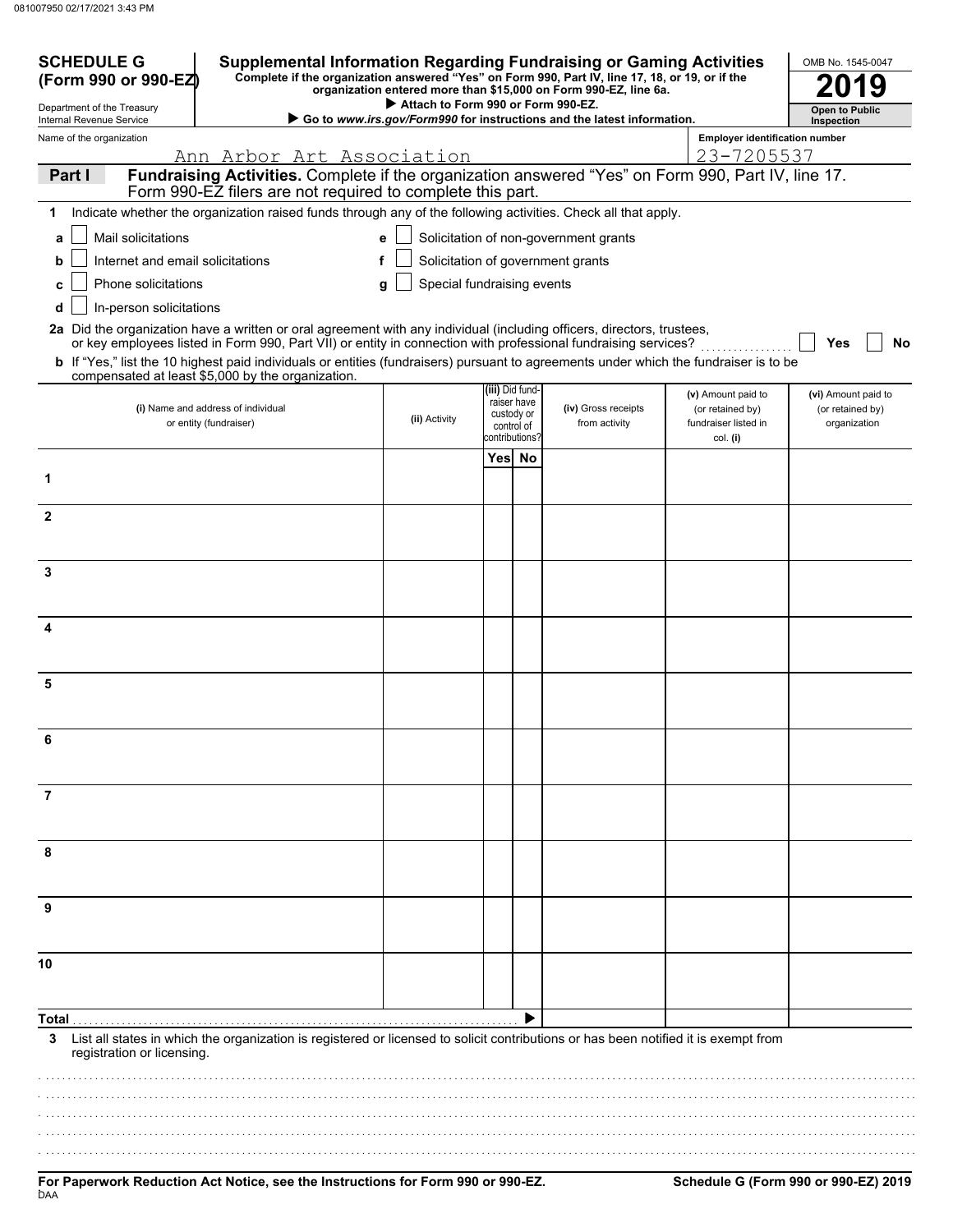| Part II |                                                       |                                                                          |                                                                                                                                   |                           |                                   |
|---------|-------------------------------------------------------|--------------------------------------------------------------------------|-----------------------------------------------------------------------------------------------------------------------------------|---------------------------|-----------------------------------|
|         |                                                       | gross receipts greater than \$5,000.<br>$(a)$ Event #1                   | $(b)$ Event #2                                                                                                                    | (c) Other events          | (d) Total events                  |
|         |                                                       | Artini<br>(event type)                                                   | <u>Vine and Dine</u><br>(event type)                                                                                              | $\perp$<br>(total number) | (add col. (a) through<br>col. (c) |
|         | 1 Gross receipts                                      | 41,608                                                                   | 20,045                                                                                                                            | 10,740                    | <u>72,393</u>                     |
|         | 2 Less: Contributions<br>3 Gross income (line 1 minus |                                                                          | 20,045<br>10,058                                                                                                                  | 2,790                     | 32,893                            |
|         | $line 2)$ .                                           | 31,550                                                                   |                                                                                                                                   | 7,950                     | 39,500                            |
|         | 4 Cash prizes                                         |                                                                          |                                                                                                                                   |                           |                                   |
|         | 5 Noncash prizes                                      |                                                                          |                                                                                                                                   |                           |                                   |
|         | 6 Rent/facility costs                                 |                                                                          |                                                                                                                                   |                           |                                   |
|         | 7 Food and beverages                                  | 6,737                                                                    |                                                                                                                                   |                           | 1,870<br>8,607                    |
|         | 8 Entertainment                                       |                                                                          |                                                                                                                                   |                           |                                   |
|         | 9 Other direct expenses                               |                                                                          | $2,249$ $4,845$                                                                                                                   | 457                       | <u>7,551</u>                      |
|         |                                                       |                                                                          |                                                                                                                                   |                           |                                   |
|         |                                                       |                                                                          |                                                                                                                                   | ▶                         | $\frac{16,158}{23,342}$           |
|         | Part III                                              | \$15,000 on Form 990-EZ, line 6a.                                        | Gaming. Complete if the organization answered "Yes" on Form 990, Part IV, line 19, or reported more than<br>(b) Pull tabs/instant |                           | (d) Total gaming (add             |
|         |                                                       | (a) Bingo                                                                | bingo/progressive bingo                                                                                                           | (c) Other gaming          | col. (a) through col. (c))        |
|         | 1 Gross revenue                                       |                                                                          |                                                                                                                                   |                           |                                   |
|         | 2 Cash prizes<br>.                                    |                                                                          |                                                                                                                                   |                           |                                   |
|         | 3 Noncash prizes                                      |                                                                          |                                                                                                                                   |                           |                                   |
|         | 4 Rent/facility costs                                 |                                                                          |                                                                                                                                   |                           |                                   |
|         | 5 Other direct expenses                               |                                                                          |                                                                                                                                   |                           |                                   |
|         | 6 Volunteer labor                                     | %<br><b>Yes</b><br>No                                                    | %<br><b>Yes</b><br>No.                                                                                                            | %<br><b>Yes</b><br>No     |                                   |
|         |                                                       |                                                                          | 7 Direct expense summary. Add lines 2 through 5 in column (d) [11] [21] Direct expenses summary.                                  |                           |                                   |
|         |                                                       |                                                                          |                                                                                                                                   |                           |                                   |
|         | b If "No," explain:                                   | Enter the state(s) in which the organization conducts gaming activities: |                                                                                                                                   |                           | <b>Yes</b><br>No                  |
|         |                                                       |                                                                          |                                                                                                                                   |                           | Yes<br>No                         |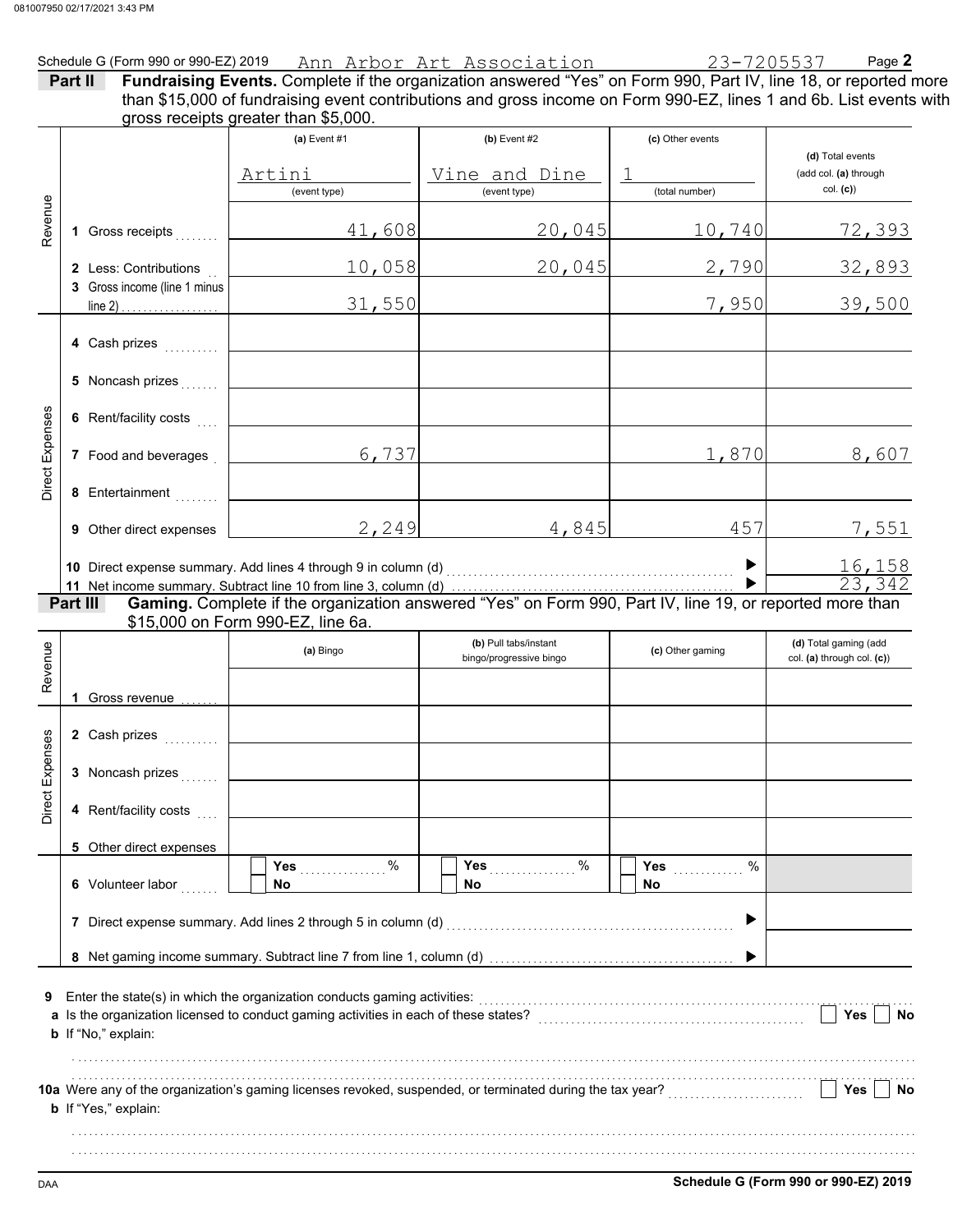|    | 23-7205537<br>Schedule G (Form 990 or 990-EZ) 2019 Ann Arbor Art Association                                                                                                                                                                             |                 | Page 3           |
|----|----------------------------------------------------------------------------------------------------------------------------------------------------------------------------------------------------------------------------------------------------------|-----------------|------------------|
| 11 |                                                                                                                                                                                                                                                          |                 | Yes<br><b>No</b> |
| 12 | Is the organization a grantor, beneficiary or trustee of a trust, or a member of a partnership or other entity                                                                                                                                           |                 |                  |
|    |                                                                                                                                                                                                                                                          |                 | <b>Yes</b><br>No |
| 13 | Indicate the percentage of gaming activity conducted in:                                                                                                                                                                                                 |                 |                  |
| a  | The organization's facility <b>contained a contained a contained a contained a contained a contained a contained a</b>                                                                                                                                   | 13a             | %                |
| b  | An outside facility encourance and account of the contract of the contract of the contract of the contract of                                                                                                                                            | 13 <sub>b</sub> | $\%$             |
| 14 | Enter the name and address of the person who prepares the organization's gaming/special events books and<br>records:                                                                                                                                     |                 |                  |
|    |                                                                                                                                                                                                                                                          |                 |                  |
|    | Address $\blacktriangleright$                                                                                                                                                                                                                            |                 |                  |
|    | 15a Does the organization have a contract with a third party from whom the organization receives gaming                                                                                                                                                  |                 | Yes<br>No        |
|    |                                                                                                                                                                                                                                                          |                 |                  |
|    | amount of gaming revenue retained by the third party ▶ \$                                                                                                                                                                                                |                 |                  |
| c  | If "Yes," enter name and address of the third party:                                                                                                                                                                                                     |                 |                  |
|    |                                                                                                                                                                                                                                                          |                 |                  |
|    |                                                                                                                                                                                                                                                          |                 |                  |
|    | Address $\blacktriangleright$                                                                                                                                                                                                                            |                 |                  |
| 16 | Gaming manager information:                                                                                                                                                                                                                              |                 |                  |
|    |                                                                                                                                                                                                                                                          |                 |                  |
|    |                                                                                                                                                                                                                                                          |                 |                  |
|    |                                                                                                                                                                                                                                                          |                 |                  |
|    | Director/officer<br>Employee<br>Independent contractor<br>and the state of the state                                                                                                                                                                     |                 |                  |
| 17 | Mandatory distributions:                                                                                                                                                                                                                                 |                 |                  |
| a  | Is the organization required under state law to make charitable distributions from the gaming proceeds to                                                                                                                                                |                 |                  |
|    |                                                                                                                                                                                                                                                          |                 | Yes<br>No        |
| b  | Enter the amount of distributions required under state law to be distributed to other exempt organizations or                                                                                                                                            |                 |                  |
|    | spent in the organization's own exempt activities during the tax year $\blacktriangleright$                                                                                                                                                              |                 |                  |
|    | Supplemental Information. Provide the explanations required by Part I, line 2b, columns (iii) and (v); and<br>Part IV<br>Part III, lines 9, 9b, 10b, 15b, 15c, 16, and 17b, as applicable. Also provide any additional information.<br>See instructions. |                 |                  |
|    |                                                                                                                                                                                                                                                          |                 |                  |
|    |                                                                                                                                                                                                                                                          |                 |                  |
|    |                                                                                                                                                                                                                                                          |                 |                  |
|    |                                                                                                                                                                                                                                                          |                 |                  |
|    |                                                                                                                                                                                                                                                          |                 |                  |
|    |                                                                                                                                                                                                                                                          |                 |                  |
|    |                                                                                                                                                                                                                                                          |                 |                  |
|    |                                                                                                                                                                                                                                                          |                 |                  |
|    |                                                                                                                                                                                                                                                          |                 |                  |
|    |                                                                                                                                                                                                                                                          |                 |                  |
|    |                                                                                                                                                                                                                                                          |                 |                  |
|    | Schedule G (Form 990 or 990-EZ) 2019                                                                                                                                                                                                                     |                 |                  |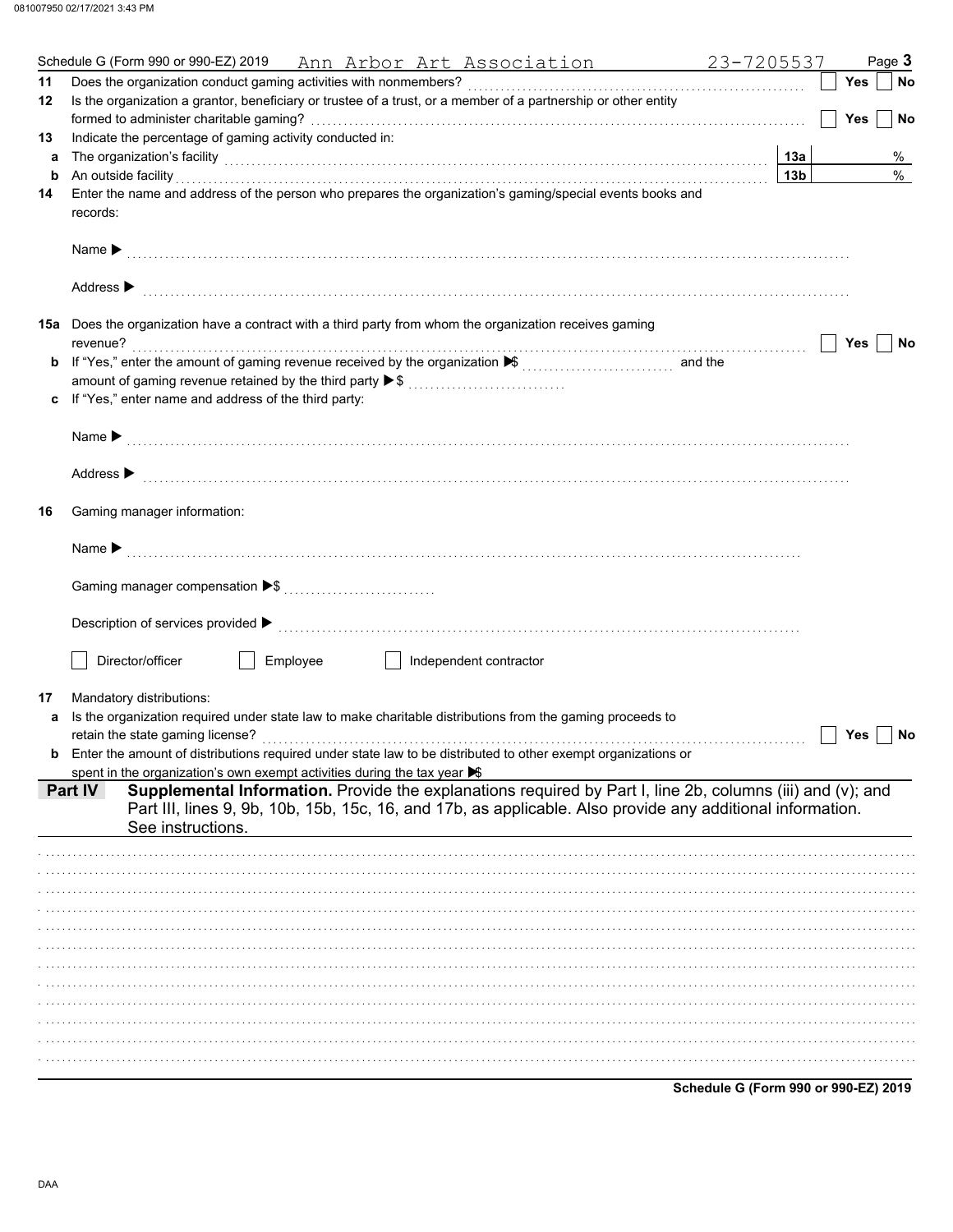| <b>SCHEDULE I</b><br>(Form 990)                                                                                                        |                                                                                                                                                                                                                                                                           |           |                            | <b>Grants and Other Assistance to Organizations,</b>                                                                                  |                    |                                                   |                    |                                            | OMB No. 1545-0047                   |
|----------------------------------------------------------------------------------------------------------------------------------------|---------------------------------------------------------------------------------------------------------------------------------------------------------------------------------------------------------------------------------------------------------------------------|-----------|----------------------------|---------------------------------------------------------------------------------------------------------------------------------------|--------------------|---------------------------------------------------|--------------------|--------------------------------------------|-------------------------------------|
|                                                                                                                                        |                                                                                                                                                                                                                                                                           |           |                            | Governments, and Individuals in the United States<br>Complete if the organization answered "Yes" on Form 990, Part IV, line 21 or 22. |                    |                                                   |                    |                                            | <b>2019</b>                         |
| Attach to Form 990.<br>Department of the Treasury<br>Go to www.irs.gov/Form990 for the latest information.<br>Internal Revenue Service |                                                                                                                                                                                                                                                                           |           |                            |                                                                                                                                       |                    |                                                   |                    | <b>Open to Public</b><br><b>Inspection</b> |                                     |
| Name of the organization                                                                                                               |                                                                                                                                                                                                                                                                           |           |                            |                                                                                                                                       |                    |                                                   |                    | <b>Employer identification number</b>      |                                     |
|                                                                                                                                        | <u>Ann Arbor Art Association</u>                                                                                                                                                                                                                                          |           |                            |                                                                                                                                       |                    |                                                   |                    | 23-7205537                                 |                                     |
| Part I                                                                                                                                 | <b>General Information on Grants and Assistance</b>                                                                                                                                                                                                                       |           |                            |                                                                                                                                       |                    |                                                   |                    |                                            |                                     |
| 1                                                                                                                                      | Does the organization maintain records to substantiate the amount of the grants or assistance, the grantees' eligibility for the grants or assistance, and<br>the selection criteria used to award the grants or assistance?                                              |           |                            |                                                                                                                                       |                    |                                                   |                    |                                            | $ X $ No<br>Yes                     |
|                                                                                                                                        | 2 Describe in Part IV the organization's procedures for monitoring the use of grant funds in the United States.                                                                                                                                                           |           |                            |                                                                                                                                       |                    |                                                   |                    |                                            |                                     |
| Part II                                                                                                                                | Grants and Other Assistance to Domestic Organizations and Domestic Governments. Complete if the organization answered "Yes" on Form 990,<br>Part IV, line 21, for any recipient that received more than \$5,000. Part II can be duplicated if additional space is needed. |           |                            |                                                                                                                                       |                    |                                                   |                    |                                            |                                     |
|                                                                                                                                        | (a) Name and address of organization                                                                                                                                                                                                                                      | $(b)$ EIN | $(c)$ IRC                  | (d) Amount of cash                                                                                                                    | (e) Amount of non- | (f) Method of valuation<br>(book, FMV, appraisal, | (g) Description of |                                            | (h) Purpose of grant                |
|                                                                                                                                        | or government                                                                                                                                                                                                                                                             |           | section<br>(if applicable) | grant                                                                                                                                 | cash assistance    | other)                                            | noncash assistance |                                            | or assistance                       |
| (1)                                                                                                                                    |                                                                                                                                                                                                                                                                           |           |                            |                                                                                                                                       |                    |                                                   |                    |                                            |                                     |
|                                                                                                                                        |                                                                                                                                                                                                                                                                           |           |                            |                                                                                                                                       |                    |                                                   |                    |                                            |                                     |
|                                                                                                                                        |                                                                                                                                                                                                                                                                           |           |                            |                                                                                                                                       |                    |                                                   |                    |                                            |                                     |
| (2)                                                                                                                                    |                                                                                                                                                                                                                                                                           |           |                            |                                                                                                                                       |                    |                                                   |                    |                                            |                                     |
|                                                                                                                                        |                                                                                                                                                                                                                                                                           |           |                            |                                                                                                                                       |                    |                                                   |                    |                                            |                                     |
| (3)                                                                                                                                    |                                                                                                                                                                                                                                                                           |           |                            |                                                                                                                                       |                    |                                                   |                    |                                            |                                     |
|                                                                                                                                        |                                                                                                                                                                                                                                                                           |           |                            |                                                                                                                                       |                    |                                                   |                    |                                            |                                     |
|                                                                                                                                        |                                                                                                                                                                                                                                                                           |           |                            |                                                                                                                                       |                    |                                                   |                    |                                            |                                     |
| (4)                                                                                                                                    |                                                                                                                                                                                                                                                                           |           |                            |                                                                                                                                       |                    |                                                   |                    |                                            |                                     |
|                                                                                                                                        |                                                                                                                                                                                                                                                                           |           |                            |                                                                                                                                       |                    |                                                   |                    |                                            |                                     |
| (5)                                                                                                                                    |                                                                                                                                                                                                                                                                           |           |                            |                                                                                                                                       |                    |                                                   |                    |                                            |                                     |
|                                                                                                                                        |                                                                                                                                                                                                                                                                           |           |                            |                                                                                                                                       |                    |                                                   |                    |                                            |                                     |
| (6)                                                                                                                                    |                                                                                                                                                                                                                                                                           |           |                            |                                                                                                                                       |                    |                                                   |                    |                                            |                                     |
|                                                                                                                                        |                                                                                                                                                                                                                                                                           |           |                            |                                                                                                                                       |                    |                                                   |                    |                                            |                                     |
|                                                                                                                                        |                                                                                                                                                                                                                                                                           |           |                            |                                                                                                                                       |                    |                                                   |                    |                                            |                                     |
| (7)                                                                                                                                    |                                                                                                                                                                                                                                                                           |           |                            |                                                                                                                                       |                    |                                                   |                    |                                            |                                     |
|                                                                                                                                        |                                                                                                                                                                                                                                                                           |           |                            |                                                                                                                                       |                    |                                                   |                    |                                            |                                     |
| (8)                                                                                                                                    |                                                                                                                                                                                                                                                                           |           |                            |                                                                                                                                       |                    |                                                   |                    |                                            |                                     |
|                                                                                                                                        |                                                                                                                                                                                                                                                                           |           |                            |                                                                                                                                       |                    |                                                   |                    |                                            |                                     |
|                                                                                                                                        |                                                                                                                                                                                                                                                                           |           |                            |                                                                                                                                       |                    |                                                   |                    |                                            |                                     |
| (9)                                                                                                                                    |                                                                                                                                                                                                                                                                           |           |                            |                                                                                                                                       |                    |                                                   |                    |                                            |                                     |
|                                                                                                                                        |                                                                                                                                                                                                                                                                           |           |                            |                                                                                                                                       |                    |                                                   |                    |                                            |                                     |
| 2                                                                                                                                      | Enter total number of section $501(c)(3)$ and government organizations listed in the line 1 table                                                                                                                                                                         |           |                            |                                                                                                                                       |                    |                                                   |                    |                                            |                                     |
| 3                                                                                                                                      | Enter total number of other organizations listed in the line 1 table                                                                                                                                                                                                      |           |                            |                                                                                                                                       |                    |                                                   |                    |                                            |                                     |
|                                                                                                                                        | For Paperwork Reduction Act Notice, see the Instructions for Form 990.                                                                                                                                                                                                    |           |                            |                                                                                                                                       |                    |                                                   |                    |                                            | <b>Schedule I (Form 990) (2019)</b> |

DAA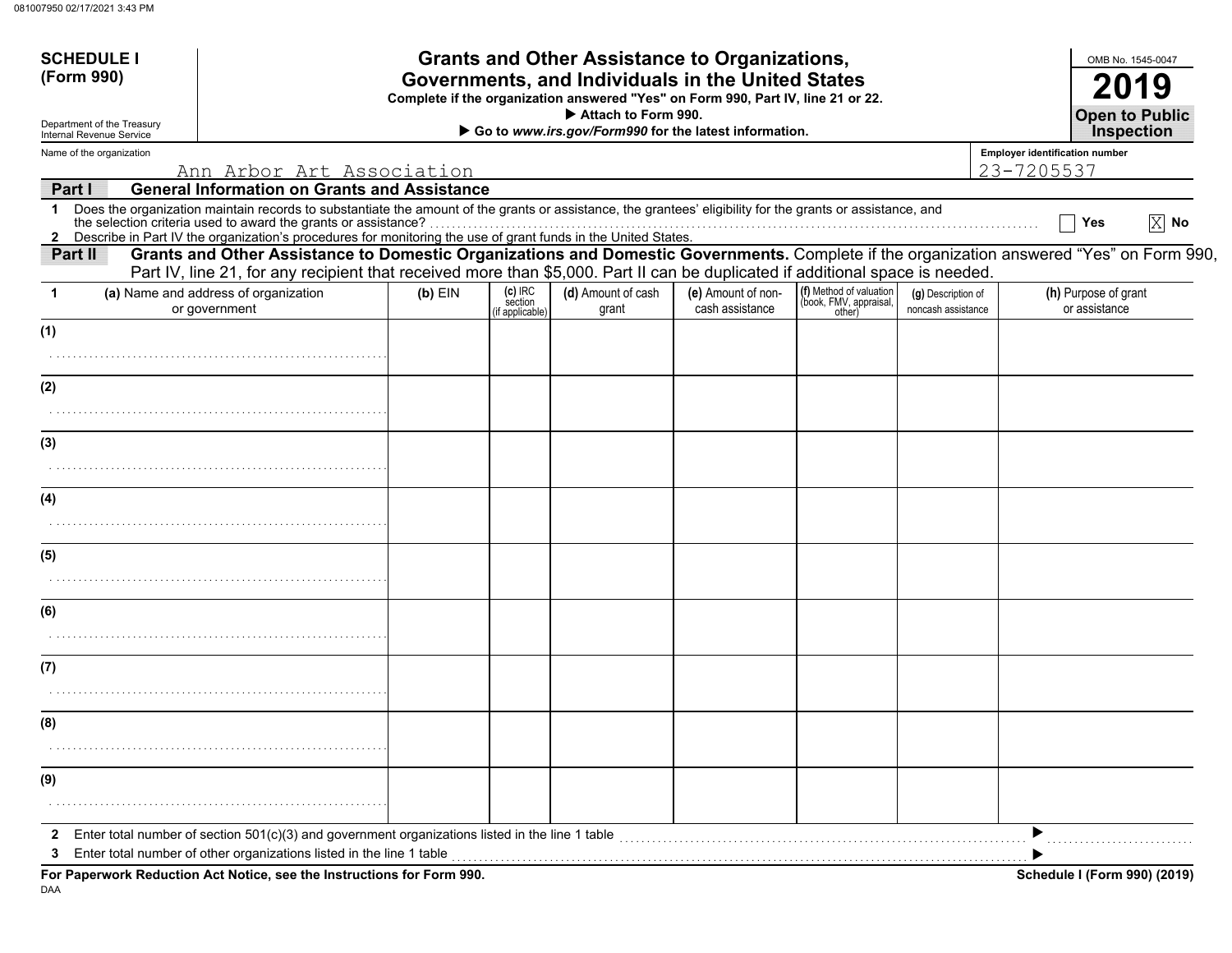|                         | Schedule I (Form 990) (2019) Ann Arbor Art Association                                                                                                                                       |                             |                             | 23-7205537                          |                        | Page 2                                                                               |
|-------------------------|----------------------------------------------------------------------------------------------------------------------------------------------------------------------------------------------|-----------------------------|-----------------------------|-------------------------------------|------------------------|--------------------------------------------------------------------------------------|
| Part III                | Grants and Other Assistance to Domestic Individuals. Complete if the organization answered "Yes" on Form 990, Part IV, line 22.<br>Part III can be duplicated if additional space is needed. |                             |                             |                                     |                        |                                                                                      |
|                         | (a) Type of grant or assistance                                                                                                                                                              | (b) Number of<br>recipients | (c) Amount of<br>cash grant | (d) Amount of<br>noncash assistance | FMV, appraisal, other) | $\vert$ (e) Method of valuation (book, $\vert$ (f) Description of noncash assistance |
|                         | 1 Scholarship                                                                                                                                                                                | 43                          | 11,906                      |                                     |                        |                                                                                      |
| $\overline{\mathbf{2}}$ |                                                                                                                                                                                              |                             |                             |                                     |                        |                                                                                      |
| $\mathbf{3}$            |                                                                                                                                                                                              |                             |                             |                                     |                        |                                                                                      |
|                         |                                                                                                                                                                                              |                             |                             |                                     |                        |                                                                                      |
| 5                       |                                                                                                                                                                                              |                             |                             |                                     |                        |                                                                                      |
| 6                       |                                                                                                                                                                                              |                             |                             |                                     |                        |                                                                                      |
| $\overline{7}$          |                                                                                                                                                                                              |                             |                             |                                     |                        |                                                                                      |
| Part IV                 | Supplemental Information. Provide the information required in Part I, line 2; Part III, column (b); and any other additional information.                                                    |                             |                             |                                     |                        |                                                                                      |
|                         |                                                                                                                                                                                              |                             |                             |                                     |                        |                                                                                      |
|                         |                                                                                                                                                                                              |                             |                             |                                     |                        |                                                                                      |
|                         |                                                                                                                                                                                              |                             |                             |                                     |                        |                                                                                      |
|                         |                                                                                                                                                                                              |                             |                             |                                     |                        |                                                                                      |
|                         |                                                                                                                                                                                              |                             |                             |                                     |                        |                                                                                      |
|                         |                                                                                                                                                                                              |                             |                             |                                     |                        |                                                                                      |
|                         |                                                                                                                                                                                              |                             |                             |                                     |                        |                                                                                      |
|                         |                                                                                                                                                                                              |                             |                             |                                     |                        |                                                                                      |
|                         |                                                                                                                                                                                              |                             |                             |                                     |                        |                                                                                      |
|                         |                                                                                                                                                                                              |                             |                             |                                     |                        |                                                                                      |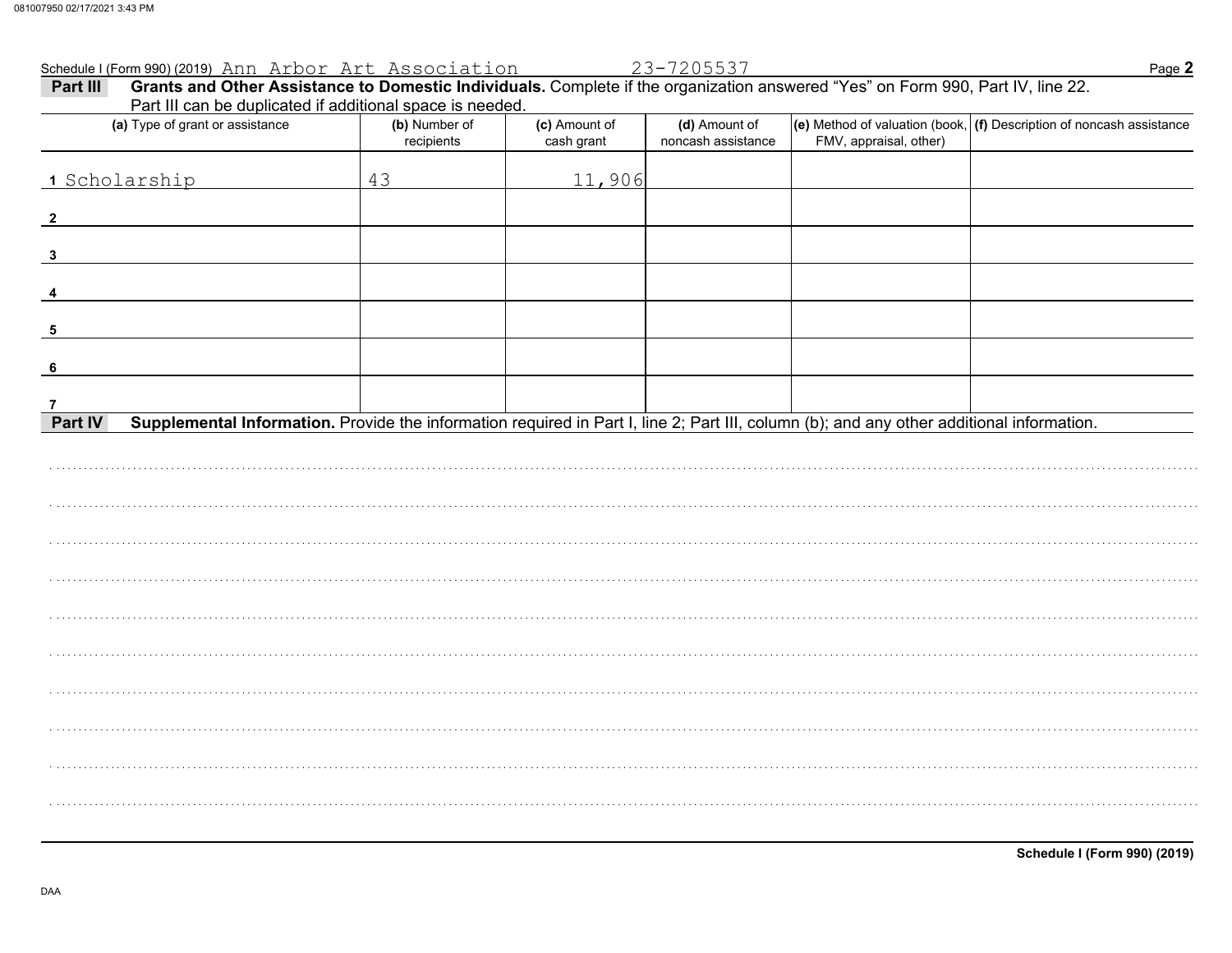# **SCHEDULE O Supplemental Information to Form 990 or 990-EZ**

**Form 990 or 990-EZ or to provide any additional information. (Form 990 or 990-EZ) Complete to provide information for responses to specific questions on**

> **Attach to Form 990 or 990-EZ. Go to** *www.irs.gov/Form990* **for the latest information.**

OMB No. 1545-0047 **2019**

**Open to Public**

**Inspection**

Name of the organization **Employer identification number Employer identification number** Internal Revenue Service

Department of the Treasury

Ann Arbor Art Association 23-7205537

Form 990 - Organization's Mission (1999) - Cornelis Cornelis Cornelis Cornelis Cornelis Cornelis Cornelis Corn

To be a contemporary forum for the visual arts through education,

exploration, collaboration and exhibition, and to engage minds, expand perspectives and inspire growth in students of all ages, teachers, artists,

. . . . . . . . . . . . . . . . . . . . . . . . . . . . . . . . . . . . . . . . . . . . . . . . . . . . . . . . . . . . . . . . . . . . . . . . . . . . . . . . . . . . . . . . . . . . . . . . . . . . . . . . . . . . . . . . . . . . . . . . . . . . . . . . . . . . . . . . . . . . . . . . . . . . . . . . . . . . . . . . .

and the community.

Form 990, Part III, Line 4a - First Accomplishment [11] [12] [13] Form (12] [13] Form (13] [13] Form (13] [13] Art Education: The Ann Arbor Art Center art education programs provide an array of experiential learning opportunities for individuals of all ages and skill levels. In 2020 using Zoom, we facilitated 75 online remote courses, workshops, and youth art camps for over 950 youth and adults. Class mediums ranged from traditional (painting, drawing, and printmaking) to contemporary (polymer clay and digital drawing). All classes are taught by experienced instructors with MFA, BFA, or art education degrees. We also launched our ArtBox programming focused on art projects and inspiration that is designed to be portable and does not require a computer or internet connection. In addition to our digital classes and portable ArtBox programming we also partnered with other community organizations to provide free art education opportunities (Ann Arbor District Library).

Form 990, Part III, Line 4b - Second Accomplishment [11] [12] [13] [13] Form 1990, Part III, Line 4b - Second Accomplishment

Art Presentation: The Galleries program at the Ann Arbor Art Center

. . . . . . . . . . . . . . . . . . . . . . . . . . . . . . . . . . . . . . . . . . . . . . . . . . . . . . . . . . . . . . . . . . . . . . . . . . . . . . . . . . . . . . . . . . . . . . . . . . . . . . . . . . . . . . . . . . . . . . . . . . . . . . . . . . . . . . . . . . . . . . . . . . . . . . . . . . . . . . . . .

includes the 117 Gallery, 117 Gallery Shop, and the Aquarium Gallery. Prior to the pandemic, the 117 Gallery hosted four exhibitions that were free and open to the public and our small street-facing Aquarium Gallery hosted five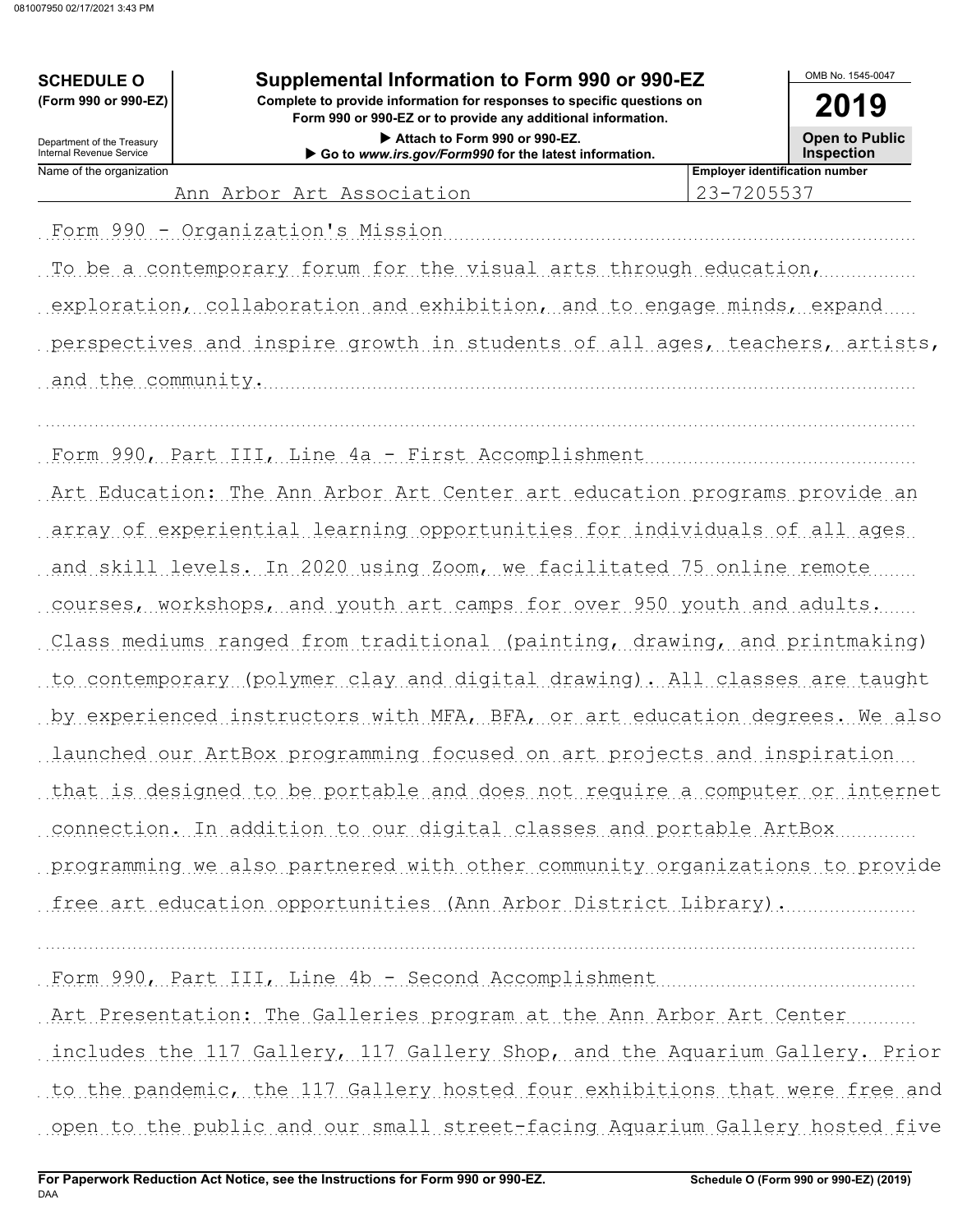081007950 02/17/2021 3:43 PM

| Schedule O (Form 990 or 990-EZ) (2019) | Page.                                 |
|----------------------------------------|---------------------------------------|
| Name of the organization               | <b>Employer identification number</b> |
| Association<br>Arbor<br>Art            | . –                                   |

micro-exhibitions. With the desire to continue providing our community with visual art experiences during the pandemic, we opened the juried exhibition, Art Now: Photography, in a virtual gallery. After Art Now: Photography closed, the exhibitions team shifted focus to planning and launching A2AC Murals. In August, we completed and launched a brand-new... conline retail shopping platform as part of our website. The A2AC Shop now can virtually support the Art Center's 400+ artists and is specifically designed to showcase local and regional artists' artwork and make purchasing possible with a single click. In 2020: 433 artists submitted 1,183 works of art to open calls; over 415 artists exhibited or sold their work in the 117 Gallery or 117 Gallery Shop, and four exhibitions installed in the City Gallery at City Council Chambers.

Community Engagement and Outreach: Between October and March 2020, the A2AC hosted a variety of programs with and for community partners and free and open to the public drop-in events. With accessibility as a priority, our Art in Public Program produced a collection of ten murals on various buildings in downtown Ann Arbor known as A2AC Murals. Early in the pandemic, the A2AC launched multiple outreach programs designed to keep youth and adults engaged with creative expression while safely shelteredin-place. Our education team developed an Art Resources section on our website and created a suite of "Take-a-Break & Make" videos, also housed on our website. Both featured fun and easy projects using materials commonly found around the home and are appropriate for all ages. ArtBox: Outreach provides a creative outlet-art supplies and project ideas in a box- for

kids to use at home. By partnering with funders and Southeast Michigan

Page 1 of 3 Schedule O (Form 990 or 990-EZ) (2019)

DAA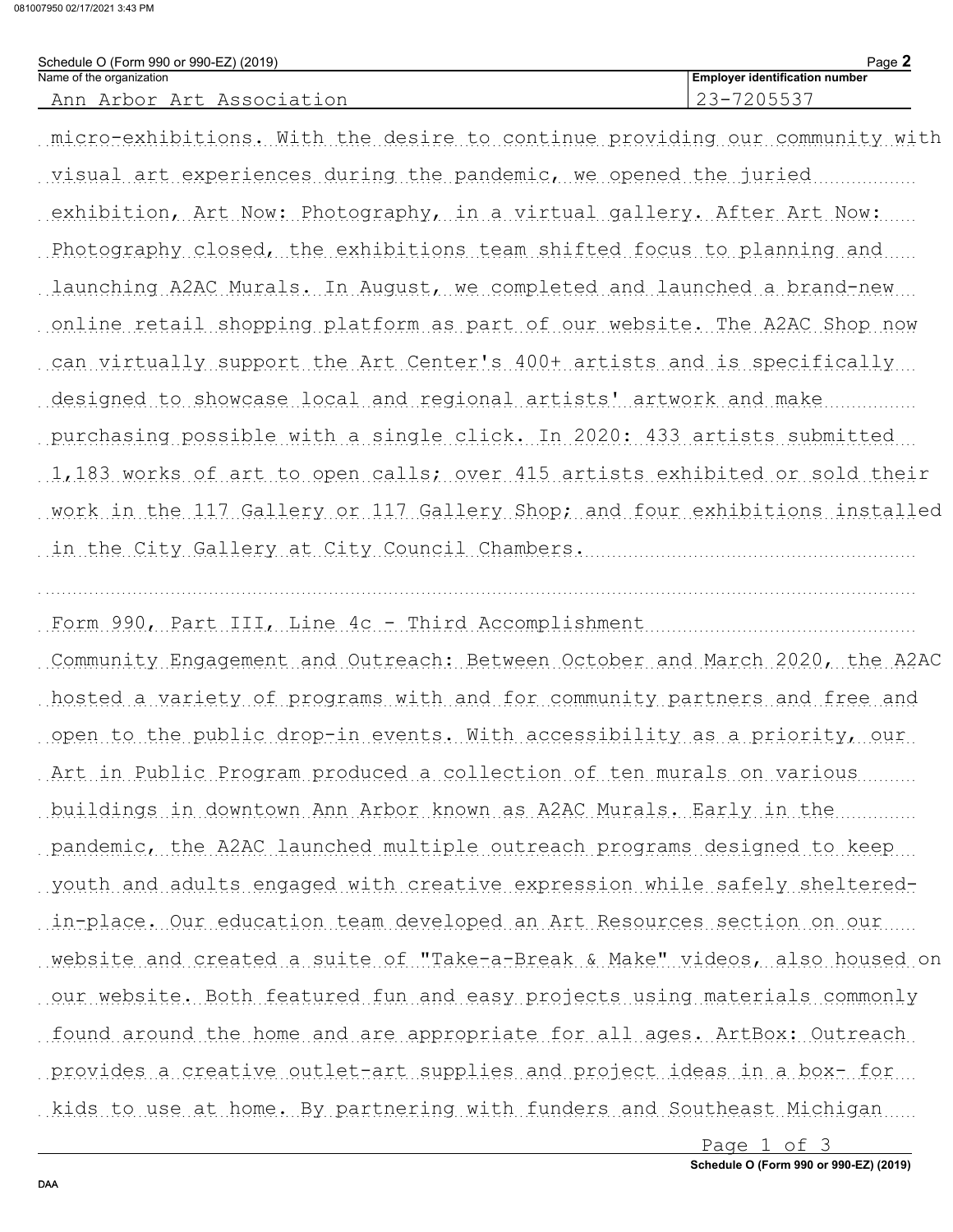081007950 02/17/2021 3:43 PM

| Schedule O (Form 990 or 990-EZ) (2019)<br>Name of the organization           | Page 2<br><b>Employer identification number</b> |
|------------------------------------------------------------------------------|-------------------------------------------------|
| Ann Arbor Art Association                                                    | 23-7205537                                      |
| non-profit agencies, we leveraged their existing distribution channels and   |                                                 |
| provided ArtBoxes to underserved and at-risk youth. Since launch in April    |                                                 |
| 2020, we have distributed over 1,600 ArtBoxes to 23 agencies.                |                                                 |
| Form 990, Part VI, Line 11b - Organization's Process to Review Form 990      |                                                 |
| The 990 will be reviewed and approved by the Finance Committee of the Board  |                                                 |
| of Directors before filing.                                                  |                                                 |
| Form 990, Part VI, Line 12c - Enforcement of Conflicts Policy                |                                                 |
| An operating principal of the organization is that all vendors of \$5,000 or |                                                 |
| more must acknowledge any potential conflicts in relationships with the      |                                                 |
| organization. Board of Directors must acknowledge any conflict of interest   |                                                 |
| they may have in discussions and voting on any business with their           |                                                 |
| companies.                                                                   |                                                 |
| Form 990, Part VI, Line 15a - Compensation Process for Top Official          |                                                 |
| CEO/Executive Director Review Process (formal staff and board evaluation).   |                                                 |
| Results reviewed and summarized by board Chair. Reviewed by executive        |                                                 |
| committee and board. Final decision made by board of directors in            |                                                 |
| executive session. Compensation survey was used (Charitable Advisors,        |                                                 |
| GuideStar, Charity Navigator and American's for the Arts).                   |                                                 |
| Form 990, Part VI, Line 15b - Compensation Process for Officers              |                                                 |
| Yes - The Human Resources Committee of the Board of Directors does periodic  |                                                 |
| reviews comparing the Art Association's compensation levels to that of       |                                                 |
| similar organizations. Compensation is based on salary ranges for each       |                                                 |
| position and periodic performance reviews.                                   |                                                 |
|                                                                              |                                                 |

Page 2 of 3 Schedule O (Form 990 or 990-EZ) (2019)